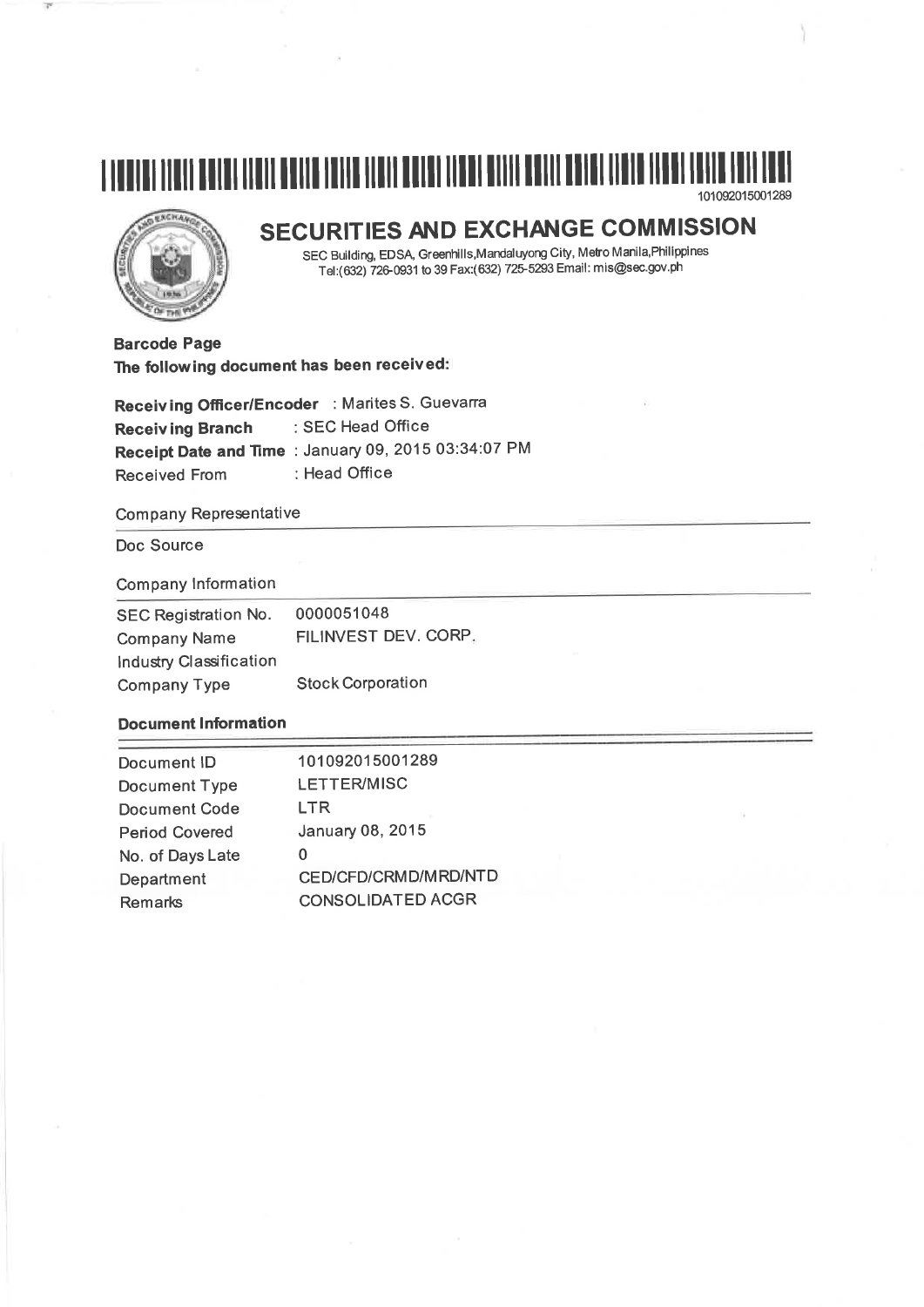# **COVER SHEET**

Service Art

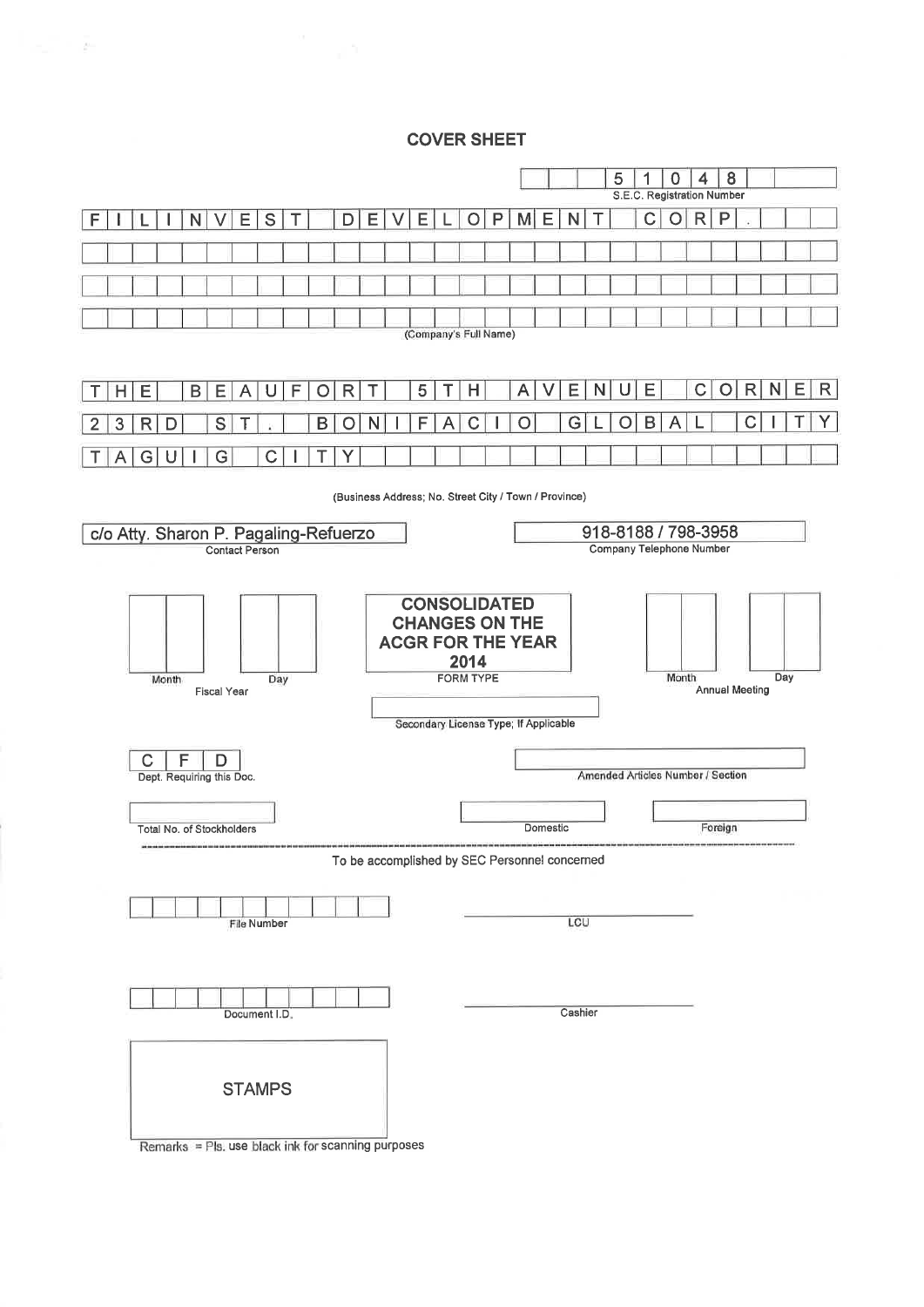# **CONSOLIDATED CHANGES IN THE ACGR FOR 2014**

#### **SECURITIES AND EXCHANGE COMMISSION**

#### **SEC FORM – ACGR**

#### **ANNUAL CORPORATE GOVERNANCE REPORT**

#### **GENERAL INSTRUCTIONS**

#### **(A) Use of Form ACGR**

This SEC Form shall be used to meet the requirements of the Revised Code of Corporate Governance.

#### **(B) Preparation of Report**

These general instructions are not to be filed with the report. The instructions to the various captions of the form shall not be omitted from the report as filed. The report shall contain the numbers and captions of all items. If any item is inapplicable or the answer thereto is in the *negative*, an appropriate statement to that effect shall be made. Provide an explanation on why the item does not apply to the company or on how the company's practice differs from the Code.

#### **(C) Signature and Filing of the Report**

A.Three (3) complete set of the report shall be filed with the Main Office of the Commission.

B.At least one complete copy of the report filed with the Commission shall be **manually** signed.

C.All reports shall comply with the full disclosure requirements of the Securities Regulation Code.

D.This report is required to be filed annually together with the company's annual report.

# **(D) Filing an Amendment**

Any material change in the facts set forth in the report occurring within the year shall be reported through SEC Form 17-C. The cover page for the SEC Form 17-C shall indicate "Amendment to the ACGR".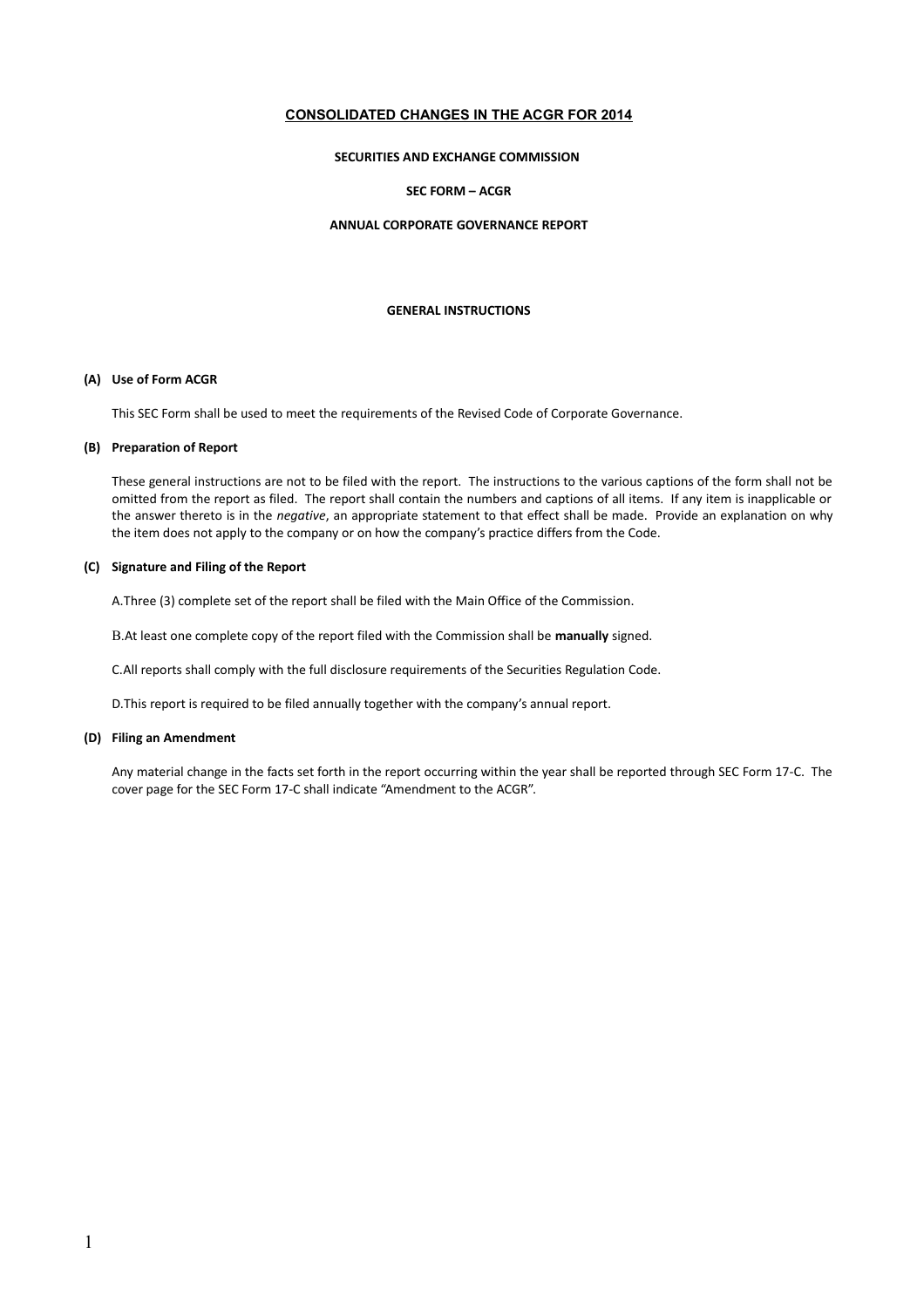#### **SECURITIES AND EXCHANGE COMMISSION**

#### **SEC FORM – ACGR**

#### **ANNUAL CORPORATE GOVERNANCE REPORT**

#### **UPDATED AS OF JANUARY 8, 2015**

1. Report is Filed for the Year: 2014

- 2. Exact Name of Registrant as Specified in its Charter **FILINVEST DEVELOPMENT CORPORATION**
- 3. The Beaufort 5<sup>th</sup> Avenue corner 23<sup>rd</sup> Street, Bonifacio, Global City, Taguig City 1630 Address of Principal Office **Postal Code** Postal Code

- 4. SEC Identification Number 51048 COMPUTE: The SEC Use Only) Industry Classification Code
- 6. BIR Tax Identification Number: 000-053-167
- 7. (02) 918-8188/798-3959 Issuer's Telephone number, including area code
- 8. 173 P. Gomez Street, San Juan, Metro Manila Former name or former address, if changed from the last report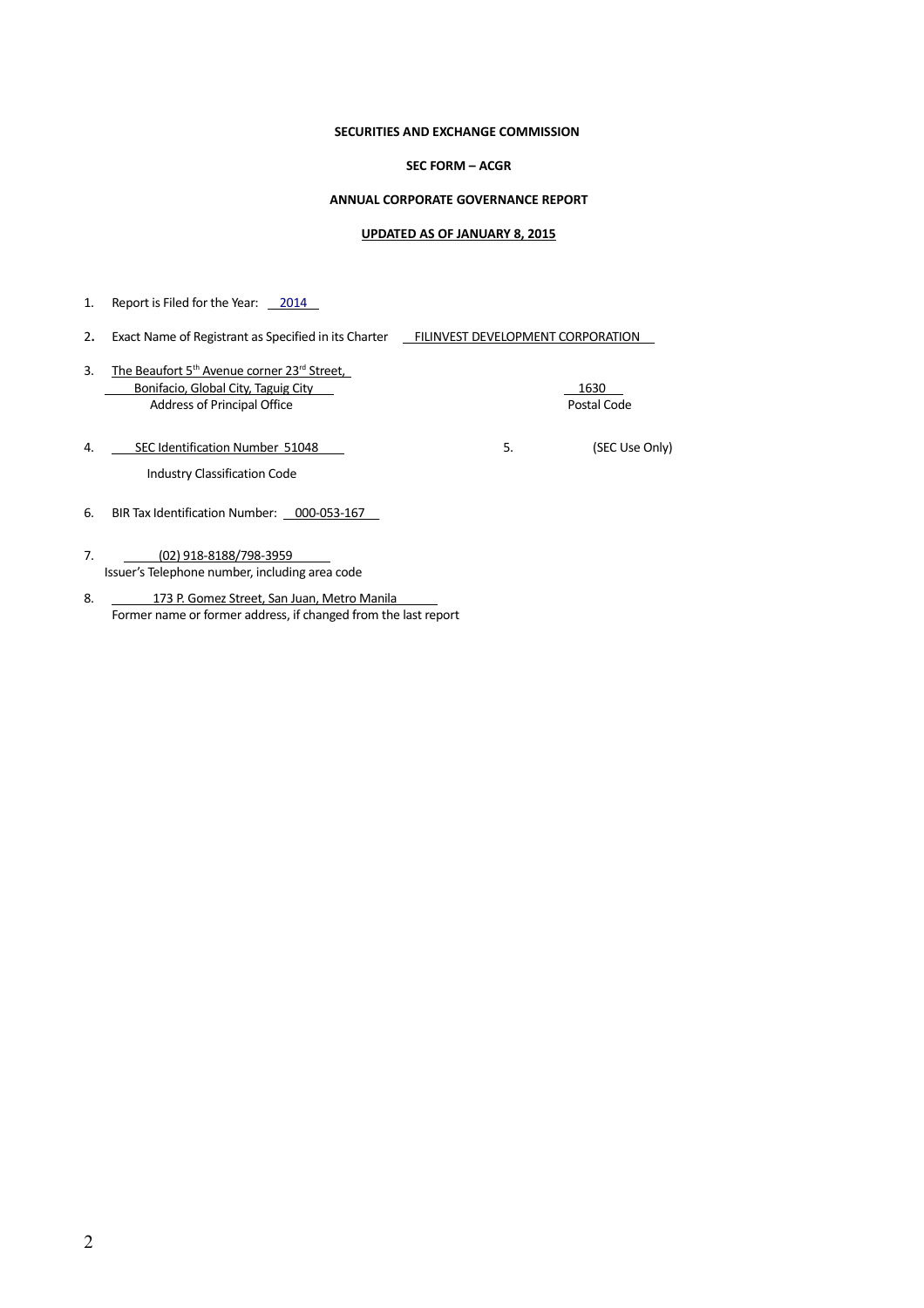# **TABLE OF CONTENTS**

| А. |    |                           |  |
|----|----|---------------------------|--|
|    | 1) | <b>BOARD OF DIRECTORS</b> |  |
|    |    |                           |  |
|    |    |                           |  |
|    |    |                           |  |
|    | 2) |                           |  |
|    | 3) |                           |  |
|    | 4) |                           |  |
|    | 5) |                           |  |
| В. |    |                           |  |
|    | 1) |                           |  |
|    | 2) |                           |  |
|    | 3) |                           |  |
|    | 4) |                           |  |
|    |    |                           |  |
|    |    |                           |  |
|    | 5) |                           |  |
|    | 6) |                           |  |
| C. |    |                           |  |
|    | 1) |                           |  |
|    | 2) |                           |  |
|    | 3) |                           |  |
|    | 4) |                           |  |
|    | 5) |                           |  |
|    | 6) |                           |  |
| D. |    |                           |  |
|    | 1) |                           |  |
|    | 2) |                           |  |
|    | 3) |                           |  |
|    | 4) |                           |  |
|    | 5) |                           |  |
| Е. |    |                           |  |
|    | 1) |                           |  |
|    | 2) |                           |  |
|    | 3) |                           |  |
|    | 4) |                           |  |
|    | 5) |                           |  |
| E. |    |                           |  |
|    | 1) |                           |  |
|    | 2) |                           |  |
|    | 3) |                           |  |
| G. |    |                           |  |
|    | 1) |                           |  |
|    | 2) | <b>INTERNAL AUDIT</b>     |  |
|    |    |                           |  |
|    |    |                           |  |
|    |    |                           |  |
|    |    |                           |  |
|    |    |                           |  |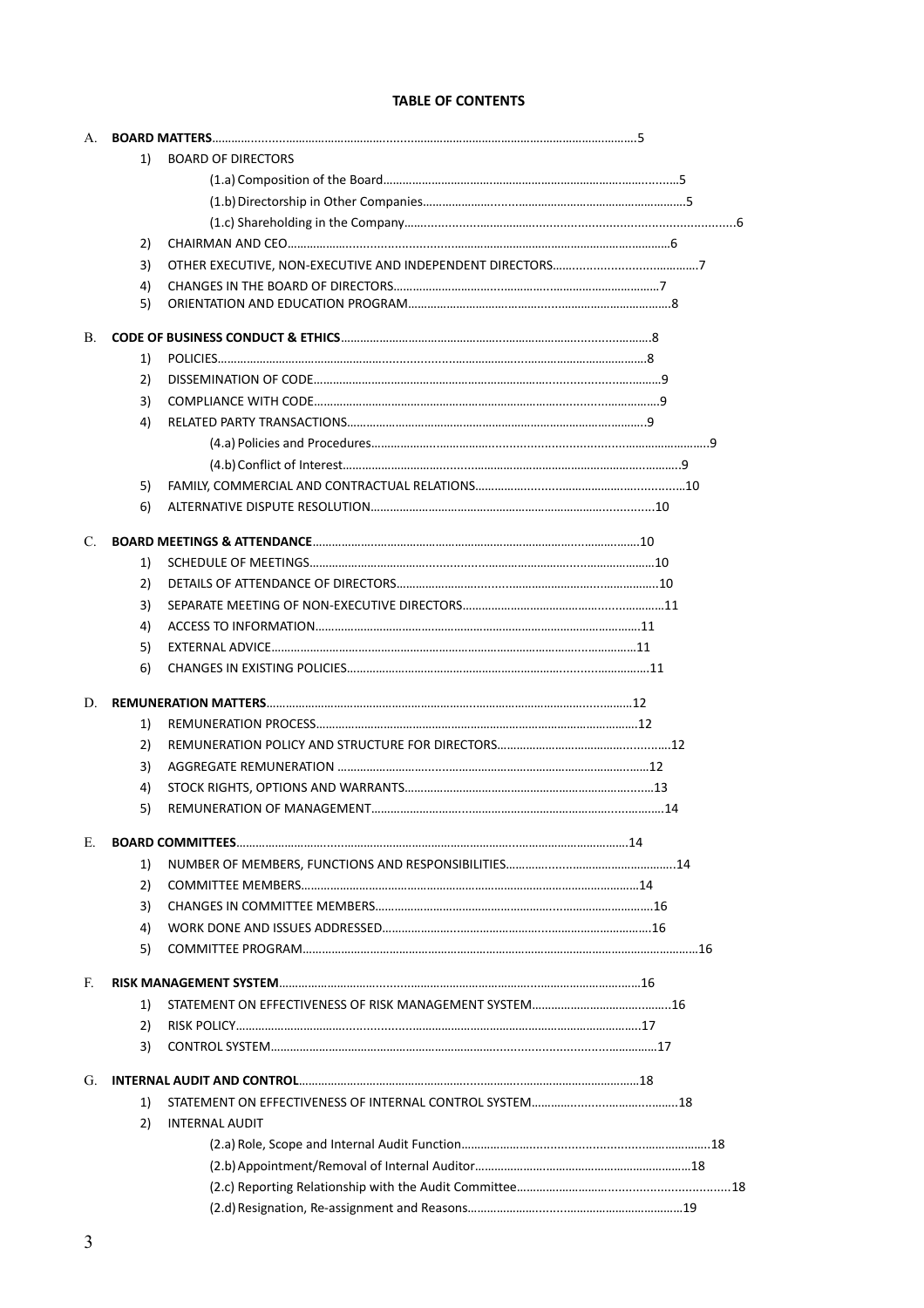| H  |    |  |
|----|----|--|
|    |    |  |
|    | 2) |  |
|    |    |  |
|    |    |  |
| K. |    |  |
|    |    |  |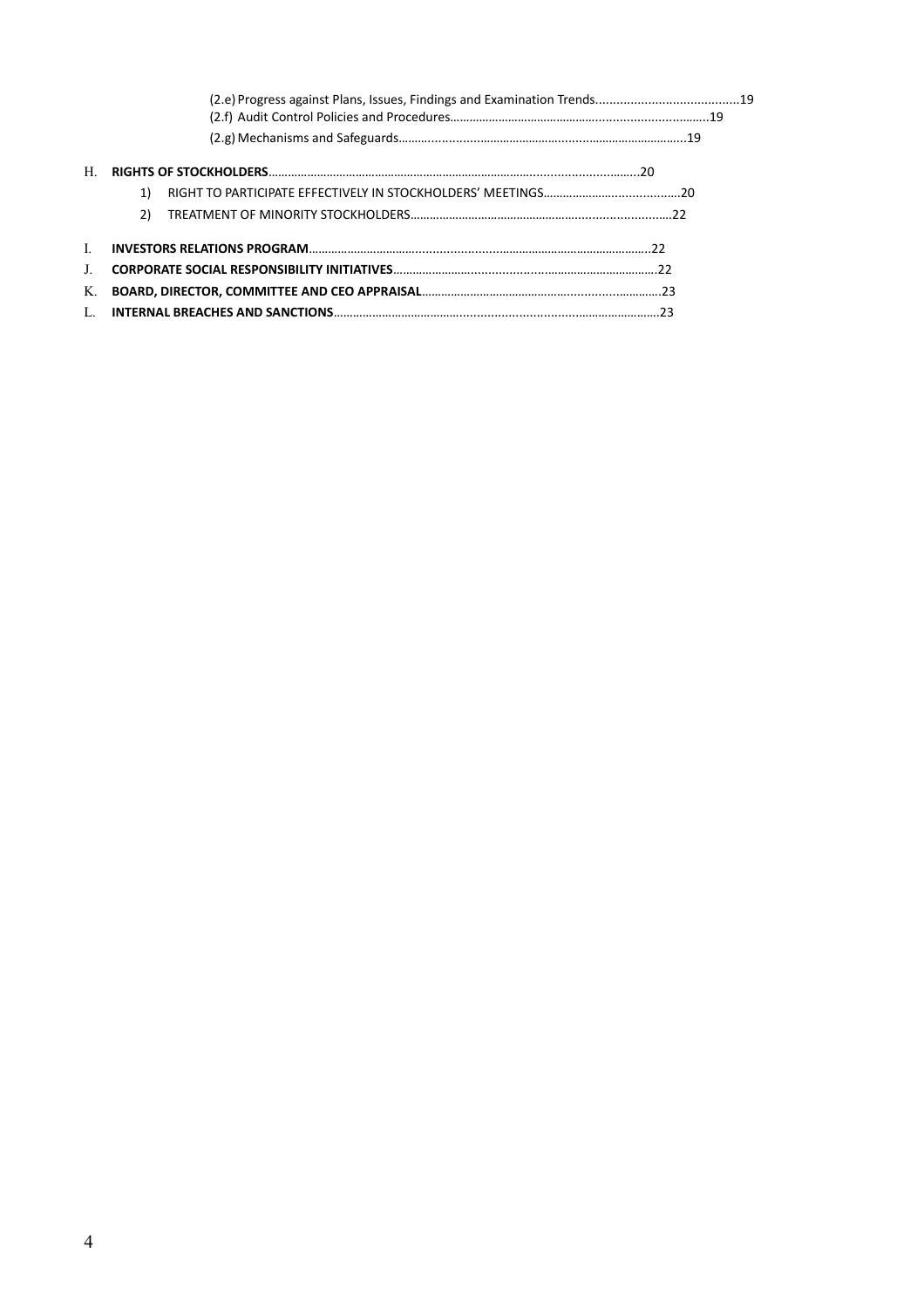#### **A. BOARD MATTERS**

1) Board of Directors

| Number of Directors per Articles of Incorporation |  |
|---------------------------------------------------|--|
|                                                   |  |
| Actual number of Directors for the year 2014      |  |

(a) Composition of the Board

Complete the table with information on the Board of Directors:

| <b>Director's Name</b>  | <b>Type</b><br><b>[Executiv</b><br>e (ED),<br>Non-<br><b>Executive</b><br>(NED) or<br>Independ<br>ent<br><b>Director</b><br>(I <sub>D</sub> ) | If nominee,<br>identify the<br>principal      | Nominator in<br>the last election<br>(if ID, state the<br>relationship<br>with the<br>nominator) | <b>Date</b><br>first<br>elected<br>$(*)$ | Date last<br>elected(if ID,<br>state the<br>number of years<br>served as $ID)^{1}$ | <b>Elected</b><br>when<br>(Annual /<br><b>Special</b><br>Meeting) | No. of<br>years<br>served as<br>director |
|-------------------------|-----------------------------------------------------------------------------------------------------------------------------------------------|-----------------------------------------------|--------------------------------------------------------------------------------------------------|------------------------------------------|------------------------------------------------------------------------------------|-------------------------------------------------------------------|------------------------------------------|
| Jonathan T. Gotianun    | <b>NED</b>                                                                                                                                    | <b>ALG Holdings</b><br>Corporation<br>("ALG") | <b>ALG</b>                                                                                       | 1990                                     | 05/30/14                                                                           | Annual                                                            | 23                                       |
| Andrew L. Gotianun (**) | <b>NED</b>                                                                                                                                    | <b>ALG</b>                                    | ALG                                                                                              | 1982                                     | 05/30/14                                                                           | Annual                                                            | 31                                       |
| Mercedes T. Gotianun    | <b>NED</b>                                                                                                                                    | <b>ALG</b>                                    | ALG                                                                                              | 1982                                     | 05/30/14                                                                           | Annual                                                            | 31                                       |
| L. Josephine G. Yap     | ED                                                                                                                                            | <b>ALG</b>                                    | <b>ALG</b>                                                                                       | 2000                                     | 05/30/14                                                                           | Annual                                                            | 31                                       |
| Andrew T. Gotianun, Jr. | <b>NED</b>                                                                                                                                    | <b>ALG</b>                                    | ALG                                                                                              | 1990                                     | 05/30/14                                                                           | Annual                                                            | 23                                       |
| Jesus N. Alcordo        | <b>NED</b>                                                                                                                                    | <b>ALG</b>                                    | <b>ALG</b>                                                                                       | 2011                                     | 05/30/14                                                                           | Annual                                                            | $\overline{2}$                           |
| Lamberto U. Ocampo      | ID                                                                                                                                            |                                               | Luis T. Fernandez -<br>no relation to ID                                                         | 2007                                     | 05/30/14                                                                           | Annual                                                            | $\mathbf{1}$                             |
| Val Antonio B. Suarez   | ID                                                                                                                                            |                                               | Luis T. Fernandez -<br>no relation to ID                                                         | 2014                                     | 05/30/14                                                                           | Annual                                                            |                                          |

(\*) Reckoned from the time of pubic listing

(\*\*) Chairman Emeritus

Provide a brief summary of the corporate governance policy that the board of directors has adopted. Please emphasize the policy/ies relative to the treatment of all shareholders, respect for the rights of minority shareholders and of other stakeholders, disclosure duties, and board responsibilities.

**Recognizing the significance of good corporate governance in creating sustainable relationships and interests among all stake holders, the Board of Directors has formulated the Company's Corporate Governance (CG) manual to institutionalize the prin ciples of good corporate governance in the entire organization. The latest CG manual fully conforms to the guidelines issued by the Securities & Exchange Commission the "Commission".**

- (a) How often does the Board review and approve the vision and mission? **Every three (3) years.**
- (b) Directorship in Other Companies
- $(i)$  Directorship in the Company's Group<sup>[2](#page-6-1)</sup>

Identify, as and if applicable, the members of the company's Board of Directors who hold the office of director in other companies within its Group:

<span id="page-6-1"></span>2The Group is composed of the parent, subsidiaries, associates and joint ventures of the company.

<span id="page-6-0"></span><sup>1</sup>Reckoned from the election immediately following January 2, 2012.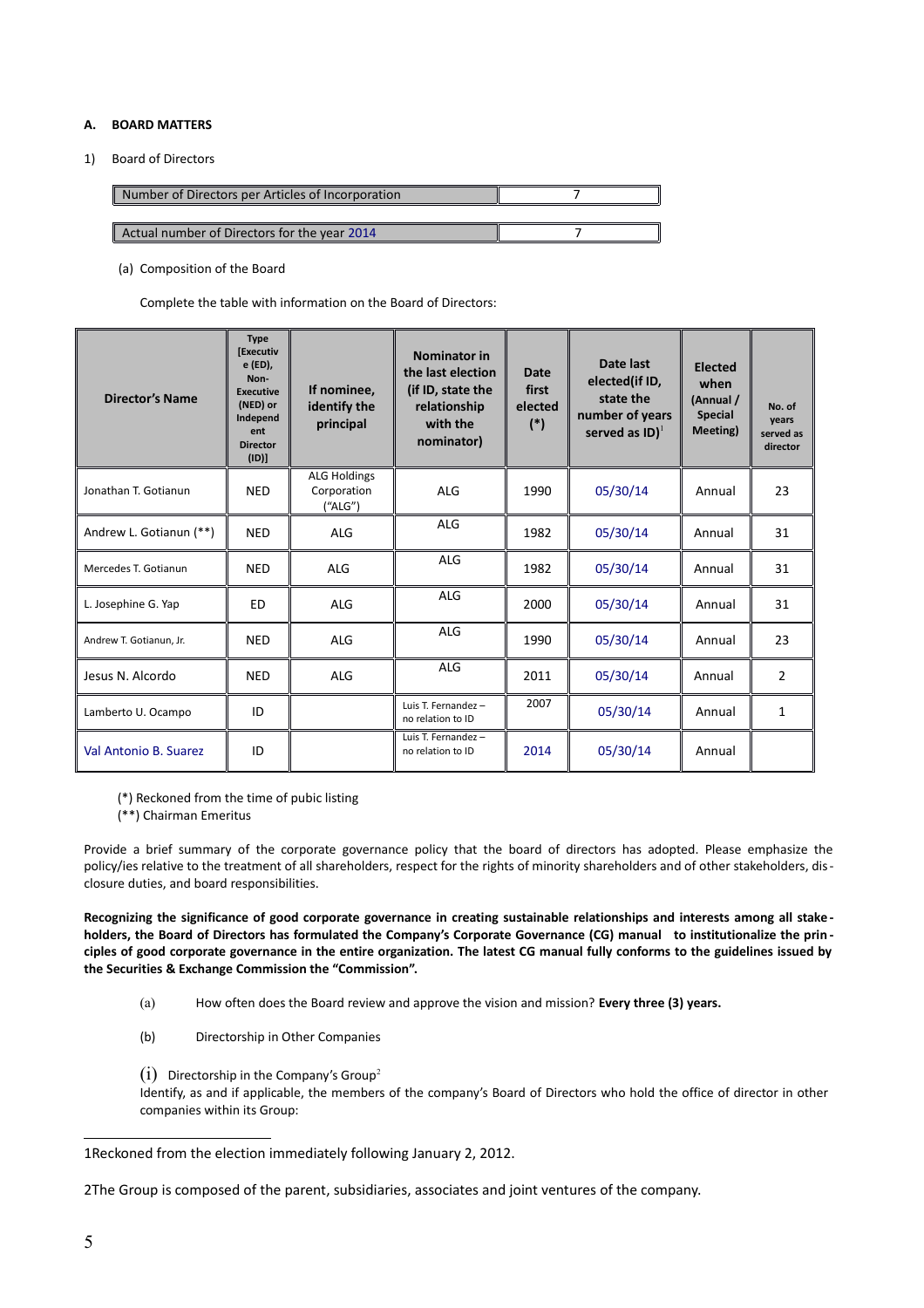| <b>Director's Name</b>  | <b>Corporate Name of the</b><br><b>Group Company</b>                                                                                                                                                                                                                                                                                                                                                                                                                                                                                                                                                                                                                                                                  | Type of Directorship (Executive, Non-<br>Executive, Independent). Indicate if<br>director is also the Chairman. |
|-------------------------|-----------------------------------------------------------------------------------------------------------------------------------------------------------------------------------------------------------------------------------------------------------------------------------------------------------------------------------------------------------------------------------------------------------------------------------------------------------------------------------------------------------------------------------------------------------------------------------------------------------------------------------------------------------------------------------------------------------------------|-----------------------------------------------------------------------------------------------------------------|
| Andrew L. Gotianun, Sr. | Filinvest Land, Inc. (FLI), East West<br>Banking Corp. (EWBC), Davao Sugar<br>Central Company (DSCC), Pacific Sugar<br>Holdings Corporation (PSHC), FDC<br>Utilities, Inc. (FDCUI), Cotabato Sugar<br>Central Co., Inc. (CSCC), Filinvest<br>Information Technology, Inc. (FITI), FDC<br>Forex, Inc. (FDC FOREX), Filinvest<br>Alabang, Inc., (FAI), FDC Utilities, Inc.<br>(FDCUI) FDC Danao Power Corp (FDC<br>Danao), FDC Misamis Power Corp. (FDC<br>Misamis), FDC Camarines Power Corp.<br>(FDC Camarines), FDC Casecnan Hydro<br>Power Corp.(FDC Casecnan), FDC Retail<br>Electricity Sales Corp (FDC RES) & FDC<br>Negros Power Corp (FDC Negros) & FDC<br>Danao del Norte Power Corp (FDC<br>Davao Del Norte) | <b>NED</b>                                                                                                      |
| L. Josephine G. Yap     | FLI, CSCC, High Yield Sugar Farms<br>Corporation (High Yield), Property<br>Maximizer Corp. (PROMAX), Property<br>Specialist Resources, Inc. (PSRI), Leisure<br>Pro, Inc. (LPI), Filinvest Asia Corp. (FAC),<br>Cyberzone Philippines,<br>Inc. $(CPI)$ ,<br>Filinvest All Philippines, Inc. (FAPI), FAI,<br>Festival Supermall, Inc. (FSI), FSM<br>Cinemas, Inc. (FSM), Proplus, Inc.<br>(Proplus), Pro Excel Property Managers,<br>Inc (Pro Excel), Seascapes Resort, Inc.<br>(RSI), FDCUI, FDC Danao, FDC Misamis,<br>FDC Camarines, FDC Casecnan, FDC<br>RES, FDC Negros & FDC Hotels Corp.<br>(FDC Hotels)                                                                                                         | ED                                                                                                              |
| Jonathan T. Gotianun    | PSHC, CSCC, High Yield, DSCC, FITI, FLI,<br>PROMAX, Homepro Realty Marketing,<br>Inc.(HMI), LPI, CPI, FAI, FSI, Proplus &<br>SRI, FDCUI, FDC Misamis, FDC RES<br>&FDC Hotels                                                                                                                                                                                                                                                                                                                                                                                                                                                                                                                                          | NED (Chairman)                                                                                                  |
| Mercedes T. Gotianun    | PSHC, CSCC, High Yield, DSCC, FITI, FDC<br>Forex, FLI, FAI, SRI, FDCUI, FDC Danao,<br>FDC Misamis, FDC Camarines, FDC<br>Casecnan, FDC RES, FDC Negros, FDC<br>Danao Del Norte & FDC Hotels                                                                                                                                                                                                                                                                                                                                                                                                                                                                                                                           | NED                                                                                                             |
| Andrew T. Gotianun, Jr. | PSHC, DSCC, FDC FOREX, FLI, PROMAX,<br>HMI, PSRI, LPI, CPI, FAI, FSI, FSM,<br>Proplus, SRI, FDCUI, FDC Danao, FDC<br>FDC<br>Camarines.<br>Misamis,<br>FDC<br>Casecnan, FDC RES, FDC Negros, FDC<br>Danao Del Norte & FDC Hotels                                                                                                                                                                                                                                                                                                                                                                                                                                                                                       | <b>NED</b>                                                                                                      |
| Jesus N. Alcordo        | FLI, FDCUI, FDCUI, FDC Danao, FDC<br><b>FDC</b><br>Camarines,<br><b>FDC</b><br>Misamis,<br>Casecnan, FDC RES, FDC Negros, FDC &<br>Danao Del Norte                                                                                                                                                                                                                                                                                                                                                                                                                                                                                                                                                                    | NED                                                                                                             |
| Lamberto U. Ocampo      | FLI                                                                                                                                                                                                                                                                                                                                                                                                                                                                                                                                                                                                                                                                                                                   | ID                                                                                                              |
| Val Antonio B. Suarez   | Not applicable                                                                                                                                                                                                                                                                                                                                                                                                                                                                                                                                                                                                                                                                                                        | Not applicable                                                                                                  |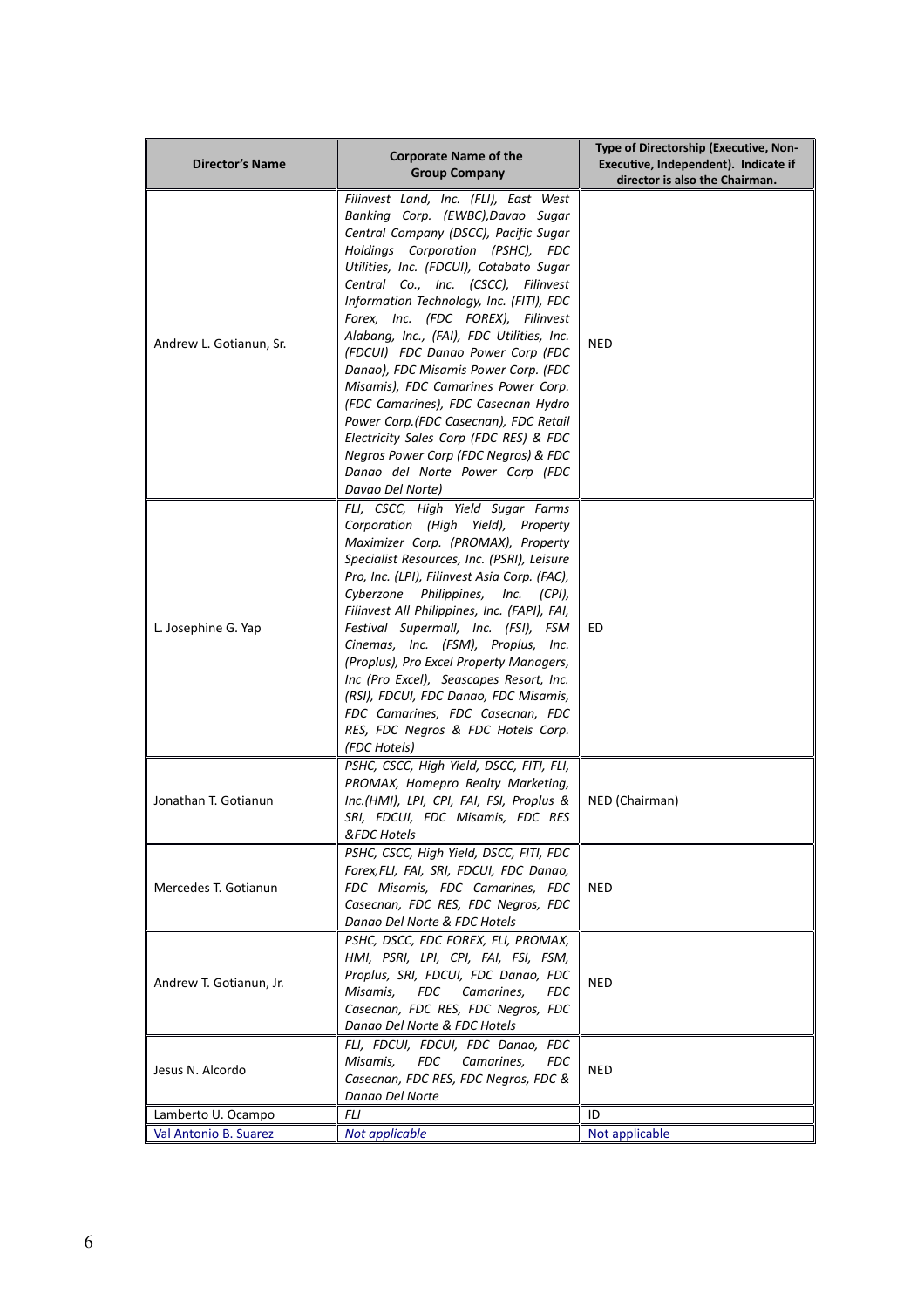#### (ii) Directorship in Other Listed Companies

Identify, as and if applicable, the members of the company's Board of Directors who are also directors of publiclylisted companies outside of its Group:

#### **The Company's directors are not directors of publicly-listed companies outside of the Group.**

| <b>Director's Name</b> | <b>Name of Listed Company</b> | Type of Directorship (Executive, Non-<br>Executive, Independent). Indicate if<br>director is also the Chairman. |
|------------------------|-------------------------------|-----------------------------------------------------------------------------------------------------------------|
| Not Applicable         |                               |                                                                                                                 |

#### (iii) Relationship within the Company and its Group

Provide details, as and if applicable, of any relation among the members of the Board of Directors, which links them to significant shareholders in the company and/or in its group:

**Mr. Andrew L. Gotianun, Sr. is the spouse of Mrs. Mercedes T. Gotianun and the father of Mr. Andrew T. Gotianun, Jr., Mr. Jonathan T. Gotianun and Mrs. Josephine G. Yap. Mrs. Yap is married to Mr. Joseph M. Yap. All of them are members of the Board.** 

| <b>Director's Name</b> | Name of the<br><b>Significant Shareholder</b> | Description of the relationship |  |
|------------------------|-----------------------------------------------|---------------------------------|--|
| Not Applicable         |                                               |                                 |  |

(iv) Has the company set a limit on the number of board seats in other companies (publicly listed, ordinary and companies with secondary license) that an individual director or CEO may hold simultaneously? **No.** In particular, is the limit of five board seats in other publicly listed companies imposed and observed? If yes, briefly describe other guidelines:

|                               | <b>Guidelines</b>                                                                                                                                                                                                                                                                          | <b>Maximum Number of Directorships in</b><br>other companies                                                                                                                                                                                                                            |  |
|-------------------------------|--------------------------------------------------------------------------------------------------------------------------------------------------------------------------------------------------------------------------------------------------------------------------------------------|-----------------------------------------------------------------------------------------------------------------------------------------------------------------------------------------------------------------------------------------------------------------------------------------|--|
| <b>Executive Director</b>     | Under the Company's Revised Manual on<br>Governance, the Executive<br>Corporate<br>Directors shall submit themselves to a low<br>indicative limit on membership in other<br>corporate Boards. In any case, the capacity<br>of directors to serve with diligence shall not<br>be comprised. | Under the Company's Revised Manual on<br>Corporate Governance, the Executive<br>Directors shall submit themselves to a low<br>indicative limit on membership in other<br>corporate Boards. In any case, the capacity<br>of directors to serve with diligence shall not<br>be comprised. |  |
| <b>Non-Executive Director</b> | Under the Company's Revised Manual on<br>Corporate Governance, the same low limit<br>for Executive Directors shall apply to Non-<br><b>Executive Directors.</b>                                                                                                                            | Under the Company's Revised Manual on<br>Corporate Governance, the same low limit<br>for Executive Directors shall apply to Non-<br><b>Executive Directors.</b>                                                                                                                         |  |
| <b>CEO</b>                    | Under the Company's Revised Manual on<br>Corporate Governance, the same low limit<br>shall apply to the CEO. In any case, the<br>capacity of directors to serve with diligence<br>shall not be comprised.                                                                                  | Under the Company's Revised Manual on<br>Corporate Governance, the same low limit<br>shall apply to the CEO. In any case, the<br>capacity of directors to serve with diligence<br>shall not be comprised.                                                                               |  |

#### (c) Shareholding in the Company

Complete the following table on the members of the company's Board of Directors who directly and indirectly own shares in the company:

| <b>Name of Director</b> | <b>Number of Direct</b><br>shares $(*)$ | Number of<br>Indirect shares /<br>Through (name of<br>record owner) | % of Capital Stock |
|-------------------------|-----------------------------------------|---------------------------------------------------------------------|--------------------|
| Jonathan T. Gotianun    | 12                                      |                                                                     | Negligible         |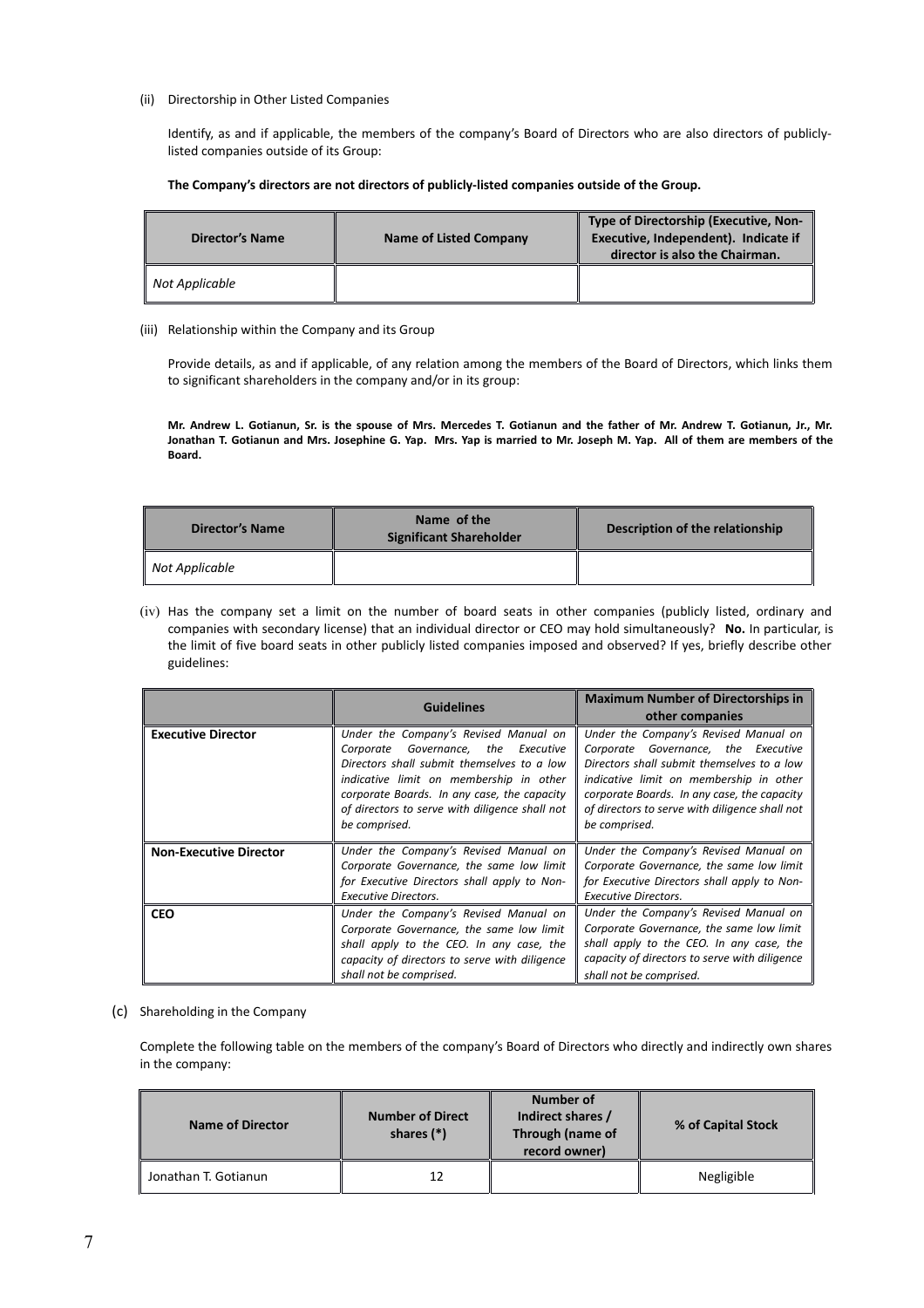| L. Josephine G. Yap                                    | 2,817,323**  | 7,191,022*** | 0.11%      |
|--------------------------------------------------------|--------------|--------------|------------|
| Mercedes T. Gotianun                                   | 3796472      |              | 0.04%      |
| Andrew T. Gotianun, Jr                                 | 1,916        |              | Negligible |
| Andrew L. Gotianun, Sr. and/or<br>Mercedes T. Gotianun | 33697190     |              | 0.36%      |
| Lamberto U. Ocampo                                     |              |              | Negligible |
| Val Antonio B. Suarez                                  | $\mathbf{1}$ |              | Negligible |
| Jesus N. Alcordo                                       |              | 2,885,688    | 0.03%      |
| <b>TOTAL</b>                                           | 40312916     | 10076710     | 0.54%      |

(\*) As of May 31, 2014

(\*\*) 12 shares are under the name of Josephine G. Yap and 2,817,311 shares are under the name of Joseph &/or Josephine Yap (\*\*\*) The 7,191,022 indirect shares are under the name of Joseph &/or Josephine Yap.

#### 2) Chairman and CEO

(a) Do different persons assume the role of Chairman of the Board of Directors and CEO? If no, describe the checks and balances laid down to ensure that the Board gets the benefit of independent views.

| . |  |  |
|---|--|--|

Identify the Chair and CEO:

| Chairman of the Board | Jonathan T. Gotianun |
|-----------------------|----------------------|
| CEO/President         | L. Josephine G. Yap  |

# (b) Roles, Accountabilities and Deliverables

Define and clarify the roles, accountabilities and deliverables of the Chairman and CEO.

|                     | Chairman                                                                                                                                                                                                                                                                                                                                                                                                                                                                                      | <b>Chief Executive Officer</b>                                                                                                                                                                                                                                                                                                                                        |  |
|---------------------|-----------------------------------------------------------------------------------------------------------------------------------------------------------------------------------------------------------------------------------------------------------------------------------------------------------------------------------------------------------------------------------------------------------------------------------------------------------------------------------------------|-----------------------------------------------------------------------------------------------------------------------------------------------------------------------------------------------------------------------------------------------------------------------------------------------------------------------------------------------------------------------|--|
| Role                | The President & CEO shall have<br>general and active care, supervision<br>The Company's By-Laws provide that<br>and direction of the business affairs of<br>the Chairman of the Board shall<br>the Corporation. He shall also preside<br>all<br>preside<br>at<br>meetings<br>оf<br>at all meetings of the stockholders and<br>stockholders and of the Board of<br>the Board of Directors in the absence<br>Directors.<br>or inability of Chairman of the Board<br>to preside in such meeting. |                                                                                                                                                                                                                                                                                                                                                                       |  |
| Accountabilities    | members of the Board of Directors, the Chairman and the Chief<br><b>Being</b><br>Executive Officer are primarily accountable to stockholders.<br>Pursuant to the Company's Revised Manual on Corporate Governance, the roles<br>of the Chairman and the CEO, as much as practicable, shall be separate to foster<br>an appropriate balance of power, increased accountability and better capacity                                                                                             |                                                                                                                                                                                                                                                                                                                                                                       |  |
|                     | for independent decision-making by the Board. If the positions of the Chairman<br>and CEO are unified, the proper checks and balances should be laid down to<br>ensure that the Board gets benefit of independent views and perspectives.                                                                                                                                                                                                                                                     |                                                                                                                                                                                                                                                                                                                                                                       |  |
| <b>Deliverables</b> | The deliverables of the Chairman as<br>provided in the Revised Manual of<br>Governance<br>Corporate<br>include,<br>among others, the following : $(i)$ to<br>ensure that the meetings of the<br>Board are held in accordance with the<br>By-Laws or as the Chairman may<br>deem necessary; (ii) Supervise the<br>preparation of the agenda of the                                                                                                                                             | The President & CEO's deliverables<br>includes : (i) sign with the Secretary or<br>Assistant Secretary, any or all stock<br>certificates of the Corporation; (ii)<br>appoint& discharge, subject to the<br>approval of the Board, employees or<br>agents of the Corporation and fix their<br>compensation; (iii) see that the books,<br>reports,<br>statements<br>and |  |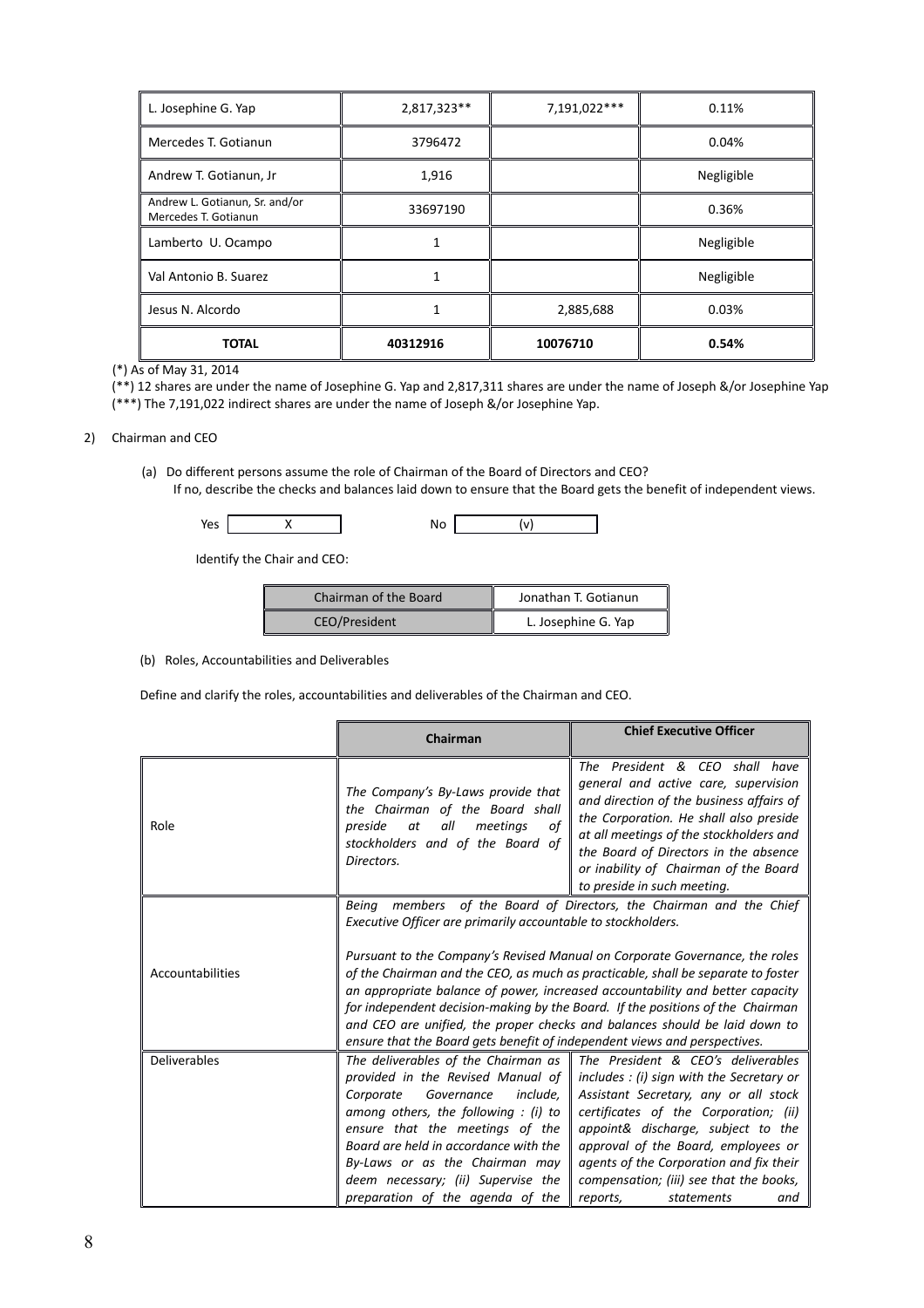| meeting in coordination with the<br>Corporate Secretary taking<br>into<br>consideration the suggestions of the<br>CEO, Management and the directors;<br>and (iii) maintain qualitative and<br>timely lines of communication and<br>information between the Board and<br>the Management. | certificates<br>required by<br>law<br>are<br>kept, made<br>filed<br>and<br>properly<br>according to law; and (iv)<br>and in<br>general, shall perform all duties<br>incident to the office of the President<br>and such duties as may from time to<br>time be assigned to him by the Board<br>of Directors as prescribed by the<br>company's By-Laws. |
|-----------------------------------------------------------------------------------------------------------------------------------------------------------------------------------------------------------------------------------------------------------------------------------------|-------------------------------------------------------------------------------------------------------------------------------------------------------------------------------------------------------------------------------------------------------------------------------------------------------------------------------------------------------|
|-----------------------------------------------------------------------------------------------------------------------------------------------------------------------------------------------------------------------------------------------------------------------------------------|-------------------------------------------------------------------------------------------------------------------------------------------------------------------------------------------------------------------------------------------------------------------------------------------------------------------------------------------------------|

L. Explain how the board of directors plan for the succession of the CEO/Managing Director/President and the top key management positions?

**The Board of Directors discuss and deliberate on succession plans for the President & CEO and top key man agement positions to ensure continuity and consistency with the Company's strategic plans as well as to ac commodate its growth.**

M. Other Executive, Non-Executive and Independent Directors

Does the company have a policy of ensuring diversity of experience and background of directors in the board? Please explain.

**The Company considers it appropriate that the directors in the Board are composed of competent, ethical and professional individuals who are knowledgeable, experienced, and skillful in diverse fields relevant to the con duct of business of the Company and its subsidiaries.**

Does it ensure that at least one non-executive director has an experience in the sector or industry the company belongs to? Please explain.

**The Company ensures that at least one NED has experience in the sector or industry it belongs. The current structure of the Board is appropriate for the Company's business since all the** 

**members are knowledgeable, experienced, skillful in retail & property development, banking & power generation, and conforms to the principles of good governance.** 

Define and clarify the roles, accountabilities and deliverables of the Executive, Non-Executive and Independent Directors:

|                     | <b>Executive/Non-Executive/Independent Director</b>                                                                                                                                                                                                                                                                                                                                                                                                                                                                                                                                                                                                                                                                        |
|---------------------|----------------------------------------------------------------------------------------------------------------------------------------------------------------------------------------------------------------------------------------------------------------------------------------------------------------------------------------------------------------------------------------------------------------------------------------------------------------------------------------------------------------------------------------------------------------------------------------------------------------------------------------------------------------------------------------------------------------------------|
| Role                | As mandated in the Company's Revised Manual on Corporate Governance, a director's office is<br>one of trust and confidence. A director should act in the best interest of the Company in a manner<br>characterized by transparency, accountability and fairness. He should also exercise leadership,<br>prudence and integrity in directing the Company towards sustained progress.                                                                                                                                                                                                                                                                                                                                        |
| Accountabilities    | As provided in the Company's Revised Manual on Corporate Governance, the directors, as<br>members of the Board, are primarily accountable to stockholders. The Board should provide<br>stockholders with a balanced and comprehensive assessment of the Company's performance,<br>position and prospects on a quarterly basis, including interim and other reports that could<br>adversely affect the business, as well as reports to regulators that are required by law.                                                                                                                                                                                                                                                 |
| <b>Deliverables</b> | A director should observe the following deliverables: (i) Conduct fair business transactions with<br>the Company, and ensure that his personal interest does not conflict with the interest of the<br>Company; (ii) Devote the time and attention necessary to properly and effectively perform his<br>duties and responsibilities; (iii) Act judiciously; (iv) Exercise independent judgment; (v) Have a<br>working knowledge of the statutory and regulatory requirements that affect the Company,<br>including its articles of incorporations and by-laws, the rules and regulations of the Commission<br>and, where applicable, the requirements of relevant regulatory agencies; and (vi) Observe<br>confidentiality. |

Provide the company's definition of "independence" and describe the company's compliance to the definition.

**The Company defines an "independent" director to mean a person who, apart from his fees and shareholdings, is independent of management and free from any business or other relationship which could, or could reasonably be perceived to, materially interfere with his exercise of independent judgment in carrying out his responsibilities as a director. The Company complies with the aforesaid definition.**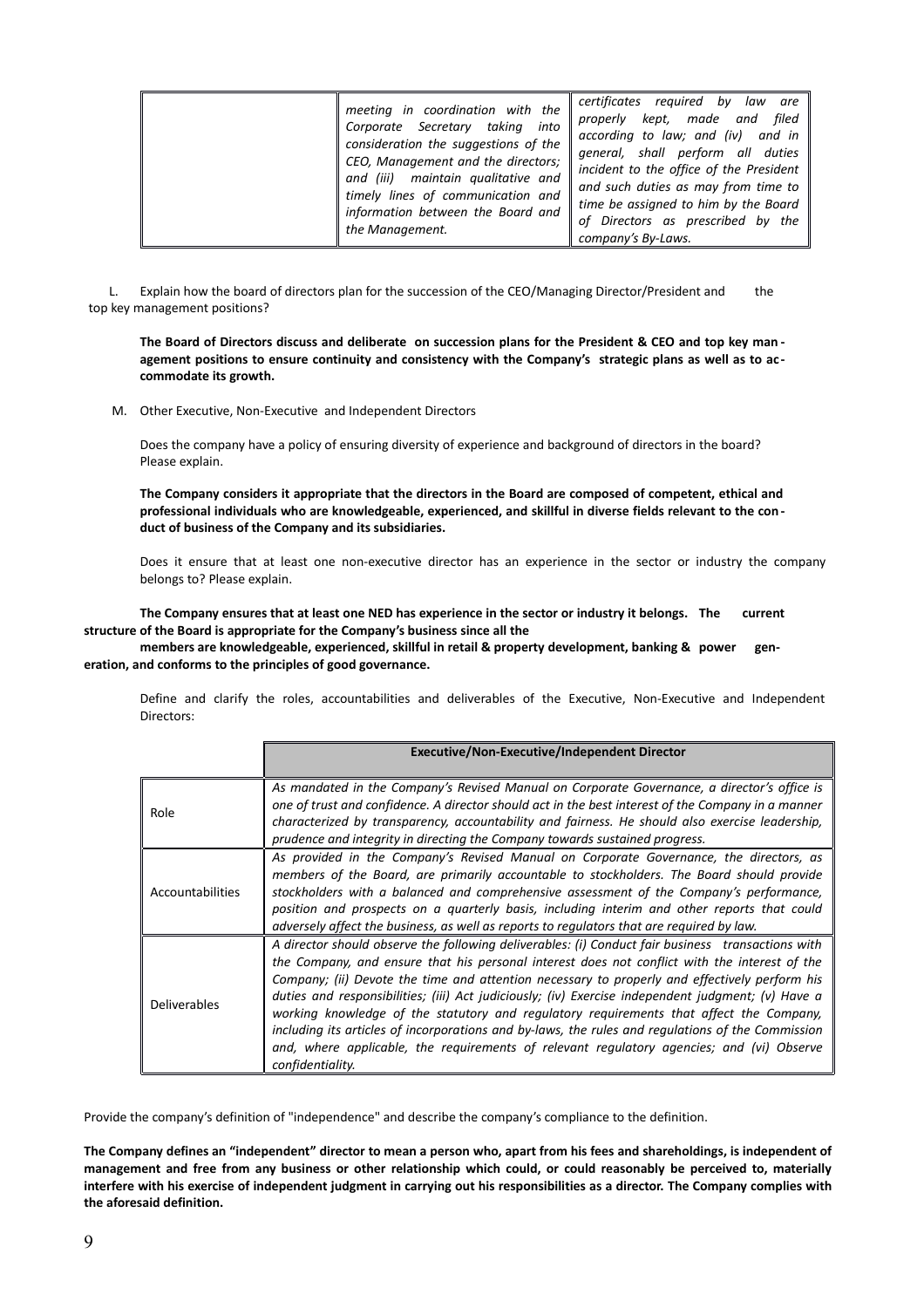Does the company have a term limit of five consecutive years for independent directors? If after two years, the company wishes to bring back an independent director who had served for five years, does it limit the term for no more than four additional years? Please explain.

**The Company complies with the term limits under SEC's Memorandum Circular No.09, Series of 2011 which took effect on January 2, 2012. The Circular provides that independent directors can serve as such for five (5) consecutive years, provided that service for a period of at least six (6) months shall be equivalent to one (1) year, regardless of the manner by which the independent director position was relinquished or terminated. After completion of the five-year service period, an independent director shall be ineligible for election as such in the same company unless the independent director has undergone "cooling off" period of two (2) years, provided, that during such period, the independent director concerned has not engaged in any activity that under existing rules disqualifies a person from being elected as independent director in the same company. An independent director re-elected as such after the "cooling off" period can serve for another five (5) consecutive years** 

- N. Changes in the Board of Directors (Executive, Non-Executive and Independent Directors)
	- (a) Resignation/Death/Removal

Indicate any changes in the composition of the Board of Directors that happened during the period (2014):

| <b>Name</b>      | <b>Position</b>      | <b>Date of Cessation</b> | Reason                    |
|------------------|----------------------|--------------------------|---------------------------|
| Cirilo T. Tolosa | Independent Director | 05/30/14                 | <b>Expiration of Term</b> |
|                  |                      |                          |                           |

(b) Selection/Appointment, Re-election, Disqualification, Removal, Reinstatement and Suspension

Describe the procedures for the selection/appointment, re-election, disqualification, removal, reinstatement and suspension of the members of the Board of Directors. Provide details of the processes adopted (including the frequency of election) and the criteria employed in each procedure:

| <b>Procedure</b>           | <b>Process Adopted</b>                                                                                                                                                                                                                                                                                                                                                                                                                                                                                                                                                                                                                                                                                                                                                                                                                                                                                                                                         | <b>Criteria</b>                                                                                                                                                                                                                                                                     |
|----------------------------|----------------------------------------------------------------------------------------------------------------------------------------------------------------------------------------------------------------------------------------------------------------------------------------------------------------------------------------------------------------------------------------------------------------------------------------------------------------------------------------------------------------------------------------------------------------------------------------------------------------------------------------------------------------------------------------------------------------------------------------------------------------------------------------------------------------------------------------------------------------------------------------------------------------------------------------------------------------|-------------------------------------------------------------------------------------------------------------------------------------------------------------------------------------------------------------------------------------------------------------------------------------|
| a. Selection/Appointment   |                                                                                                                                                                                                                                                                                                                                                                                                                                                                                                                                                                                                                                                                                                                                                                                                                                                                                                                                                                |                                                                                                                                                                                                                                                                                     |
| <b>Executive Directors</b> | Nominations of Directors must follow<br>the procedures set out in the Com-<br>pany's By- Laws, Revised Manual on<br>Corporate Governance and other per-<br>tinent regulations and shall be pre-<br>ceded by the appropriate favorable re-<br>port by the Nomination Committee.<br>1. The directors of the Company are<br>elected at the annual stockholders'<br>meeting to hold office until their re-<br>spective successors have been duly ap-<br>pointed or elected and qualified.<br>Pur-<br>suant to the Company's Revised Manu-<br>al on Corporate Governance, the mem-<br>bership of the Board may be a combin-<br>ation of executive and non-executive<br>directors in order that no director or<br>small group of directors can dominate<br>the decision-making process. The non-<br>executive directors should possess such<br>qualifications and stature that would<br>enable them to effectively participate in<br>the deliberations of the Board. | The Nomination Committee shall ensure<br>that the nominees for directors shall<br>possess all of the qualifications and none<br>of the disqualifications set forth in the<br>Revised<br>Manual<br>on<br>Corporate<br>3<br>the<br>Governance<br>and<br>Section<br>Company's By-Laws. |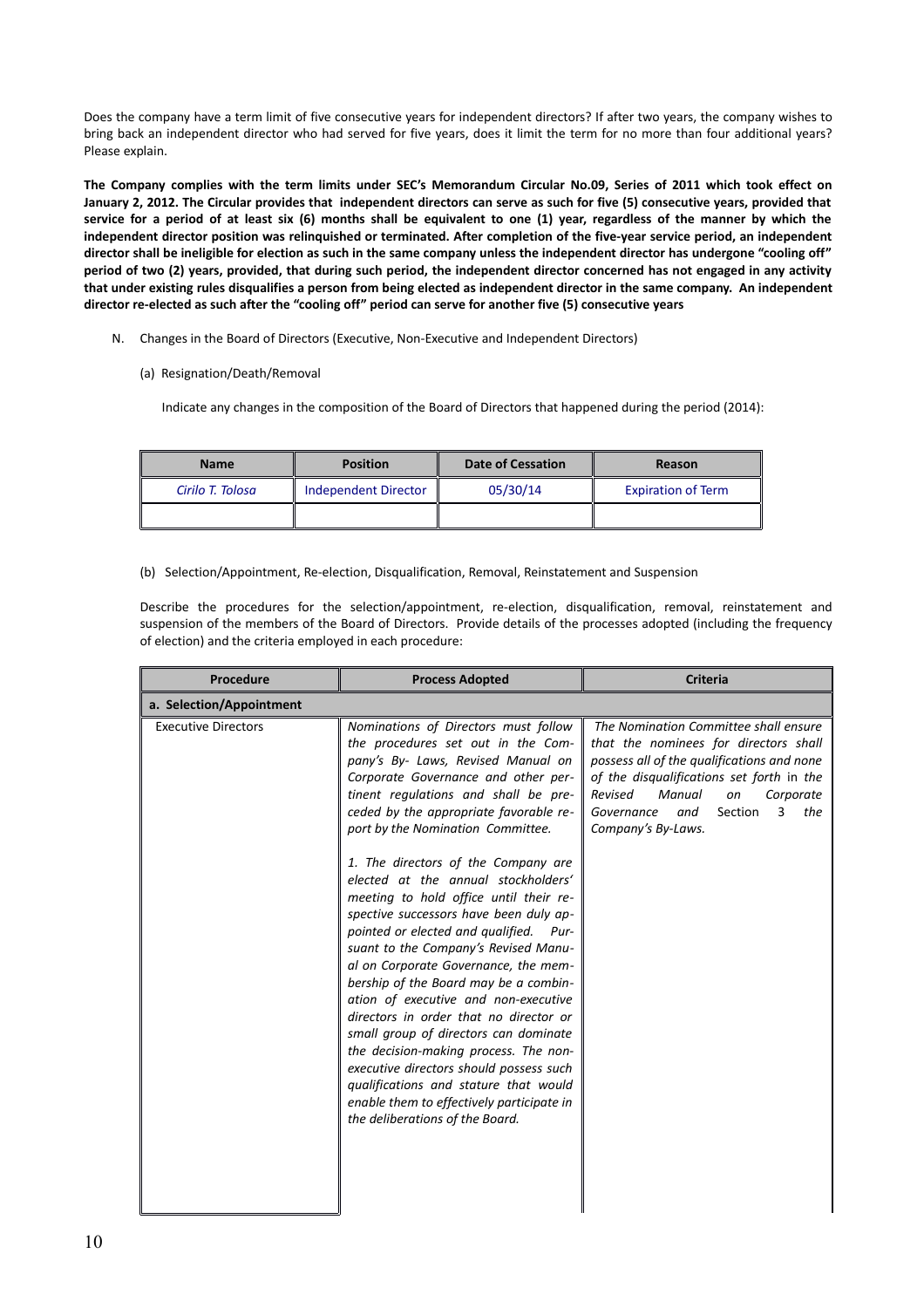|                                | 2. The stockholders of the Company<br>may nominate individuals to be<br>members of the Board of Directors. All<br>nominations for directors shall be<br>forwarded<br>the<br><b>Nomination</b><br>to<br>Committee<br>and<br>signed<br>by<br>the<br>nominating stockholder together with<br>the acceptance and conformity by the<br>nominees.<br>3. Nominations for directors should<br>include (i) the curriculum vitae of the<br>nominee, (ii) a statement that the<br>nominee has all the qualifications and<br>none of the disqualifications, (iii)<br>information on the relationship of the<br>nominee to the stockholder submitting<br>the nomination, and (iv) all relevant<br>information about the nominee's<br>qualifications.<br>4.The Nomination Committee created<br>under the Company's Revised Manual<br>on Corporate Governance shall endorse<br>the nominees for reelection in the<br>stockholders' meeting, in accordance<br>with<br>the<br>qualifications<br>and<br>disqualifications set forth in the Revised<br>Manual on Corporate Governance. |                                                                                                                                                                                                                                                                                                                                                                                  |
|--------------------------------|---------------------------------------------------------------------------------------------------------------------------------------------------------------------------------------------------------------------------------------------------------------------------------------------------------------------------------------------------------------------------------------------------------------------------------------------------------------------------------------------------------------------------------------------------------------------------------------------------------------------------------------------------------------------------------------------------------------------------------------------------------------------------------------------------------------------------------------------------------------------------------------------------------------------------------------------------------------------------------------------------------------------------------------------------------------------|----------------------------------------------------------------------------------------------------------------------------------------------------------------------------------------------------------------------------------------------------------------------------------------------------------------------------------------------------------------------------------|
|                                | 5. The person receiving the highest<br>number of the stockholders present in<br>person or by proxy and entitled to vote<br>shall be the directors.                                                                                                                                                                                                                                                                                                                                                                                                                                                                                                                                                                                                                                                                                                                                                                                                                                                                                                                  |                                                                                                                                                                                                                                                                                                                                                                                  |
| <b>Non-Executive Directors</b> |                                                                                                                                                                                                                                                                                                                                                                                                                                                                                                                                                                                                                                                                                                                                                                                                                                                                                                                                                                                                                                                                     |                                                                                                                                                                                                                                                                                                                                                                                  |
| (iii) Independent Directors    | Conformably with the Company's By-<br>Laws and the Revised Code on<br>Corporate Governance, the process<br>adopted for the nomination and<br>election of independent directors shall<br>be as follows:<br>a. Nominations for directors should<br>include (i) the curriculum vitae of the<br>nominee, (ii) a statement that the<br>nominee has all the qualifications and<br>none of the disqualifications, (iii)<br>information on the relationship of the<br>nominee to the stockholder submitting<br>the nomination, and (iv) all relevant<br>information about the nominee's<br>b. The nomination of independent<br>directors shall be conducted by the<br>Committee before the stockholders'                                                                                                                                                                                                                                                                                                                                                                    | The Nomination Committee shall ensure<br>that the nominee for independent direct-<br>or shall be in accordance with the quali-<br>fications and disqualifications set forth<br>in the Revised Manual on Corporate<br>Governance. In addition to thereto, the<br>independent director must meet the re-<br>quirements of section 17.2 of the Secur-<br>ities and Regulation Code. |
|                                | meeting. All recommendations shall be<br>signed by the nominating stockholders<br>together with the acceptance and<br>conformity by the would-be nominees.<br>c. The Committee shall pre-screen the                                                                                                                                                                                                                                                                                                                                                                                                                                                                                                                                                                                                                                                                                                                                                                                                                                                                 |                                                                                                                                                                                                                                                                                                                                                                                  |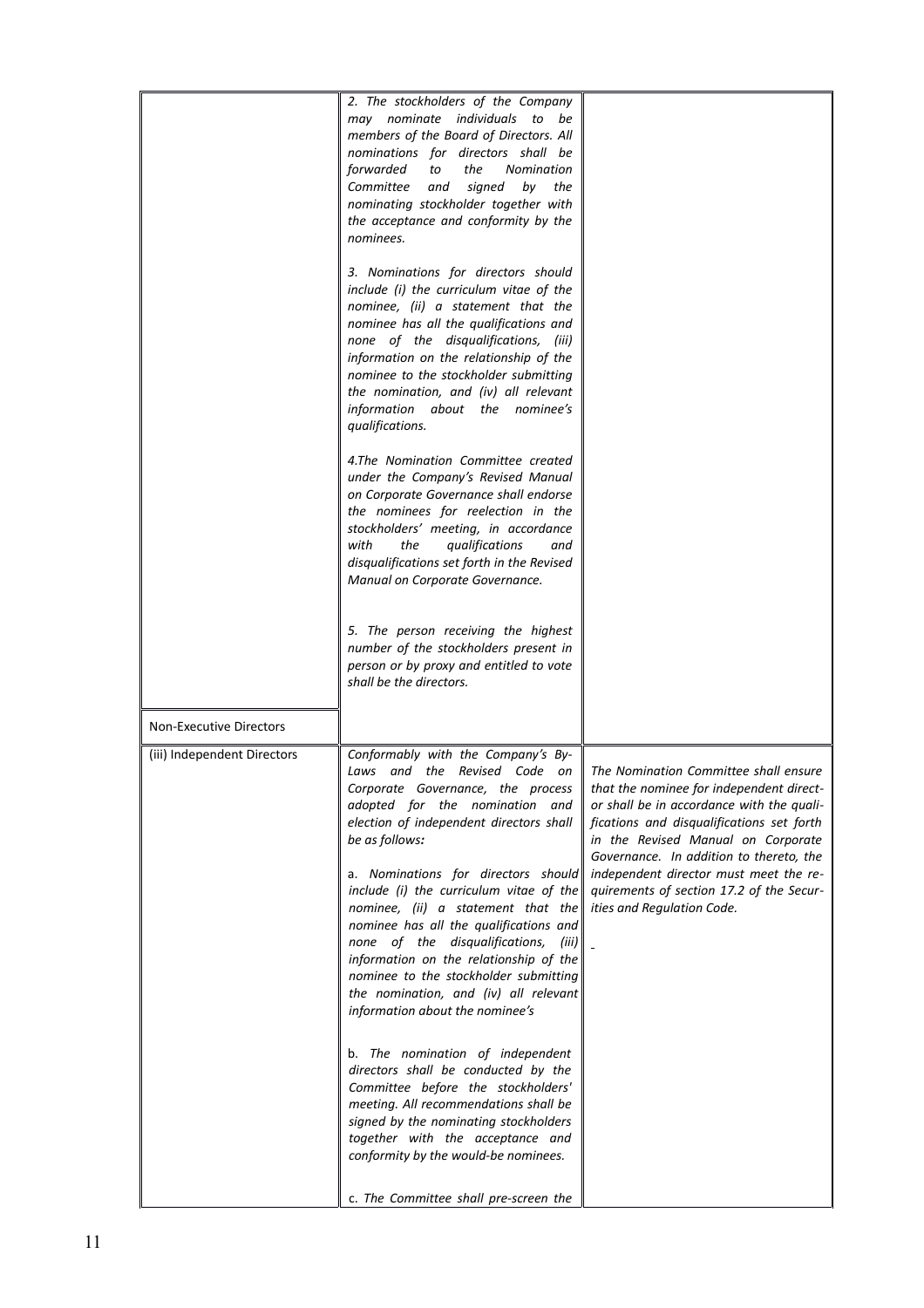|                               | qualifications and prepare a final list of                                    |                                     |
|-------------------------------|-------------------------------------------------------------------------------|-------------------------------------|
|                               | all candidates and put in place                                               |                                     |
|                               | screening policies and parameters to                                          |                                     |
|                               | enable it to effectively review the                                           |                                     |
|                               | qualifications of the nominees for                                            |                                     |
|                               | independent directors as set forth in                                         |                                     |
|                               | the Company's Manual on Corporate                                             |                                     |
|                               | Governance.                                                                   |                                     |
|                               |                                                                               |                                     |
|                               | d. After the nomination, the Committee                                        |                                     |
|                               | shall prepare a Final List of Candidates                                      |                                     |
|                               | which shall contain all the information                                       |                                     |
|                               | about all the nominees for independent                                        |                                     |
|                               | directors, as required under Part IV (A)                                      |                                     |
|                               | and (C) of Annex "C" of SRC Rule 12,                                          |                                     |
|                               | which list, shall be made available to                                        |                                     |
|                               | the Commission and to all stockholders                                        |                                     |
|                               | through the filing and distribution of                                        |                                     |
|                               | <b>Information</b><br>the<br>Statement,<br>in                                 |                                     |
|                               | accordance with SRC Rule 20, or in such                                       |                                     |
|                               | other reports the company is required                                         |                                     |
|                               | to submit to the Commission. The                                              |                                     |
|                               | name of the person or group of                                                |                                     |
|                               | who recommended<br>persons<br>the                                             |                                     |
|                               | nomination of the independent director                                        |                                     |
|                               | shall be identified in such report                                            |                                     |
|                               | including any relationship with the                                           |                                     |
|                               | nominee.                                                                      |                                     |
|                               |                                                                               |                                     |
|                               | e. Only nominees whose names appear                                           |                                     |
|                               | on the Final List of Candidates shall be                                      |                                     |
|                               | eligible for election as Independent                                          |                                     |
|                               | Director. No other nominations shall be                                       |                                     |
|                               | entertained after the Final List of                                           |                                     |
|                               | Candidates shall have been prepared.                                          |                                     |
|                               | No further nominations shall be                                               |                                     |
|                               | entertained or allowed on the floor<br>during the actual annual stockholders' |                                     |
|                               | meeting.                                                                      |                                     |
|                               |                                                                               |                                     |
| b. Re-appointment             |                                                                               |                                     |
|                               | The directors are elected annually and                                        |                                     |
|                               | shall hold office until the annual meet-                                      |                                     |
|                               | ing held next after his election. The dir-                                    |                                     |
| (i) Executive Directors       | ectors may be re-elected for another                                          |                                     |
|                               | term. As with selection, the re-appoint-                                      |                                     |
|                               | ment of directors must be preceded by                                         |                                     |
|                               | the corresponding evaluation by the                                           |                                     |
|                               | Nomination Committee.                                                         |                                     |
| (ii) Non-Executive Directors  |                                                                               |                                     |
|                               | Subject to the tenure limitation under                                        |                                     |
|                               | SEC Memorandum Circular No. 09, an                                            |                                     |
|                               | independent director may be re-elected                                        |                                     |
|                               | after his nomination has been passed                                          |                                     |
|                               | upon by the Nomination Committee.                                             |                                     |
|                               |                                                                               |                                     |
| (iii) Independent Directors   | As with selection, the re-appointment                                         | Please refer our explanation in (a) |
|                               | of an independent director must be                                            |                                     |
|                               | preceded by an<br>evaluation by the                                           |                                     |
|                               | Nomination Committee and should                                               |                                     |
|                               | comply with the process for selection of                                      |                                     |
|                               | an independent director as explained                                          |                                     |
|                               | earlier.                                                                      |                                     |
| c. Permanent Disqualification |                                                                               |                                     |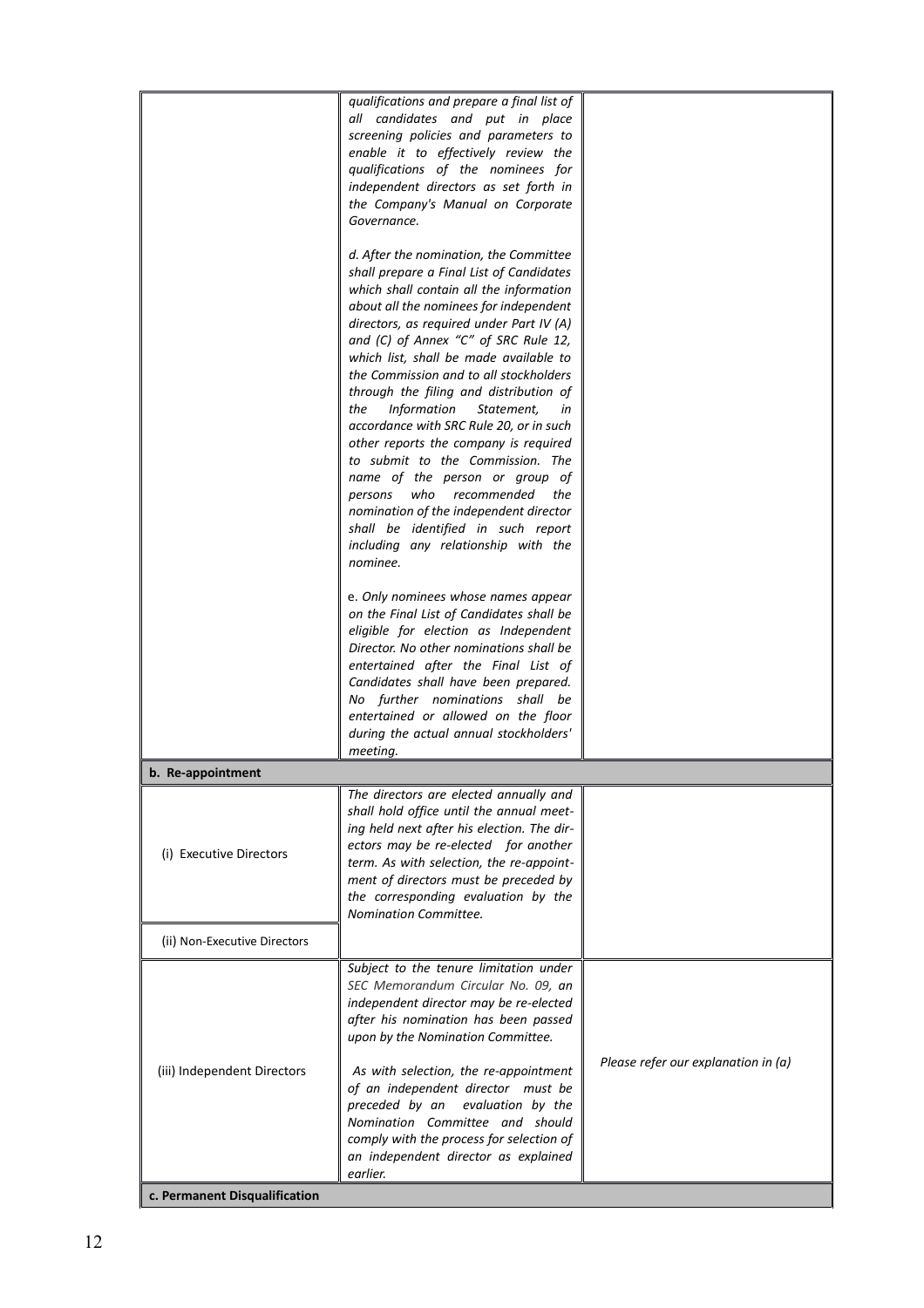| (i) Executive Directors                | The relevant provision in the By-Laws<br>on the removal of a director may be<br>used to disqualify the said director.                                                                                                                                                                                                                                                                                                                                                                                                                                                                                                                                                                                                                                                                                                                                                                                                                                                                                                                                                 | The Company's Revised Manual on<br>Corporate Governance sets forth the<br>guidelines/criteria<br>for<br>permanent<br>disqualification of directors.                               |
|----------------------------------------|-----------------------------------------------------------------------------------------------------------------------------------------------------------------------------------------------------------------------------------------------------------------------------------------------------------------------------------------------------------------------------------------------------------------------------------------------------------------------------------------------------------------------------------------------------------------------------------------------------------------------------------------------------------------------------------------------------------------------------------------------------------------------------------------------------------------------------------------------------------------------------------------------------------------------------------------------------------------------------------------------------------------------------------------------------------------------|-----------------------------------------------------------------------------------------------------------------------------------------------------------------------------------|
| (ii) Non-Executive<br><b>Directors</b> |                                                                                                                                                                                                                                                                                                                                                                                                                                                                                                                                                                                                                                                                                                                                                                                                                                                                                                                                                                                                                                                                       |                                                                                                                                                                                   |
| (iii) Independent Directors            |                                                                                                                                                                                                                                                                                                                                                                                                                                                                                                                                                                                                                                                                                                                                                                                                                                                                                                                                                                                                                                                                       |                                                                                                                                                                                   |
| d. Temporary Disqualification          |                                                                                                                                                                                                                                                                                                                                                                                                                                                                                                                                                                                                                                                                                                                                                                                                                                                                                                                                                                                                                                                                       |                                                                                                                                                                                   |
| (i) Executive Directors                | The relevant provision in the By-Laws<br>on the removal of a director may be<br>used to disqualify the said director.                                                                                                                                                                                                                                                                                                                                                                                                                                                                                                                                                                                                                                                                                                                                                                                                                                                                                                                                                 | The Company's Revised Manual on<br>Corporate Governance sets forth the<br>guidelines/criteria for the temporary<br>disqualification of executive directors.                       |
| (ii) Non-Executive Directors           |                                                                                                                                                                                                                                                                                                                                                                                                                                                                                                                                                                                                                                                                                                                                                                                                                                                                                                                                                                                                                                                                       |                                                                                                                                                                                   |
| (iii) Independent Directors            |                                                                                                                                                                                                                                                                                                                                                                                                                                                                                                                                                                                                                                                                                                                                                                                                                                                                                                                                                                                                                                                                       |                                                                                                                                                                                   |
| e. Removal                             |                                                                                                                                                                                                                                                                                                                                                                                                                                                                                                                                                                                                                                                                                                                                                                                                                                                                                                                                                                                                                                                                       |                                                                                                                                                                                   |
| (i) Executive Directors                | The Company's By Laws provides that<br>any director may be removed, either<br>with or without cause, at any time, by<br>the affirmative vote of the stockholders<br>holding 2/3 of the subscribed capital<br>entitled to vote at a regular meeting or<br>at a special meeting of the stockholders<br>called for the purpose and held after<br>due notice. The vacancy in the Board<br>caused by such removal may be filled<br>by the stockholders at such meeting.<br>Any vacancy occurring in the Board of<br>Directors, other than by removal by the<br>stockholders or expiration of term, may<br>be filled by the vote of at least a<br>majority of the remaining directors, if<br>still constituting a quorum; otherwise,<br>the vacancy must be filed by the<br>stockholders at a regular or at any<br>special meeting of stockholders called<br>for the purpose. A director so elected<br>to fill a vacancy shall be elected only for<br>the unexpired term of his predecessor<br>in office.<br>The vacancy resulting from the removal<br>of a director by the | The Company's Revised Manual on<br>Corporate Governance & By-Law sets<br>forth the guidelines/criteria for the<br>temporary<br>and<br>permanent<br>disqualification of directors. |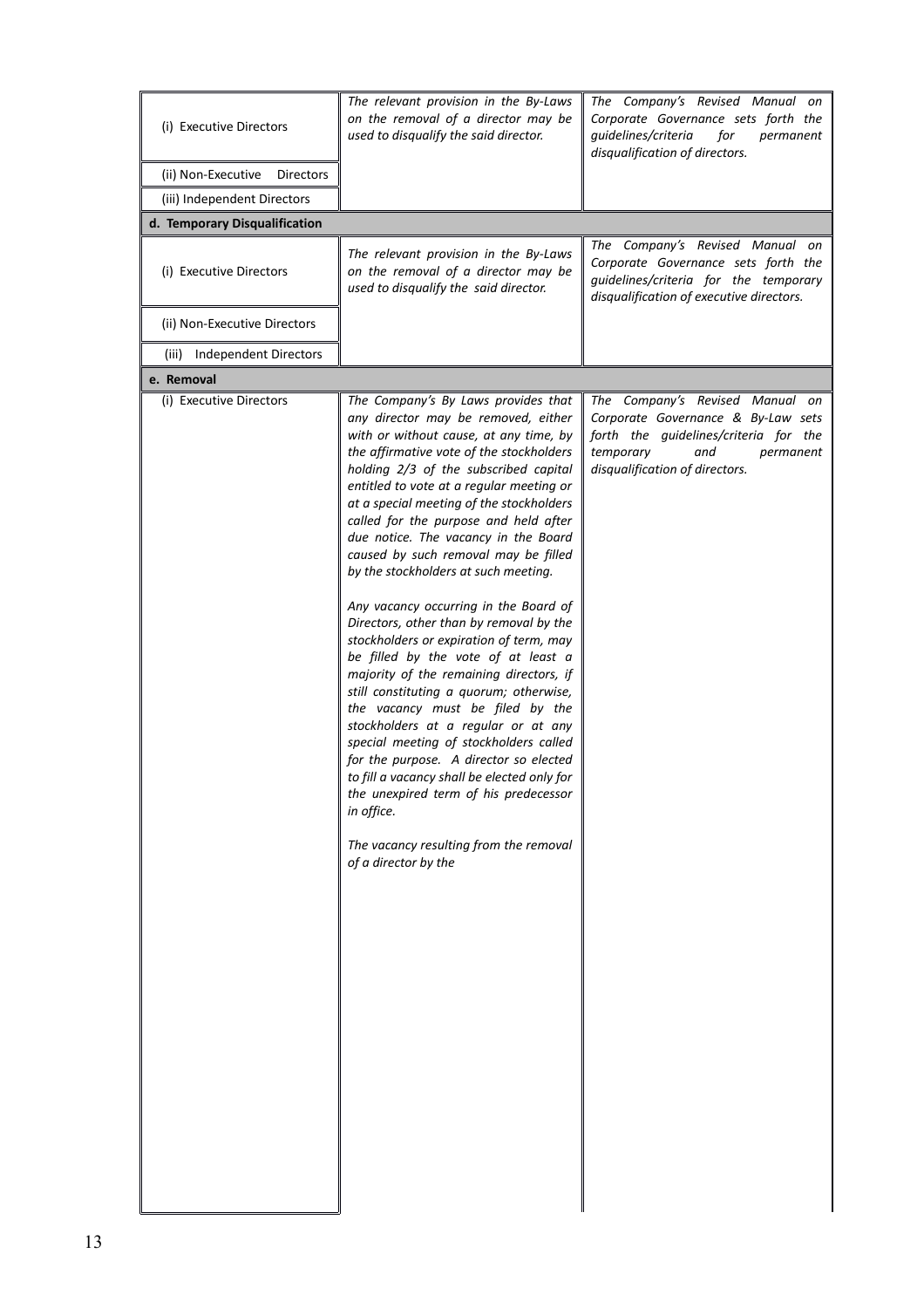|                              | stockholders in the manner provided<br>by law may be filed by election at the<br>same meeting of stockholders.                                                                                                                                                                                                                                                                                                                                                                                                          |                                                                                                                                                                                     |
|------------------------------|-------------------------------------------------------------------------------------------------------------------------------------------------------------------------------------------------------------------------------------------------------------------------------------------------------------------------------------------------------------------------------------------------------------------------------------------------------------------------------------------------------------------------|-------------------------------------------------------------------------------------------------------------------------------------------------------------------------------------|
| (ii) Non-Executive Directors |                                                                                                                                                                                                                                                                                                                                                                                                                                                                                                                         |                                                                                                                                                                                     |
| (iii) Independent Directors  | The Board of Directors shall not pro-<br>pose the removal of any independent<br>director prior to the end of the By Law-<br>mandated term, unless there are due<br>grounds therefore acknowledged by<br>the Board after receiving the report<br>from the Nomination Committee.                                                                                                                                                                                                                                          |                                                                                                                                                                                     |
| f. Re-instatement            |                                                                                                                                                                                                                                                                                                                                                                                                                                                                                                                         |                                                                                                                                                                                     |
| (i) Executive Directors      | The By-Laws does not provide for the<br>mechanism<br>process<br>on<br>the<br>or<br>reinstatement of a director.<br>However,<br>the<br>director<br>be<br>may<br>nominated anew and re-elected<br>for<br>another term provided at the time of<br>his nomination, he possesses all of the<br>qualifications and none<br>of the<br>disqualifications under the Revised<br>Manual on Corporate Governance. The<br>election of a director must be preceded<br>by the corresponding evaluation of the<br>Nomination Committee. | The Company's Revised Manual on<br>Corporate Governance and By Laws sets<br>forth the guidelines/criteria for the<br>temporary<br>and<br>permanent<br>disqualification of directors |
| (ii) Non-Executive Directors |                                                                                                                                                                                                                                                                                                                                                                                                                                                                                                                         |                                                                                                                                                                                     |
| (iii) Independent Directors  |                                                                                                                                                                                                                                                                                                                                                                                                                                                                                                                         |                                                                                                                                                                                     |
| g. Suspension                |                                                                                                                                                                                                                                                                                                                                                                                                                                                                                                                         |                                                                                                                                                                                     |
| (i) Executive Directors      | The By-Laws does not provide for the<br>process or mechanism to suspend an<br>executive.<br>non-executive<br>or<br>independent director.<br>The director<br>may however be removed pursuant to<br>the relevant provision in the Company's<br>By-Laws.                                                                                                                                                                                                                                                                   |                                                                                                                                                                                     |
| (ii) Non-Executive Directors |                                                                                                                                                                                                                                                                                                                                                                                                                                                                                                                         |                                                                                                                                                                                     |
| (iii) Independent Directors  |                                                                                                                                                                                                                                                                                                                                                                                                                                                                                                                         |                                                                                                                                                                                     |

Voting Result of the last Annual General Meeting **held on May 30, 2014**

| <b>Name of Director</b> | <b>Votes Received</b> |
|-------------------------|-----------------------|
| Jonathan T. Gotianun    | 8296702583            |
| Josephine G. Yap        | 8296702583            |
| Mercedes T. Gotianun    | 8296702583            |
| Andrew T. Gotianun, Jr  | 8296702583            |
| Lamberto U. Ocampo      | 8296702583            |
| Val Antonio B. Suarez   | 8296702583            |
| Jesus N. Alcordo        | 8296702583            |

# O. Orientation and Education Program

a.i. Disclose details of the company's orientation program for new directors, if any.

**The Company may arrange a meeting to introduce the new director to existing directors and key executives of the Company. An orientation will be made for a better understanding of his role in the organization and to present Company's business, including among others, the Company's goals, vision, and strategies; organizational structure; summary of business performance, recent projects, and projects under construction to provide the new director with adequate basic information to perform his duties.**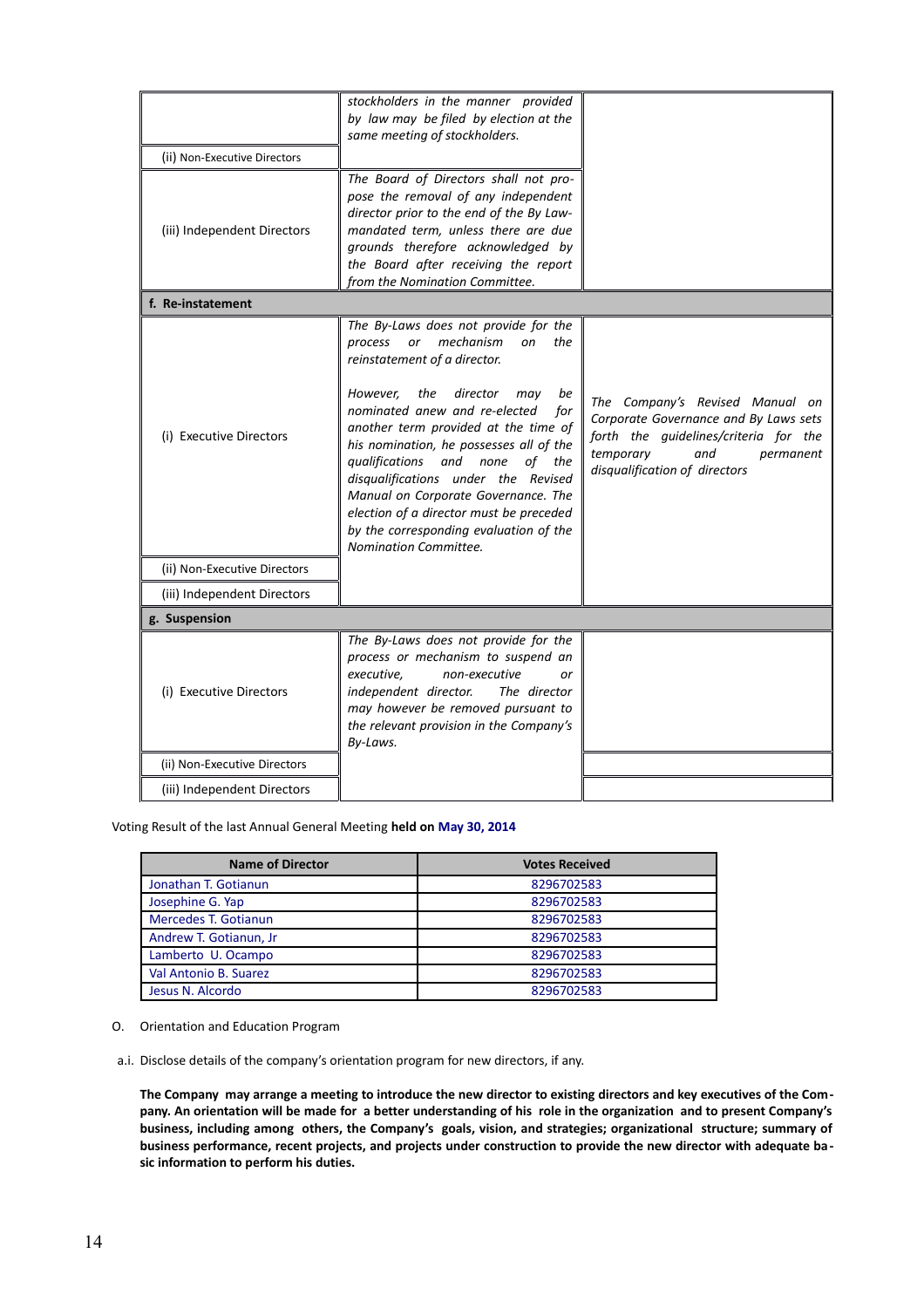a.ii. State any in-house training and external courses attended by Directors and Senior Management<sup>[3](#page-16-0)</sup> for the past three (3) years:

**Though the Company was unable to provide in-house training for its directors, they were able to attend the seminar on corporate governance conducted by the Company's subsidiary, East West Banking Corp (the "Bank")) in September 8, 2012.**

a.iii. Continuing education programs for directors: programs and seminars and roundtables attended during the year.

| <b>Name of Director/Officer</b> | <b>Date of Training</b> | Program                                                                | <b>Name of Training Institution</b> |
|---------------------------------|-------------------------|------------------------------------------------------------------------|-------------------------------------|
| Andrew L. Gotianun, Sr.         | 02 December 2014        | <b>Exclusive Corporate</b><br><b>Governance Orientation</b><br>Program | Institute of Corporate Directors    |
| Jonathan T. Gotianun            | 02 December 2014        | <b>Exclusive Corporate</b><br><b>Governance Orientation</b><br>Program | Institute of Corporate Directors    |
| L. Josephine Gotianun Yap       | 02 December 2014        | <b>Exclusive Corporate</b><br><b>Governance Orientation</b><br>Program | Institute of Corporate Directors    |
| Andrew T. Gotianun, Jr.         | 02 December 2014        | <b>Exclusive Corporate</b><br><b>Governance Orientation</b><br>Program | Institute of Corporate Directors    |
| Jesus N. Alcordo                | 02 December 2014        | <b>Exclusive Corporate</b><br><b>Governance Orientation</b><br>Program | Institute of Corporate Directors    |
| Val Antonio B. Suarez           | 02 December 2014        | <b>Exclusive Corporate</b><br><b>Governance Orientation</b><br>Program | Institute of Corporate Directors    |
| Lamberto U. Ocampo              | 02 December 2014        | <b>Exclusive Corporate</b><br><b>Governance Orientation</b><br>Program | Institute of Corporate Directors    |
| Michael Edward T. Gotianun      | 02 December 2014        | <b>Exclusive Corporate</b><br><b>Governance Orientation</b><br>Program | Institute of Corporate Directors    |
| <b>Eleuterio D. Coronel</b>     | 02 December 2014        | <b>Exclusive Corporate</b><br><b>Governance Orientation</b><br>Program | Institute of Corporate Directors    |
| Andrew L. Huang                 | 02 December 2014        | <b>Exclusive Corporate</b><br><b>Governance Orientation</b><br>Program | Institute of Corporate Directors    |
| Elma Christine R. Leogardo      | 02 December 2014        | <b>Exclusive Corporate</b><br><b>Governance Orientation</b><br>Program | Institute of Corporate Directors    |
| Sharon P. Pagaling-Refuerzo     | 02 December 2014        | <b>Exclusive Corporate</b><br><b>Governance Orientation</b><br>Program | Institute of Corporate Directors    |
| Ana Regina Santillan            | 02 December 2014        | <b>Exclusive Corporate</b><br><b>Governance Orientation</b><br>Program | Institute of Corporate Directors    |

<span id="page-16-0"></span><sup>3</sup>Senior Management refers to the CEO and other persons having authority and responsibility for planning, directing and controlling the activities of the company.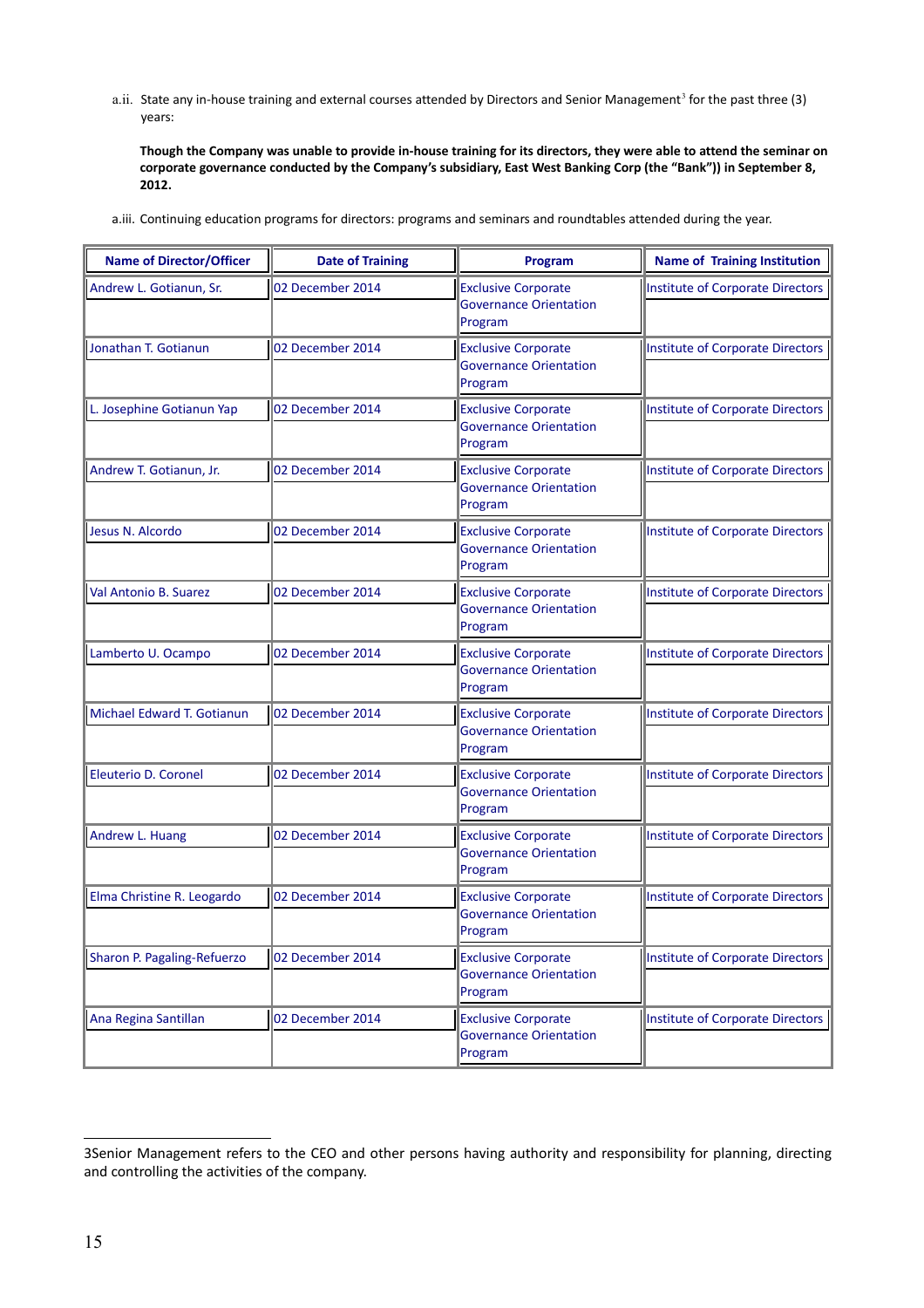# **B. CODE OF BUSINESS CONDUCT & ETHICS**

1) Discuss briefly the company's policies on the following business conduct or ethics affecting directors, senior management and employees:

| <b>Business Conduct &amp; Ethics</b> |                                                 | <b>Directors</b>                                                                                                                                                                                                                                                                                                                                                                                                                                                                                                                                                                                         | <b>Senior Management</b><br><b>Employees</b>                            |                                                                                                                                                                                                                                                                                                                                                                                                                                                                                                                                                                                                                                                                                                                              |
|--------------------------------------|-------------------------------------------------|----------------------------------------------------------------------------------------------------------------------------------------------------------------------------------------------------------------------------------------------------------------------------------------------------------------------------------------------------------------------------------------------------------------------------------------------------------------------------------------------------------------------------------------------------------------------------------------------------------|-------------------------------------------------------------------------|------------------------------------------------------------------------------------------------------------------------------------------------------------------------------------------------------------------------------------------------------------------------------------------------------------------------------------------------------------------------------------------------------------------------------------------------------------------------------------------------------------------------------------------------------------------------------------------------------------------------------------------------------------------------------------------------------------------------------|
| (a)                                  | Conflict of Interest                            | The By Laws provides that<br>no person shall qualify to<br>the Board of Directors if<br>he is engaged in any busi-<br>ness which competes with<br>or is antagonistic to that<br>of the Corporation.<br>In addition, the Revised<br>Corporate<br>Governance<br>Manual provides that, if<br>an actual or potential con-<br>flict of interest may arise,<br>he should fully and imme-<br>diately disclose it and<br>should not participate in<br>the decision-making pro-<br>cess. A director who has a<br>continuing material con-<br>flict of interest should<br>consider resigning from<br>his position. | ing or indirectly in any conduct prejudicial to the<br>serious offense. | The Company's Employee Manual ("Employee Manual")<br>provides that no employee shall act for the Company in<br>any transaction involving persons or firms where he is,<br>his family or dependents have any significant connection<br>or financial interest. For this reason, the Code of Discip-<br>line considers as serious offenses the engagement in any<br>business that is directly or indirectly in competition with<br>that of the Company, or engage directly in money lend-<br>interest of the Company or to the performance of his job<br>or work assignments. The acceptance of outside em-<br>ployment on part or full time without prior written no-<br>tice to and approval of Management is classified as a |
| (b)                                  | Conduct of Business and<br><b>Fair Dealings</b> | The Company operates<br>under the basic principle<br>that the director should<br>not use his position to<br>gain<br>profit or<br>some<br>benefit or advantage for<br>himself and/or his related<br>interests. He should avoid<br>situations<br>that<br>may<br>compromise<br>his<br><i>impartiality.</i>                                                                                                                                                                                                                                                                                                  | on the basis of merit.                                                  | The Employee Manual provides that employees shall<br>award orders, contracts and commitments to suppliers<br>without favoritism. Business must be conducted strictly                                                                                                                                                                                                                                                                                                                                                                                                                                                                                                                                                         |
| (c)                                  | Receipt of gifts from third<br>parties          | <b>Under the Revised Manual</b><br>on Corporate Governance,<br>the basic principle to be<br>observed is<br>that the<br>director should not use his<br>position to profit or gain<br>benefit<br>some<br>or<br>advantage<br>for<br>himself<br>and/or<br>his<br>related<br>interest.                                                                                                                                                                                                                                                                                                                        | under the Company's Code of Discipline.                                 | The Employee Manual provides that no employee shall<br>accept gifts or lavish entertainment from customers or<br>suppliers either for himself or his family. It further<br>prohibits employees from soliciting or accepting<br>personal benefits such as fees or commission from any<br>customer of the Company or any individual or<br>organization doing or seeking business with the<br>Company. For this reason, bribery, accepting bribes; or<br>unofficial solicitation of gifts and loans from customers,<br>contractors and suppliers are considered serious offenses                                                                                                                                                |
| (d)                                  | Compliance with Laws &<br>Regulations           | <b>Under the Revised Manual</b><br>on Corporate Governance,<br>a director should keep<br>abreast<br>with<br>industry<br>developments<br>and<br>business trends in order to<br>promote the Company's<br>competitiveness.<br>The<br>Compliance<br>Officer<br>monitors and<br>assesses<br>the Board's compliance                                                                                                                                                                                                                                                                                            | to comply with existing laws and regulations.                           | Employees are expected to keep abreast with industry<br>developments and business trends in order to promote<br>the Company's competitiveness. They are also required                                                                                                                                                                                                                                                                                                                                                                                                                                                                                                                                                        |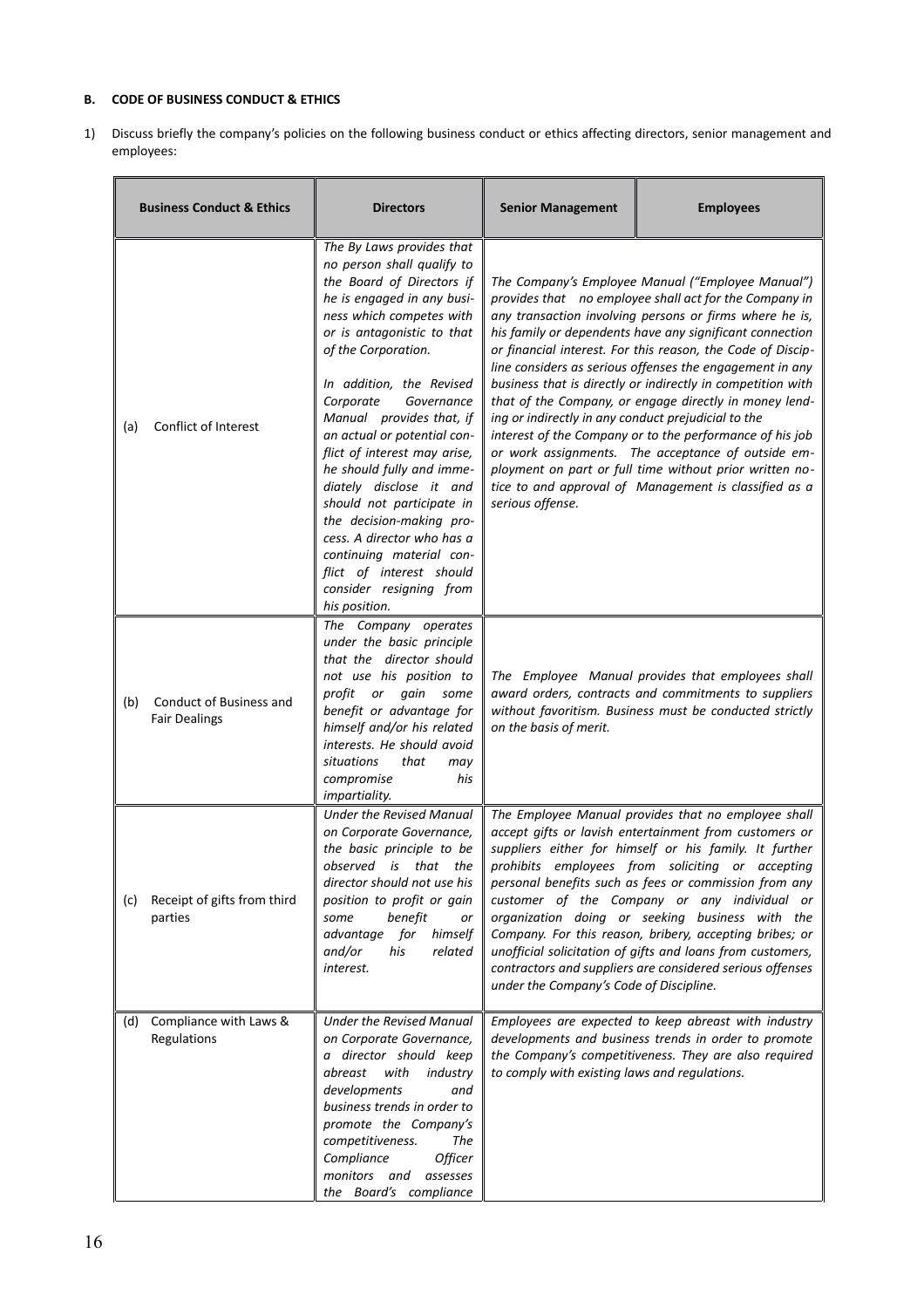|     |                                                               | with laws and regulations.                                                                                                                                                                                                                                                                                                                                          |                                                                                                                                                                                                                                                                                                                                                                                                                                                                                                                                                                                                                                                                                                                                                                                                                                                                                                                                                                                             |
|-----|---------------------------------------------------------------|---------------------------------------------------------------------------------------------------------------------------------------------------------------------------------------------------------------------------------------------------------------------------------------------------------------------------------------------------------------------|---------------------------------------------------------------------------------------------------------------------------------------------------------------------------------------------------------------------------------------------------------------------------------------------------------------------------------------------------------------------------------------------------------------------------------------------------------------------------------------------------------------------------------------------------------------------------------------------------------------------------------------------------------------------------------------------------------------------------------------------------------------------------------------------------------------------------------------------------------------------------------------------------------------------------------------------------------------------------------------------|
| (e) | Respect for Trade<br>Secrets/Use of Non-public<br>Information | The Revised Manual on<br>Corporate<br>Governance<br>provides that a director<br>should keep secure and<br>confidential all non-public<br>information he may acquire<br>or learn by reason of his<br>position as director. He<br>should<br>not<br>reveal<br>confidential information to<br>unauthorized<br>persons<br>without the authority of the<br>Board          | Employees are expected to respect the Company's trade<br>secrets and any disclosure thereof to the public is strictly<br>Company trade secrets and confidential<br>prohibited<br>information shall not be used for personal benefit.                                                                                                                                                                                                                                                                                                                                                                                                                                                                                                                                                                                                                                                                                                                                                        |
| (f) | Use of Company Funds,<br>Assets and Information               | Pursuant to the Revised<br>Manual<br>on<br>Corporate<br>a director<br>Governance,<br>should keep secure and<br>confidential all non-public<br>information<br>he<br>may<br>acquire or learn by reason<br>of his position as director.<br>He should<br>not reveal<br>confidential<br>information<br>to unauthorized persons<br>without the authority of<br>the Board. | The Employee Manual provides that no employee shall<br>take an opportunity that rightly belongs to the Company.<br>It is also inappropriate for an employee to use to use the<br>Company's name or his connection with the Company for<br>personal or job related purposes. No employee shall use<br>company assets for personal use.<br>For this reason, the Code of Discipline consider<br>the<br>following acts as serious offenses: (i) disclosure,<br>giving<br>away confidential information or using restricted or<br>classified Company information<br>without<br>proper<br>authorization; (ii)<br>Unauthorized possession, use or taking/bringing out of<br>Company property, records, supplies, equipment, tools,<br>unauthorized substitution of Company<br>etc.; (iii)<br>materials, supplies, tools, or equipment with another;<br>and (iv) Stealing, misappropriating, or embezzling<br>Company funds or property, those of co-employees and<br>clients, guests and visitors. |
| (g) | <b>Employment &amp; Labor Laws</b><br>& Policies              | The Company keeps the<br>activities and decisions of<br>Board within<br>the<br>its<br>authority<br>under<br>the<br>articles of incorporation<br>and by-laws,<br>and in<br>accordance with existing<br>rules<br>laws,<br>and<br>regulations,<br>including<br>employment and labor<br>laws.                                                                           | All employee-related policies including but not limited to<br>benefits, work hours and employee discipline are<br>consolidated in the Employee Manual and the Code of<br>Discipline. These policies are compliant with existing<br>labor laws and regulations.                                                                                                                                                                                                                                                                                                                                                                                                                                                                                                                                                                                                                                                                                                                              |
| (h) | Disciplinary action                                           | The By-Laws provides for<br>the mechanism on the<br>removal<br>of the<br>any<br>member of the Board of<br>Directors.                                                                                                                                                                                                                                                | The Code of Discipline provides for the procedure on the<br>disciplinary action of erring employees.                                                                                                                                                                                                                                                                                                                                                                                                                                                                                                                                                                                                                                                                                                                                                                                                                                                                                        |
| (i) | Whistle Blower                                                | process.                                                                                                                                                                                                                                                                                                                                                            | There are mechanisms or procedures to review and investigate complaints or<br>information by complaining employees and/or "whistle blowers" to ensure that they<br>are duly protected from retaliation and can fully trust and have confidence in the                                                                                                                                                                                                                                                                                                                                                                                                                                                                                                                                                                                                                                                                                                                                       |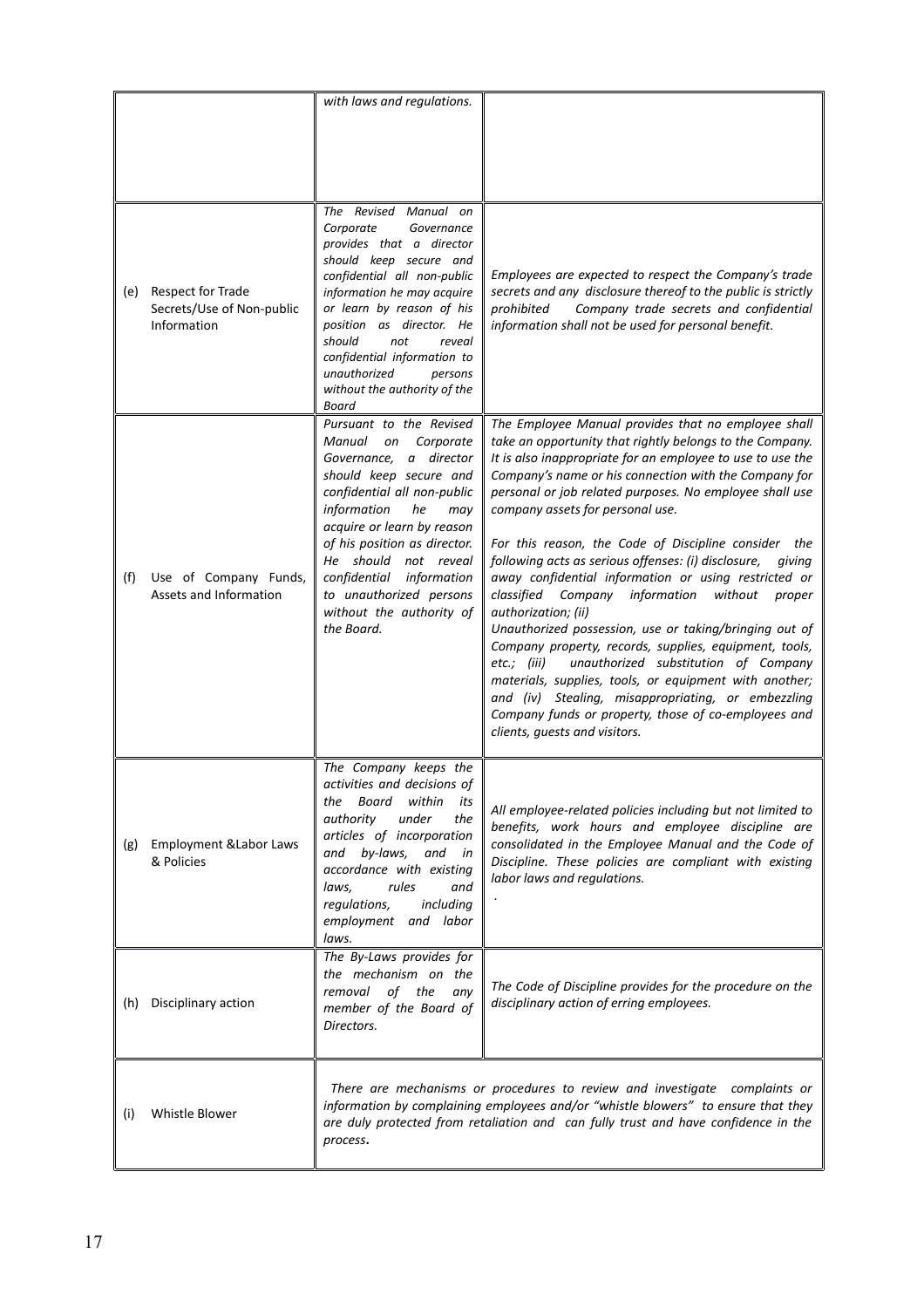| <b>Conflict Resolution</b> | The Company has not formally manualized / operationalized into a policy a conflict<br>resolution system that can amicably settle conflicts or differences between the<br>Company, its directors, stockholder, employees and third parties. However, the<br>Company complies with applicable laws, rules and regulations on the matter of<br>alternative dispute resolution, whenever circumstances warrant its application.<br>Conflicts with respect to breaches of the Code of Discipline are resolved via the<br>mechanism provided under the said Code. |
|----------------------------|-------------------------------------------------------------------------------------------------------------------------------------------------------------------------------------------------------------------------------------------------------------------------------------------------------------------------------------------------------------------------------------------------------------------------------------------------------------------------------------------------------------------------------------------------------------|
|----------------------------|-------------------------------------------------------------------------------------------------------------------------------------------------------------------------------------------------------------------------------------------------------------------------------------------------------------------------------------------------------------------------------------------------------------------------------------------------------------------------------------------------------------------------------------------------------------|

- 2) Has the code of ethics or conduct been disseminated to all directors, senior management and employees? **Yes.**
- 3) Discuss how the company implements and monitors compliance with the code of ethics or conduct.

**The Company implements and monitors compliance with the Code of Conduct primarily through its Human Relations Group who regularly coordinates with Legal Department, Internal Audit, business and support units to ensure that erring employees are properly investigated, undergo due process and subjected to disciplinary action, whenever the circumstances warrants its application.** 

- 4) Related Party Transactions
	- (a) Policies and Procedures

Describe the company's policies and procedures for the review, approval or ratification, monitoring and recording of related party transactions between and among the company and its parent, joint ventures, subsidiaries, associates, affiliates, substantial stockholders, officers and directors, including their spouses, children and dependent siblings and parents and of interlocking director relationships of members of the Board.

| <b>Related Party Transactions</b>                               | <b>Policies and Procedures</b>                                                                                                                                                                                                                                                                                                                              |  |  |
|-----------------------------------------------------------------|-------------------------------------------------------------------------------------------------------------------------------------------------------------------------------------------------------------------------------------------------------------------------------------------------------------------------------------------------------------|--|--|
| (1) Parent Company                                              | The Company and its subsidiaries, entities under common control and<br>substantial stockholders, in their normal course of business, have certain<br>related party transactions (RPT). Any RPT shall be conducted at arms-<br>length and shall follow the general business procedures as                                                                    |  |  |
| (2) Joint Ventures                                              | specified and approved by the Board, based on transparency and fairness<br>in the same way as ordinary transactions undertaken with outsiders,<br>taking into account the best interests of the Company.                                                                                                                                                    |  |  |
| (3) Subsidiaries                                                |                                                                                                                                                                                                                                                                                                                                                             |  |  |
| (4) Entities Under Common Control                               |                                                                                                                                                                                                                                                                                                                                                             |  |  |
| (5) Substantial Stockholders                                    |                                                                                                                                                                                                                                                                                                                                                             |  |  |
| (6) Officers including<br>spouse/children/siblings/parents      | The Employee Manual prohibits an employee to act for the Company in<br>any transaction involving persons or firms where he, his family or<br>dependents have any significant connection or financial interest.                                                                                                                                              |  |  |
| (7) Directors including<br>spouse/children/siblings/parents     | The By Laws provides that no person shall qualify to the Board of Direct-<br>ors if he is engaged in any business which competes with or is antagon-<br>istic to that of the Corporation.                                                                                                                                                                   |  |  |
|                                                                 | In addition, the Revised Corporate Governance Manual provides that, if<br>an actual or potential conflict of interest may arise, he should fully and<br>immediately disclose it and should not participate in the decision-making<br>process. A director who has a continuing material conflict of interest<br>should consider resigning from his position. |  |  |
| (8) Interlocking director relationship<br>of Board of Directors | Interlocking                                                                                                                                                                                                                                                                                                                                                |  |  |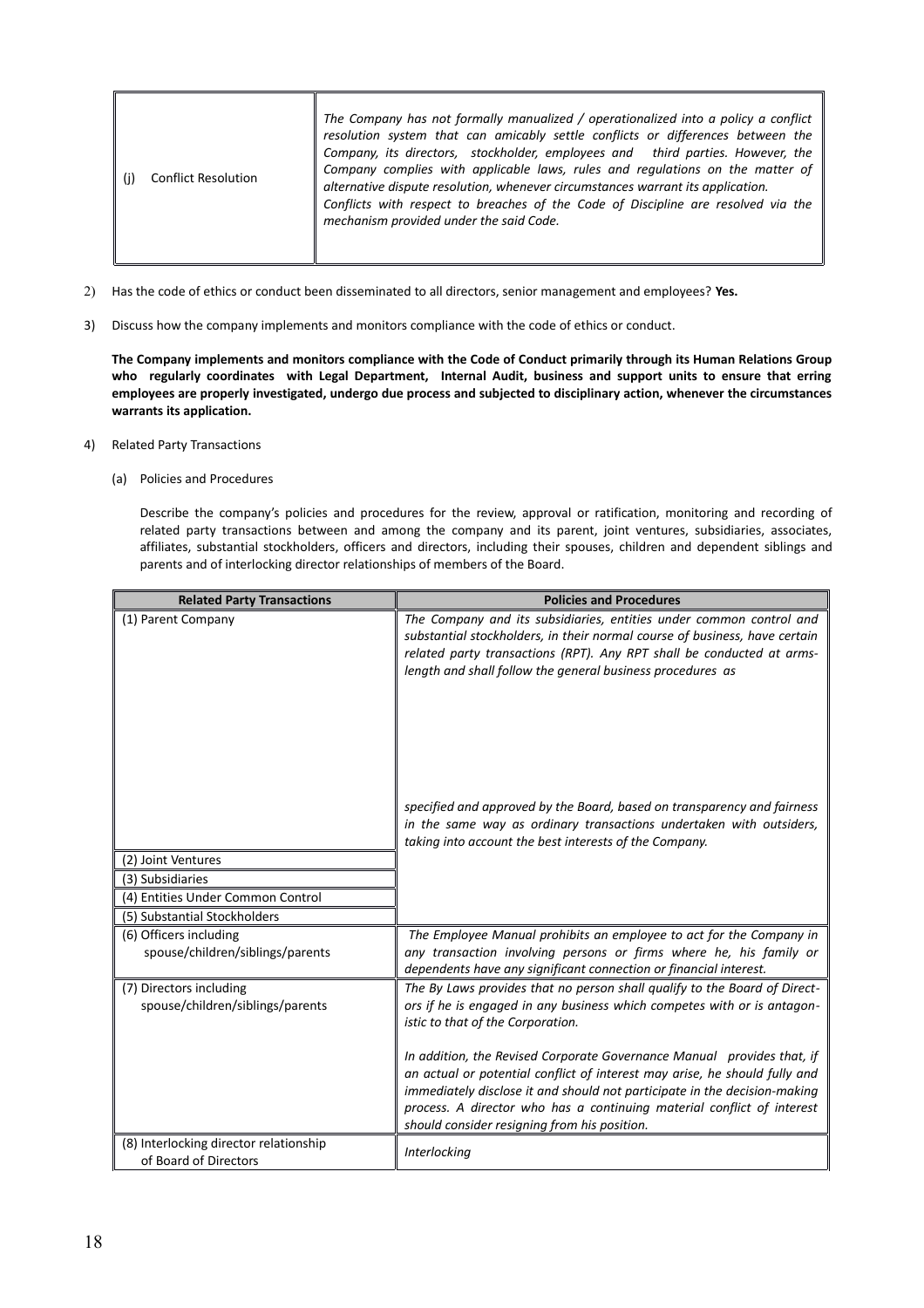- (b) Conflict of Interest
	- (i) Directors/Officers and 5% or more Shareholders

Identify any actual or probable conflict of interest to which directors/officers/5% or more shareholders may be involved.

**The Company is unaware of any actual or probable conflict of interest to which directors/officers or 5% or more shareholders may be involved. If a conflict of interest transaction is unavoidable, such transaction shall be conducted at arms-length and shall follow the general business procedures as specified and approved by the Board, based on transparency and fairness in the same way as ordinary transactions undertaken with outsiders, taking into account the best interests of the Company. Any party involved in a conflict of interest transaction must not take part in the consideration of such transaction.** 

|                                  | <b>Details of Conflict</b>       |
|----------------------------------|----------------------------------|
|                                  | of Interest (Actual or Probable) |
| Name of Director/s               | Not Applicable                   |
| Name of Officer/s                |                                  |
| Name of Significant Shareholders |                                  |

(ii) Mechanism

Describe the mechanism laid down to detect, determine and resolve any possible conflict of interest between the company and/or its group and their directors, officers and significant shareholders.

|         | <b>Directors/Officers/Significant Shareholders</b>                                                                                                                                                                                                                                                                                    |
|---------|---------------------------------------------------------------------------------------------------------------------------------------------------------------------------------------------------------------------------------------------------------------------------------------------------------------------------------------|
| Company | All Board members are required to make prior disclosure on matters that<br>may result to conflict of interest upon being appointed.<br>The Revised Manual on Corporate Governance and the internal Code of<br>Discipline regulate, if not, prohibits transactions by employees that may<br>result to potential conflicts of interest. |
| Group   |                                                                                                                                                                                                                                                                                                                                       |

- 5) Family, Commercial and Contractual Relations
	- (a) Indicate, if applicable, any relation of a family,<sup>[4](#page-20-0)</sup> commercial, contractual or business nature that exists between the holders of significant equity (5% or more), to the extent that they are known to the company:

**There do not exist, or the Company is unaware of any relation of a family, commercial, contractual or business nature among the holders of significant equity.** 

| Names of Related<br><b>Significant Shareholders</b> | <b>Type of Relationship</b> | <b>Brief Description of the Relationship</b> |  |
|-----------------------------------------------------|-----------------------------|----------------------------------------------|--|
| Not Applicable                                      |                             |                                              |  |

(b) Indicate, if applicable, any relation of a commercial, contractual or business nature that exists between the holders of significant equity (5% or more) and the company:

**There were no commercial, contractual or business transaction during the year or any proposed transaction, between holders of significant equity and the Company.**

| <b>Names of Related</b><br><b>Significant Shareholders</b> | <b>Type of Relationship</b> | <b>Brief Description</b> |  |
|------------------------------------------------------------|-----------------------------|--------------------------|--|
| Not Applicable                                             |                             |                          |  |

(c) Indicate any shareholder agreements that may impact on the control, ownership and strategic direction of the company:

## **There is no shareholder agreement that may materially impact on the control, ownership and strategic direction of the Company.**

<span id="page-20-0"></span><sup>4</sup>Family relationship up to the fourth civil degree either by consanguinity or affinity.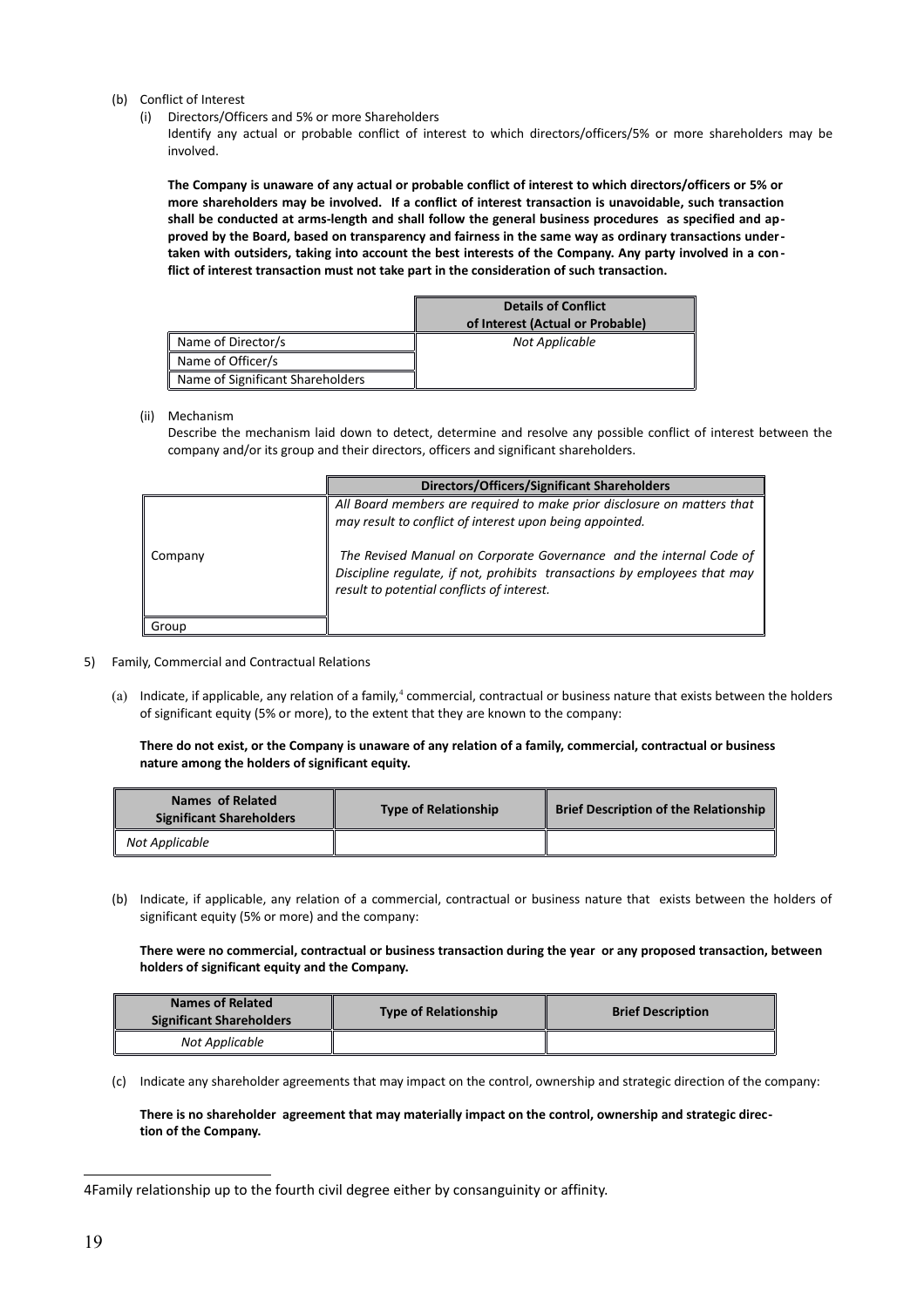| Name of Shareholders | % of Capital Stock affected<br>(Parties) | <b>Brief Description of the Transaction</b> |  |
|----------------------|------------------------------------------|---------------------------------------------|--|
| Not Applicable       |                                          |                                             |  |

6) Alternative Dispute Resolution

Describe the alternative dispute resolution system adopted by the company for the last three (3) years in amicably settling conflicts or differences between the corporation and its stockholders, and the corporation and third parties, including regulatory authorities.

|                                                 | <b>Alternative Dispute Resolution System</b>                                                                                                                                                                                                                                                                         |
|-------------------------------------------------|----------------------------------------------------------------------------------------------------------------------------------------------------------------------------------------------------------------------------------------------------------------------------------------------------------------------|
| <b>Corporation &amp; Stockholders</b>           | The Company encourages and promotes the amicably settlement of<br>disputes or differences between the Company and stockholders, third<br>parties and regulatory authorities. If the conflict is material or<br>substantial in nature, it is referred by the Corporate Secretary to the<br><b>Board of Directors.</b> |
| <b>Corporation &amp; Third Parties</b>          |                                                                                                                                                                                                                                                                                                                      |
| <b>Corporation &amp; Regulatory Authorities</b> |                                                                                                                                                                                                                                                                                                                      |

#### **C. BOARD MEETINGS& ATTENDANCE**

1) Are Board of Directors' meetings scheduled before or at the beginning of the year? **The Board of Directors' meeting are scheduled at the beginning of the year.** 

| 2) Attendance of Directors (for the year 2014) |  |  |
|------------------------------------------------|--|--|
|                                                |  |  |

| <b>Board</b>  | <b>Name</b>             | Date of<br><b>Election</b>          | <b>No. of Meetings</b><br><b>Held during the</b><br>year | No. of<br><b>Meetings</b><br><b>Attended</b> | %       |
|---------------|-------------------------|-------------------------------------|----------------------------------------------------------|----------------------------------------------|---------|
| Chairman      | Jonathan T. Gotianun    | 05/30/14                            |                                                          |                                              | 88.00%  |
| Member        | Josephine G. Yap        | 05/30/14                            | 8                                                        |                                              | 88.00%  |
| <b>Member</b> | Mercedes T. Gotianun    | 05/30/14                            | 8                                                        |                                              | 88.00%  |
| Member        | Andrew T. Gotianun, Jr. | 05/30/14                            |                                                          | 6                                            | 75.00%  |
| Member        | Jesus N. Alcordo        | 05/30/14                            | 8                                                        |                                              | 88.00%  |
| Independent   | Cirilo T. Tolosa        | His term expired<br>on May 30, 2014 | $5*$                                                     | 5                                            | 100.00% |
| Independent   | Val Antonio B. Suarez   | 05/30/14                            | $3**$                                                    | 3                                            | 100.00% |
| Independent   | Lamberto U. Ocampo      | 05/30/14                            | 8                                                        |                                              | 88.00%  |

\* Atty. Cirilo T. Tolosa's term as independent director of the Company expired on May 30, 2014. For the period January 1, 2014 until May 30, 2014, the Board of Directors of the Company conducted five (5) meetings.

\*\* Atty. Val Antonio B. Suarez was first elected as independent director of the Company on May 30, 2014. For the period May 30, 2014 until December 31, 2014, the Board of Directors of the Company conducted three (3) meetings.

3) Do non-executive directors have a separate meeting during the year without the presence of any executive? If yes, how many times?

**No. The non-executive directors do not have a separate meeting.**

4) Is the minimum quorum requirement for Board decisions set at two-thirds of board members? Please explain. **No, pursuant to its By-Laws, the quorum requirement for a Board decision is a majority of the elected directors.** 

5) Access to Information

(a) How many days in advance are board papers<sup>[5](#page-21-0)</sup> for board of directors meetings provided to the board?

#### **The Company endeavors to provide board papers to its directors three (3) days prior to the board meeting.**

<span id="page-21-0"></span><sup>5</sup>Board papers consist of complete and adequate information about the matters to be taken in the board meeting. Information includes the background or explanation on matters brought before the Board, disclosures, budgets, forecasts and internal financial documents.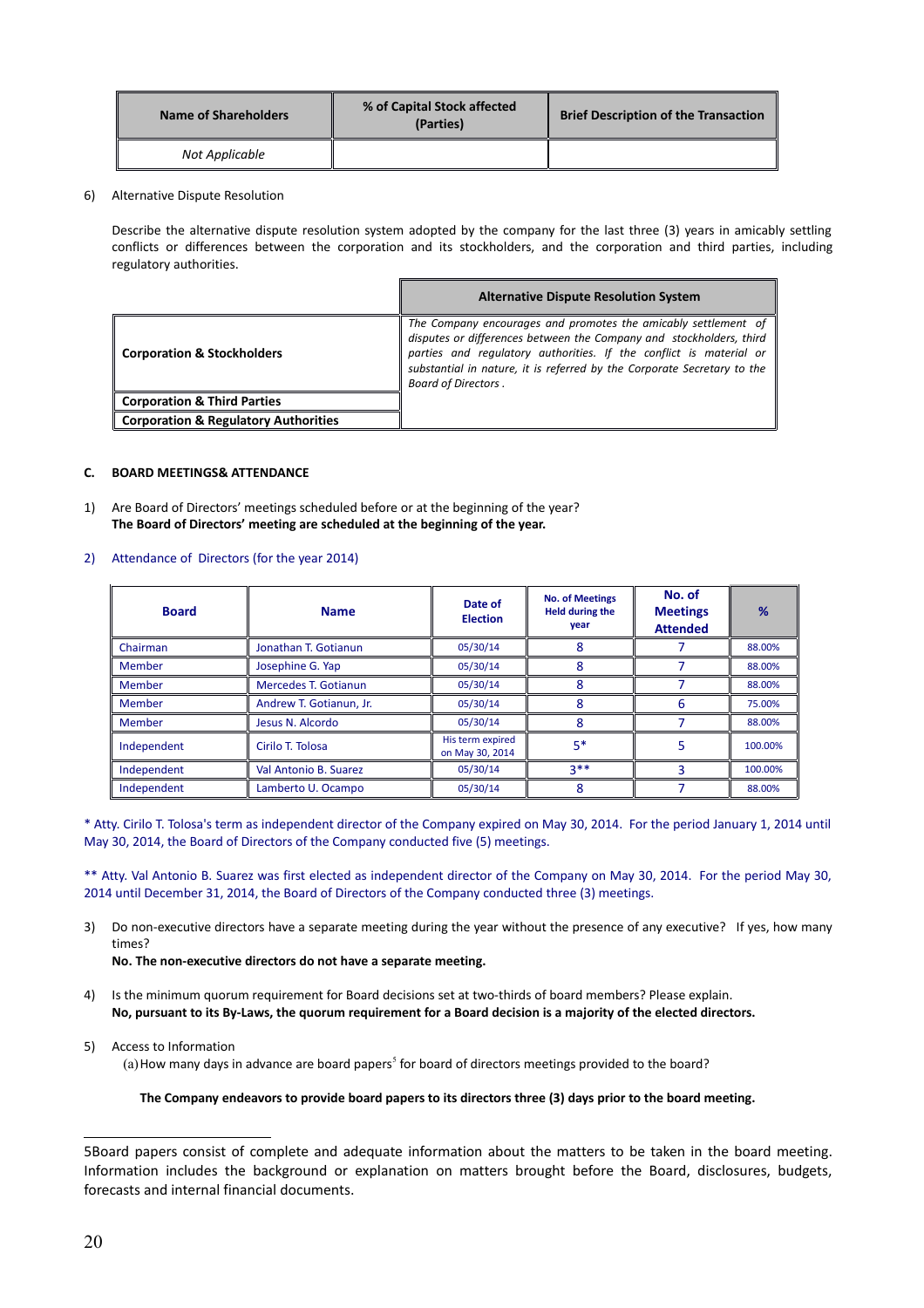(b)Do board members have independent access to Management and the Corporate Secretary?

**Yes.**

(c) State the policy of the role of the Company Secretary. Does such role include assisting the Chairman in preparing the board agenda, facilitating training of directors, keeping directors updated regarding any relevant statutory and regulatory changes, etc?

**The Corporate Secretary is an officer of the Company. His loyalty to the mission, vision and specific business objectives of the corporate entity comes with his duties. Considering his varied functions and duties, he must possess administrative and interpersonal skills, and if he is not the general counsel, then he must have some legal skills. He must also have some financial and accounting skills.**

**The Corporate Secretary, who should be a Filipino citizen and a resident of the Philippines, shall perform the following duties and responsibilities:**

- **1. Gather and analyze all documents, records and other information essential to the conduct of his duties and responsibilities to the Company.**
- **2. As to agenda, assist the Chairman in preparing the Board agenda, get a complete schedule thereof at least for the current year, and put the Board on notice before every meeting.**
- **3. Assist the Board in making business judgment in good faith and in the performance of their responsibilities and obligations.**
- **4. Attend all Board meetings and maintain record of the same.**
- **5. Ensure that all Board procedures, rules and regulations are strictly followed by the members. He shall likewise facilitate the training of directors and keep the directors updated regarding any relevant statutory and regulatory changes, etc.**
- **6. Be responsible for the safekeeping and preservation of the integrity of the minutes of the meetings of the Board and its committees, as well as the other official records of the Company.**
- **7. Work fairly and objectively within the Board, Management and stockholders.**
- **8. Have a working knowledge of the operations of the Company.**
- (d) Is the company secretary trained in legal, accountancy or company secretarial practices? **Yes.** Please explain should the answer be in the negative.
- (e) Committee Procedures

Disclose whether there is a procedure that Directors can avail of to enable them to get information necessary to be able to prepare in advance for the meetings of different committees:

|  | Yes |  | No |  |
|--|-----|--|----|--|
|--|-----|--|----|--|

| Committee    | Details of the procedures                                                   |
|--------------|-----------------------------------------------------------------------------|
| Executive    | The director may request the Corporate Secretary for copies of materials to |
|              | prepare in advance for the Executive, Audit, Nomination and Remuneration    |
|              | Committee meetings.                                                         |
| Audit        |                                                                             |
| Nomination   |                                                                             |
| Remuneration |                                                                             |

6) External Advice

Indicate whether or not a procedure exists whereby directors can receive external advice and, if so, provide details:

| <b>Procedures</b>                                                                                                                | <b>Details</b>                                                                                                 |
|----------------------------------------------------------------------------------------------------------------------------------|----------------------------------------------------------------------------------------------------------------|
| beneficial to the interest of the Company and its<br>subsidiaries, subject to the policy on confidentiality<br>and transparency. | Directors may seek external advise when it is    Among others, external advice on legal and technical matters. |

7) Change/s in existing policies

Indicate, if applicable, any change/s introduced by the Board of Directors (during its most recent term) on existing policies that may have an effect on the business of the company and the reason/s for the change: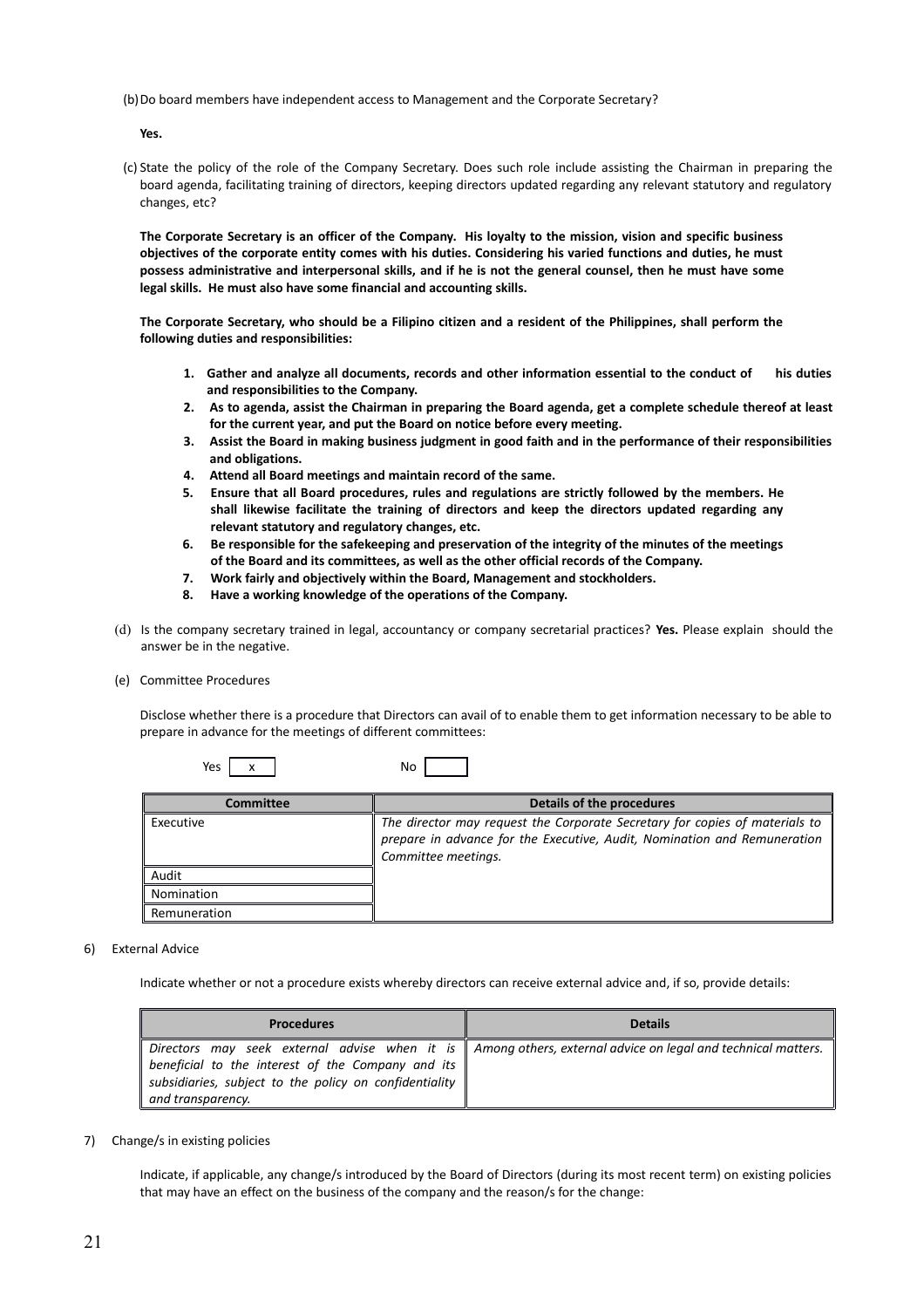**The Company continues to update its policies from time to time to keep abreast of changes in the law and the industry. For this year however, no existing policy was modified or changed.**

| <b>Existing Policies</b> | <b>Changes</b> | Reason |
|--------------------------|----------------|--------|
| Not Applicable           |                |        |

#### **D. REMUNERATION MATTERS**

#### 1) Remuneration Process

Disclose the process used for determining the remuneration of the CEO and the four (4) most highly compensated management officers:

| <b>Process</b>                                          | <b>CEO</b>                                                                                                                                                                     | <b>Top 4 Highest Paid Management Officers</b>                                                                                                                                                                               |
|---------------------------------------------------------|--------------------------------------------------------------------------------------------------------------------------------------------------------------------------------|-----------------------------------------------------------------------------------------------------------------------------------------------------------------------------------------------------------------------------|
| (1) Fixed remuneration                                  | The Board of Directors, upon<br>recommendation<br>of<br>the<br>Remuneration<br>Committee.<br>shall fix the salaries and<br>of all<br>officers<br>bonuses<br>including the CEO. | The<br>Board<br>of<br>Directors,<br>upon<br>recommendation of the Remuneration<br>Committee, shall fix the salaries and bonuses<br>of all officers, including the top 4 highest<br>paid management officers of the Company. |
| (2) Variable remuneration                               |                                                                                                                                                                                |                                                                                                                                                                                                                             |
| (3) Bonus                                               |                                                                                                                                                                                |                                                                                                                                                                                                                             |
| (4) Per diem allowance                                  | Currently,<br>each<br>director<br>diem<br>receives<br>a<br>per<br>allowance of Php 50,000.00<br>per meeting.                                                                   | Currently, each director receives a per diem<br>allowance of Php 50,000.00 per meeting.                                                                                                                                     |
| (5) Stock Options and<br>other financial<br>instruments | Currently, the Company does<br>not provide for stock options.                                                                                                                  | Currently, the Company does not provide for<br>stock options.                                                                                                                                                               |
| (6) Others (specify)                                    |                                                                                                                                                                                |                                                                                                                                                                                                                             |

2) Remuneration Policy and Structure for Executive and Non-Executive Directors

Disclose the company's policy on remuneration and the structure of its compensation package. Explain how the compensation of Executive and Non-Executive Directors is calculated.

**As provided in the Company's Information Statement, except for a per diem of PhP 50,000.00 being paid to each director for every meeting attended, there are no other arrangements for the payment of compensation or remuneration to the directors in their capacity as such.**

|                                | Remuneration<br><b>Policy</b> | Structure of<br><b>Compensation Packages</b> | <b>How Compensation is</b><br><b>Calculated</b> |
|--------------------------------|-------------------------------|----------------------------------------------|-------------------------------------------------|
| <b>Executive Directors</b>     | Not Applicable                | Not Applicable                               | Not Applicable                                  |
| <b>Non-Executive Directors</b> | Not Applicable                | Not Applicable                               | Not Applicable                                  |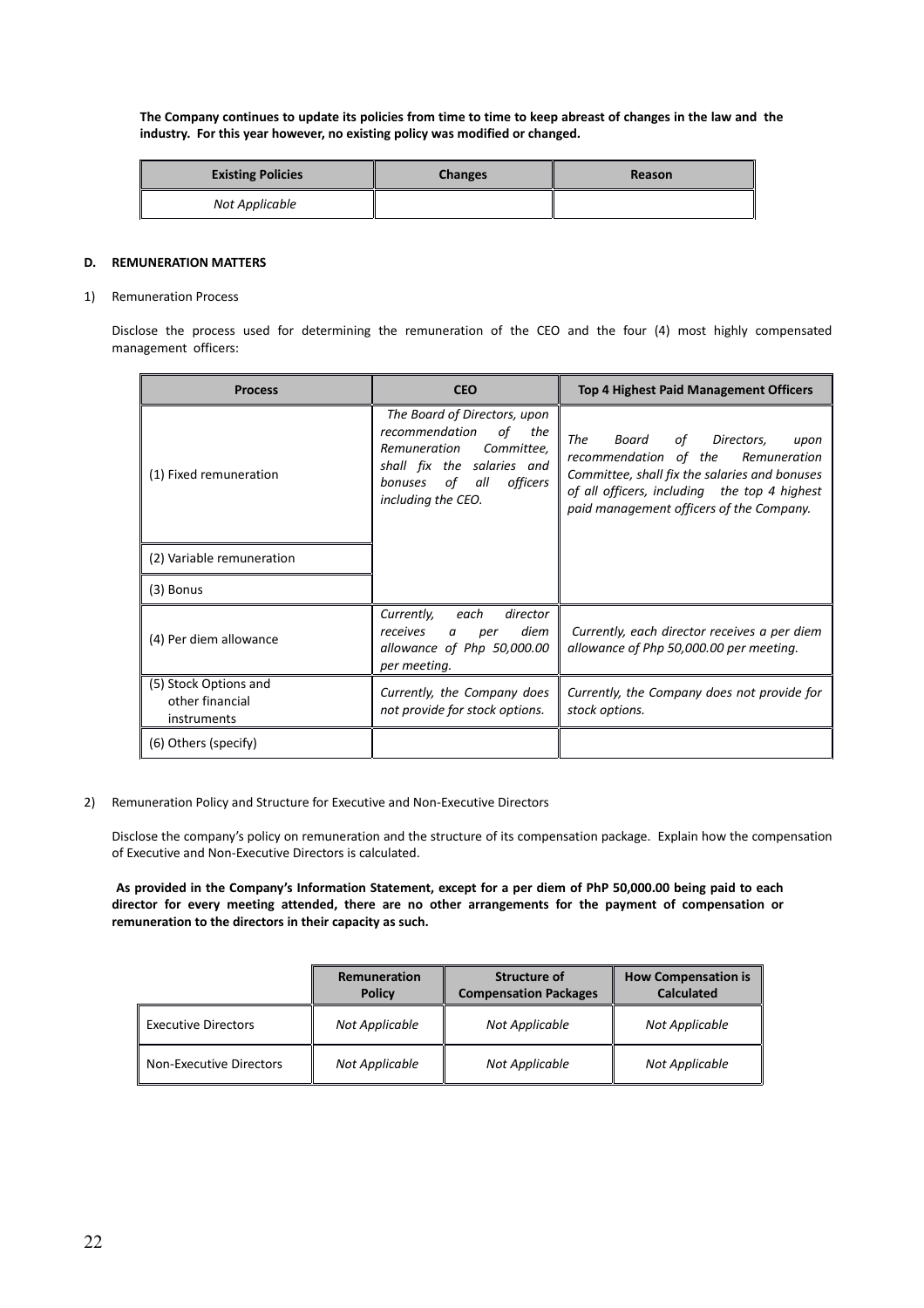Do stockholders have the opportunity to approve the decision on total remuneration (fees, allowances, benefits-in-kind and other emoluments) of board of directors? No. Provide details for the last three (3) years.

| <b>Remuneration Scheme</b> | Date of<br><b>Stockholders' Approval</b> |
|----------------------------|------------------------------------------|
| Not Applicable             | Not Applicable                           |

3) Aggregate Remuneration

Complete the following table on the aggregate remuneration accrued during the most recent year:

**As previously explained, except for a per diem of Php 50,000.00 being paid to each director for every meeting attended, there are no other arrangements for the payment of compensation or remuneration to the directors in their capacity as such. The Revised Manual on Corporate Governance however provides that remuneration paid to directors and officers shall be at a level sufficient to be able to attract and retain the services of qualified and competent directors and officers.**

|     | <b>Remuneration Item</b>                            | <b>Executive</b><br><b>Directors</b>                  | <b>Non-Executive</b><br>Directors (other than<br>independent<br>directors) | <b>Independent Directors</b> |
|-----|-----------------------------------------------------|-------------------------------------------------------|----------------------------------------------------------------------------|------------------------------|
| (a) | <b>Fixed Remuneration</b>                           | Not Applicable                                        |                                                                            |                              |
| (b) | Variable Remuneration                               | Not Applicable                                        |                                                                            |                              |
| (c) | Per diem Allowance                                  | Php 50,000.00<br>/ meeting                            |                                                                            |                              |
| (d) | <b>Bonuses</b>                                      | Not Applicable                                        |                                                                            |                              |
| (e) | Stock Options and/or other<br>financial instruments | Not<br>Not Applicable<br>Not Applicable<br>Applicable |                                                                            |                              |
| (f) | Others (Specify)                                    |                                                       |                                                                            |                              |
|     | <b>Total</b>                                        |                                                       |                                                                            |                              |

**During the annual meeting of the stockholders held on May 30, 2014, no action was taken with respect to any bonus, profit sharing or other compensation plan, contract or arrangement, and pension or retirement plan, in which any director (whether executive, non-executive or independent) of the Company will participate***.* 

|     | <b>Other Benefits</b>                  | <b>Executive Directors</b> | <b>Non-Executive Director</b><br>(other than independent<br>directors) | Independent<br><b>Directors</b> |
|-----|----------------------------------------|----------------------------|------------------------------------------------------------------------|---------------------------------|
| 1)  | Advances                               | Not Applicable             | Not Applicable                                                         | Not Applicable                  |
| 2)  | Credit granted                         | <b>NA</b>                  | <b>NA</b>                                                              | <b>NA</b>                       |
| 3)  | Pension Plan/s Contributions           | <b>NA</b>                  | <b>NA</b>                                                              | <b>NA</b>                       |
| (d) | Pension Plans, Obligations<br>incurred | <b>NA</b>                  | <b>NA</b>                                                              | <b>NA</b>                       |
| (e) | Life Insurance Premium                 | <b>NA</b>                  | <b>NA</b>                                                              | <b>NA</b>                       |
| (f) | <b>Hospitalization Plan</b>            | <b>NA</b>                  | <b>NA</b>                                                              | <b>NA</b>                       |
| (g) | Car Plan                               | <b>NA</b>                  | <b>NA</b>                                                              | <b>NA</b>                       |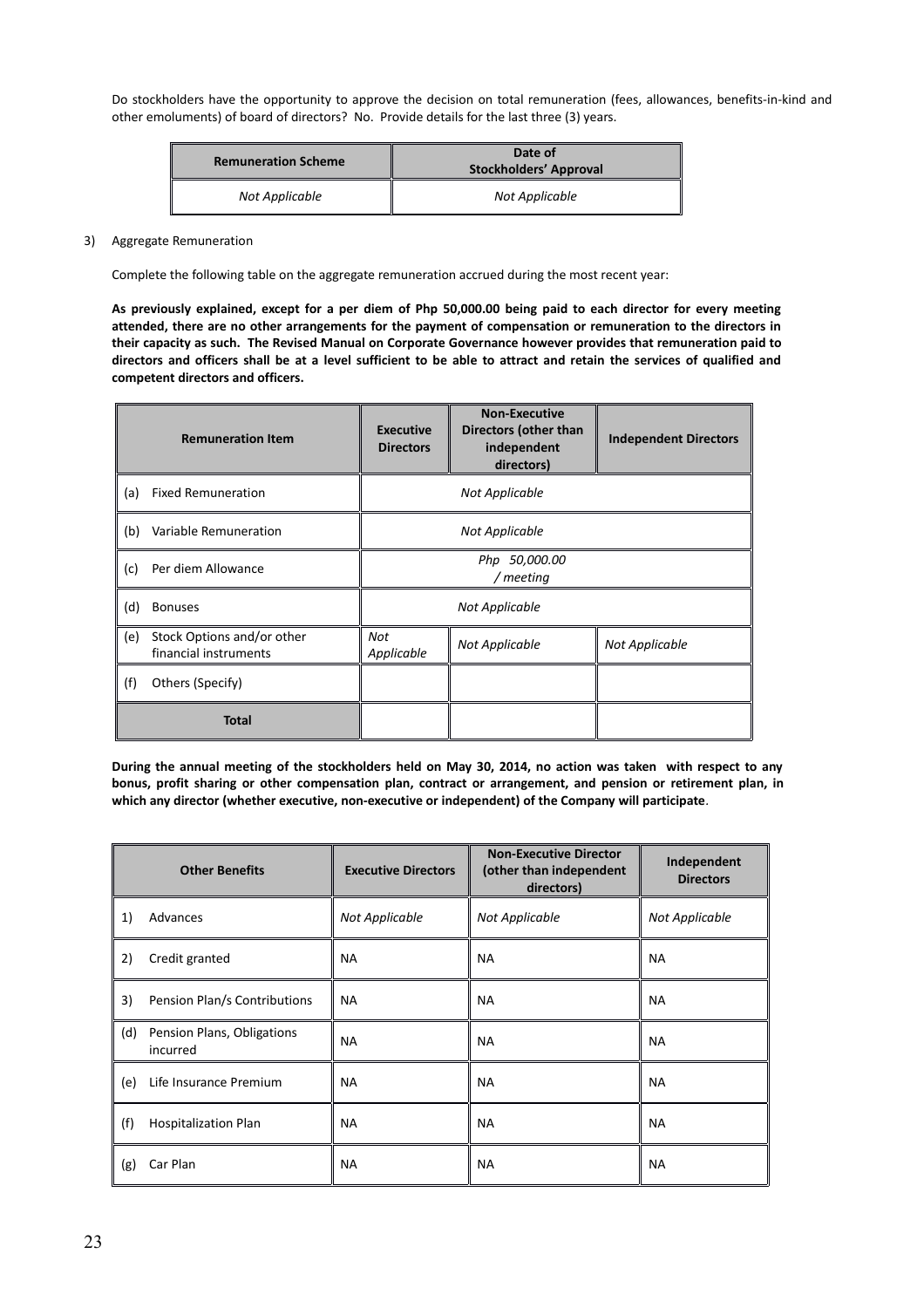| $\parallel$ (h) Others (Specify) |  |  |
|----------------------------------|--|--|
| <b>Total</b>                     |  |  |

#### 4) Stock Rights, Options and Warrants

#### (a) Board of Directors

Complete the following table, on the members of the company's Board of Directors who own or are entitled to stock rights, options or warrants over the company's shares:

#### **The Company does not have an existing stock option plan.**

| <b>Director's Name</b> | <b>Number of Direct</b><br>Option/Rights/<br><b>Warrants</b> | <b>Number of Indirect</b><br>Option/Rights/<br><b>Warrants</b> | Number of<br>Equivalent<br><b>Shares</b> | <b>Total % from Capital</b><br><b>Stock</b> |
|------------------------|--------------------------------------------------------------|----------------------------------------------------------------|------------------------------------------|---------------------------------------------|
| Not Applicable         | Not Applicable                                               | Not Applicable                                                 | Not Applicable                           | Not Applicable                              |

#### (b) Amendments of Incentive Programs

Indicate any amendments and discontinuation of any incentive programs introduced, including the criteria used in the creation of the program. Disclose whether these are subject to approval during the Annual Stockholders' Meeting: **There were no amendments and/or discontinuation of any incentive program.**

| <b>Incentive Program</b> | <b>Amendments</b> | Date of<br>Stockholders' Approval |  |
|--------------------------|-------------------|-----------------------------------|--|
| Not Applicable           | Not Applicable    | Not Applicable                    |  |

#### 5) Remuneration of Management

Identify the five (5) members of management who are not at the same time executive directors and indicate the total remuneration received during the financial year:

| <b>Name of Officer/Position</b>                             | <b>Total Remuneration</b> |  |
|-------------------------------------------------------------|---------------------------|--|
| CFO, SVP Finance, FVP Permits, FVP HOA and VP<br>Purchasing | Php 12.869 Million $(*)$  |  |
|                                                             |                           |  |

*(\*) Since some of these senior officers also render services to subsidiaries, a portion of this amount has been charged/allocated by the Company to the relevant subsidiary/ies.* 

#### **E. BOARD COMMITTEES**

1) Number of Members, Functions and Responsibilities

Provide details on the number of members of each committee, its functions, key responsibilities and the power/authority delegated to it by the Board:

|               |                                             | <b>No. of Members</b>                        |                                               | <b>Committee</b><br><b>Charter</b> |                                                                                                                                                                                                                           |                                                                                                                                                                                 |  |
|---------------|---------------------------------------------|----------------------------------------------|-----------------------------------------------|------------------------------------|---------------------------------------------------------------------------------------------------------------------------------------------------------------------------------------------------------------------------|---------------------------------------------------------------------------------------------------------------------------------------------------------------------------------|--|
| Committ<br>ee | <b>Executive</b><br><b>Director</b><br>(ED) | Non-<br>executiv<br><b>Director</b><br>(NED) | Indep<br>enden<br><b>Direct</b><br>or<br>(1D) |                                    | <b>Functions/Key Responsibilities</b>                                                                                                                                                                                     | <b>Power</b>                                                                                                                                                                    |  |
| Executiv      |                                             | 4                                            |                                               |                                    | The functions, duties, and responsibilities of<br>the Board of Directors may be delegated, to<br>the fullest extent permitted by law, to an<br>Executive Committee to be established by the<br><b>Board of Directors.</b> | The Executive Committee exercises<br>powers in the management of the<br>and affairs of the<br>business<br>Company as may be delegated to it<br>the Board of Directors, in<br>bv |  |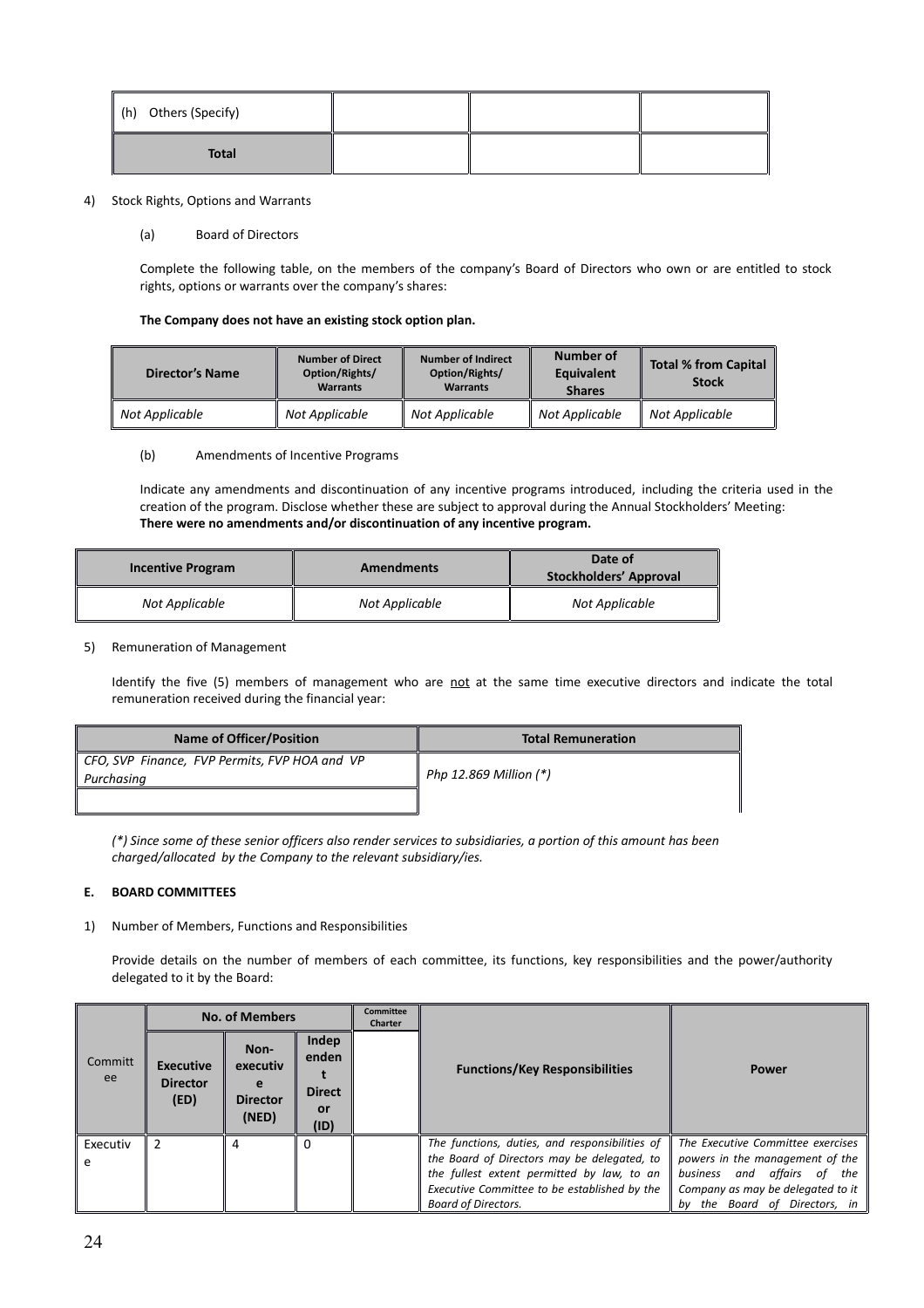|       |   |                |                | The Executive Committee may act on such<br>specific matters within the competence of the<br>Board of Directors as may be delegated to it<br>by a majority of the Board of Directors, except<br>with respect to: (i) approval of any action for<br>which shareholders' approval is also required;<br>(ii) the filing of vacancies in the Board of<br>Directors; (iii) the amendment or repeal of<br>these By-Laws or the adoption of new By-<br>Laws; (iv) amendment or repeal of any<br>resolution of the Board of Directors which by<br>its express terms is not so amendable or<br>repealable; and (v) the distribution of cash<br>dividends to shareholders.                                                                                                                                                                                                                                                                                                                                                                                                                                                                                                                                                                                                                                                                                                                                                                                                                                                                                                                                                                                                                                                                                                                                                                                                                                                                                                                                                                                                                                                                                                                                                                                                                                            | accordance with Article V of the By-<br>Laws.                                                                                                                                                                                                                                  |
|-------|---|----------------|----------------|------------------------------------------------------------------------------------------------------------------------------------------------------------------------------------------------------------------------------------------------------------------------------------------------------------------------------------------------------------------------------------------------------------------------------------------------------------------------------------------------------------------------------------------------------------------------------------------------------------------------------------------------------------------------------------------------------------------------------------------------------------------------------------------------------------------------------------------------------------------------------------------------------------------------------------------------------------------------------------------------------------------------------------------------------------------------------------------------------------------------------------------------------------------------------------------------------------------------------------------------------------------------------------------------------------------------------------------------------------------------------------------------------------------------------------------------------------------------------------------------------------------------------------------------------------------------------------------------------------------------------------------------------------------------------------------------------------------------------------------------------------------------------------------------------------------------------------------------------------------------------------------------------------------------------------------------------------------------------------------------------------------------------------------------------------------------------------------------------------------------------------------------------------------------------------------------------------------------------------------------------------------------------------------------------------|--------------------------------------------------------------------------------------------------------------------------------------------------------------------------------------------------------------------------------------------------------------------------------|
| Audit | 0 | $\overline{2}$ | $\overline{2}$ | The Revised Manual of Corporate Governance<br>establishes the functions of the Audit<br>Committee as follows:<br>1 Assist the Board in the performance of its<br>oversight responsibility for the financial<br>reporting process, system of internal control,<br>audit process, and monitoring of compliance<br>with applicable laws, rules and regulations.<br>2. Provide oversight over Management's<br>activities in managing credit, market, liquidity,<br>operational, legal and other risks of the<br>Company.<br>3. Perform oversight functions over the<br>Company's internal and external auditors.<br>3. Review and approve audit scope and<br>frequency, and the annual internal audit plan.<br>4. Discuss with the external auditor before the<br>audit commences the nature and scope of the<br>audit, and ensure coordination where more<br>than one (1) audit firm is involved.<br>5. Organize an internal audit department and<br>consider the appointment of an independent<br>auditor and the terms and conditions of its<br>engagement and removal.<br>6. Monitor and evaluate the adequacy and<br>effectiveness of the Company's internal<br>control system, including financial reporting<br>control and information technology security.<br>7. Review the reports submitted by the<br>internal and external auditors.<br>8. Review the quarterly, half-year and annual<br>financial statements before submission to the<br>Board with particular focus on the following<br>matters:<br>a. Any change/s in accounting policies and<br>practices<br>b. Major judgmental areas<br>c. Significant adjustments resulting from the<br>audit<br>d. Going concern assumptions<br>e. Compliance with accounting standards<br>f. Compliance with tax, legal and regulatory<br>requirements<br>9. Coordinate, monitor and facilitate<br>compliance with existing laws, rules and<br>regulations.<br>10. Evaluate and determine non-audit work<br>by external and keep under review the non-<br>audit fees paid to the external auditor both in<br>relation to their significance to the auditor<br>and in relation to the Company's total<br>expenditure on consultancy. The non-audit<br>work should be disclosed in the Annual<br>Report.<br>11. Establish and identify the reporting line of | The Audit Committee exercises<br>powers delegated to it by the<br>Board of Directors, in accordance<br>with Article V of the By-Laws. The<br>Audit Committee has the power<br>and authority to carry out its<br>functions under the Revised<br>Manual on Corporate Governance. |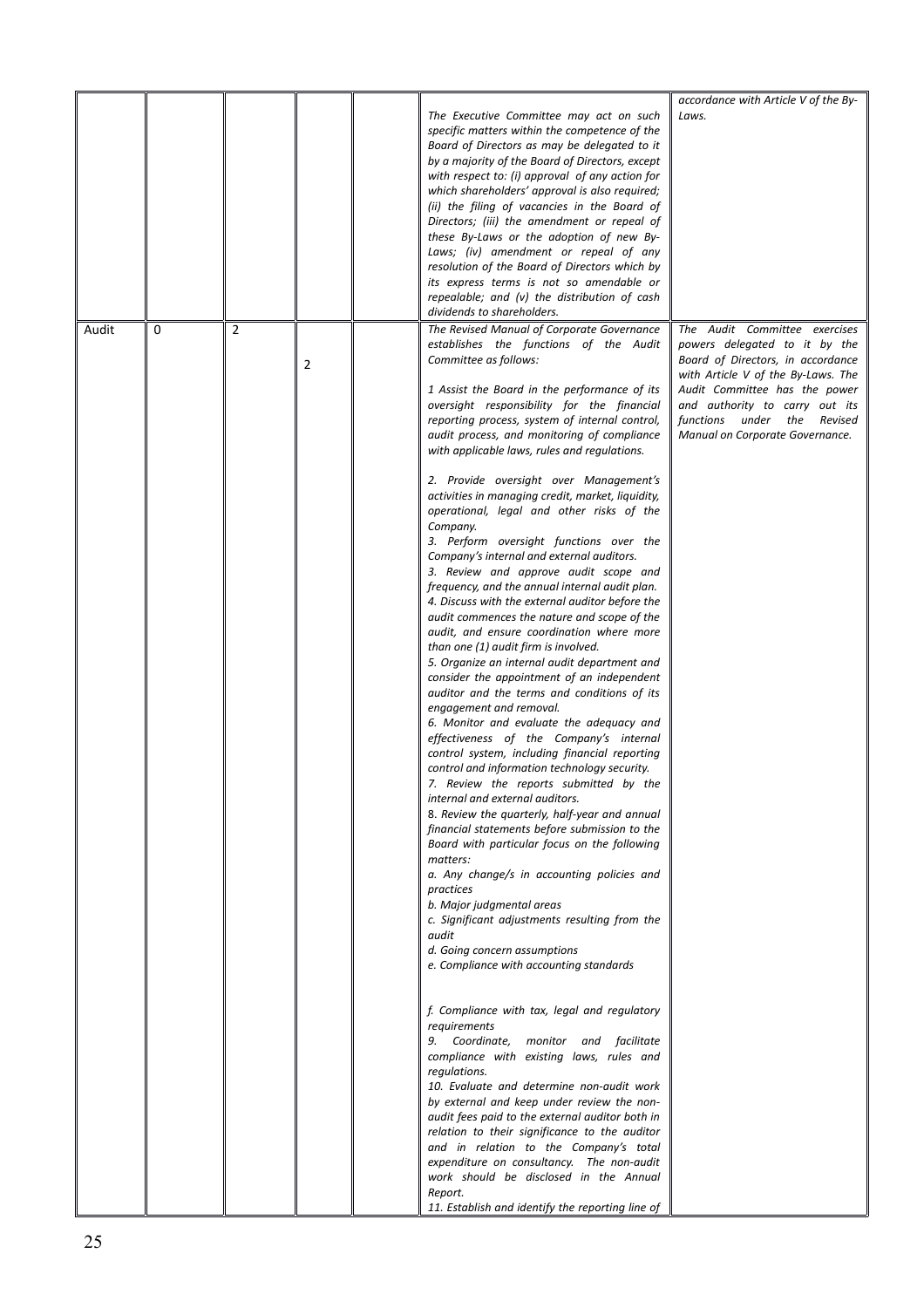|                            |                |   |   | the Internal Auditor to enable him to<br>fulfill<br>duties<br>his<br>properly<br>and<br>responsibilities. The Audit Committee<br>shall ensure that, in the performance of<br>the work of the internal auditor, he shall<br>be free from interference by outside<br>parties.                                                                                                                                          |                                                                                                                                                                                                                                                                                                                              |
|----------------------------|----------------|---|---|----------------------------------------------------------------------------------------------------------------------------------------------------------------------------------------------------------------------------------------------------------------------------------------------------------------------------------------------------------------------------------------------------------------------|------------------------------------------------------------------------------------------------------------------------------------------------------------------------------------------------------------------------------------------------------------------------------------------------------------------------------|
| Nominat<br>ion.            | $\overline{c}$ | 1 | 1 | The Revised Manual on Corporate<br>Governance provides for the functions of<br>the Nomination Committee which is to<br>review and evaluate the qualifications<br>(and disqualifications) of all persons<br>nominated to the Board and other<br>appointments that require Board approval,<br>and to assess the effectiveness of the<br>Board's process and procedures in the<br>election or replacement of directors. | Nomination<br>The<br>Committee<br>exercises powers delegated to it<br>by the Board of Directors, in<br>accordance with Article V of the<br>By-Laws. Under the Revised<br>Manual<br>Corporate<br>on<br>Governance, it has the power<br>and authority to review and<br>evaluate nominees to the Board.                         |
| Remune<br>ration           | 2              | 2 | 1 | Establish a formal and transparent<br>procedure for developing a policy on<br>remuneration of directors and officers to<br>ensure that their compensation is<br>consistent with the Company's culture,<br>strategy and business environment in<br>which it operates.                                                                                                                                                 | The Remuneration Committee<br>exercises powers delegated to it<br>by the Board of Directors, in<br>accordance with Article V of the<br>By-Laws. Under the Revised<br>Manual<br>Corporate<br>on<br>Governance, the Remuneration<br>Committee has been authorized<br>to develop the remuneration of<br>directors and officers. |
| <b>Others</b><br>(specify) |                | 1 |   |                                                                                                                                                                                                                                                                                                                                                                                                                      |                                                                                                                                                                                                                                                                                                                              |

2) Committee Members

(a) Executive Committee

| Office       | Name                          | Date of<br><b>Appointment</b> | No. of<br><b>Meetings</b><br><b>Held</b> | No. of<br><b>Meetings</b><br><b>Attended</b> | %       | Length of<br>Service in<br>the<br><b>Committee</b><br>$(*)$ |
|--------------|-------------------------------|-------------------------------|------------------------------------------|----------------------------------------------|---------|-------------------------------------------------------------|
| Chairman     | Jonathan T. Gotianun          | 05/30/14                      |                                          |                                              | 100,00% |                                                             |
| Member (ED)  | Josephine G. Yap              | 05/30/14                      |                                          | 6                                            | 86.00%  |                                                             |
| Member (NED) | Andrew L. Gotianun, Sr.       | 05/30/14                      |                                          |                                              | 100.00% |                                                             |
| Member (NED) | Mercedes T. Gotianun          | 05/30/14                      |                                          | 5                                            | 71,00%  |                                                             |
| Member (NED) | Andrew T. Gotianun, Jr.       | 05/30/14                      |                                          | 6                                            | 86,00%  |                                                             |
| Member (ID)  |                               |                               |                                          |                                              |         |                                                             |
| Member       | Michael Edward T.<br>Gotianun | 05/30/14                      |                                          |                                              | 100,00% |                                                             |

(\*) The Committee members are elected annually.

 $(b)$ **Audit Committee** 

| Office        | Name                                         | Date of<br>Appointment | No. of<br><b>Meetings</b><br>Held | No. of<br><b>Meetings</b><br><b>Attended</b> | $\%$    | Length of<br>Service in<br>the<br><b>Committee</b><br>$($ **) |
|---------------|----------------------------------------------|------------------------|-----------------------------------|----------------------------------------------|---------|---------------------------------------------------------------|
| Chairman (ID) | <b>B.</b><br>Val<br>Antonio<br><b>Suarez</b> | 05/30/14               | $1*$                              |                                              | 100%    | 1                                                             |
| Member (ED)   |                                              |                        |                                   |                                              |         |                                                               |
| Member (NED)  | Mercedes T. Gotianun                         | 05/30/14               | $\overline{2}$                    | $\overline{2}$                               | 100%    | $\mathbf 1$                                                   |
| Member (NED)  | Jonathan T. Gotianun                         | 05/30/14               | 2                                 | 2                                            | 100.00% | $\mathbf{1}$                                                  |
| Member (ID)   | Lamberto U. Ocampo                           | 05/30/14               | 2                                 | 2                                            | 100%    | 1                                                             |

(\*) Atty. Val Antonio was first elected as independent director of the Company on May 30, 2014 and appointed Chairman of the Audit Committee.<br>
(\*\*) The Committee members are elected annually

Ġ.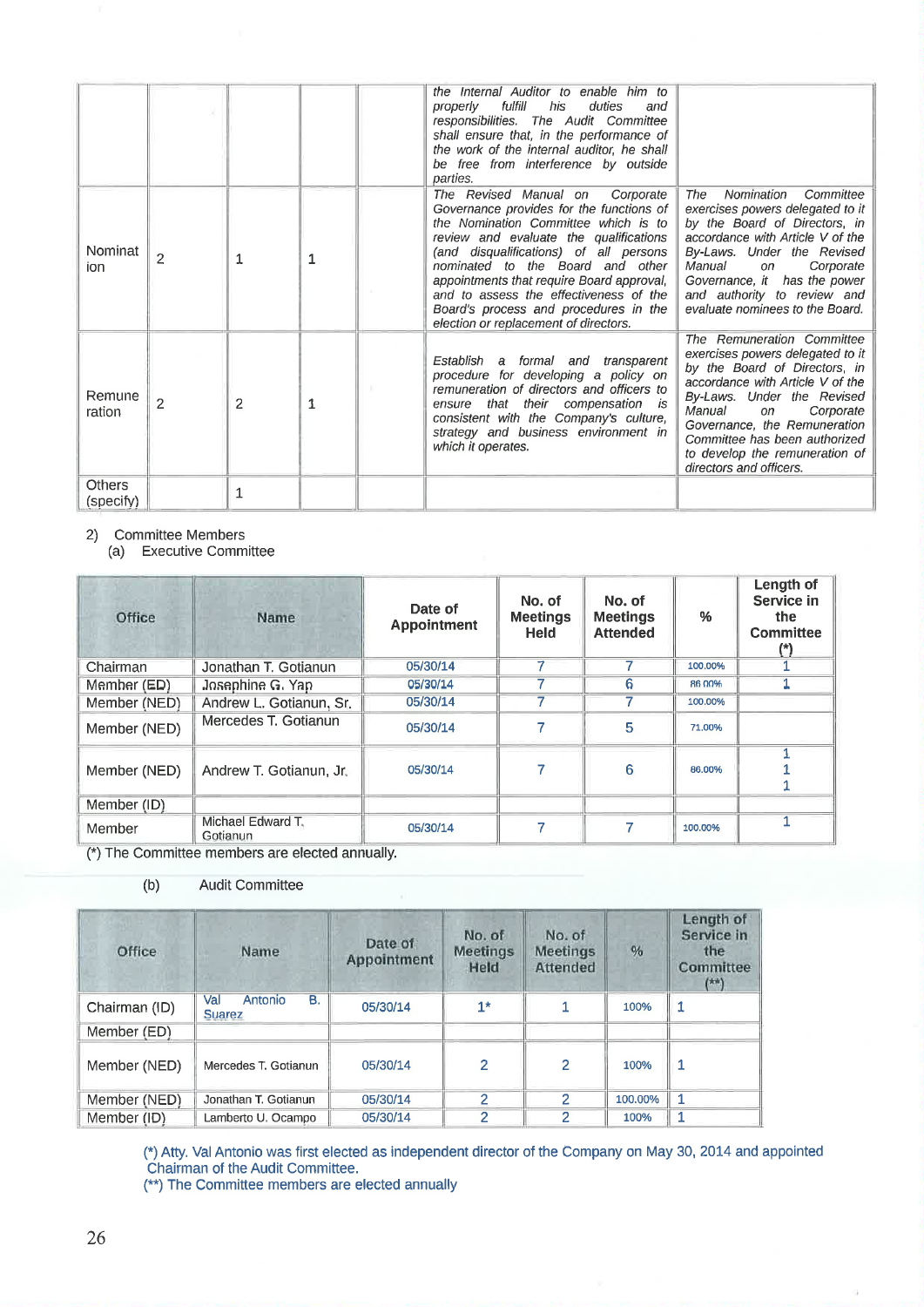Disclose the profile or qualifications of the Audit Committee members.

**Consistent with the Revised Manual on Corporate Governance, the Audit Committee is composed of at least three (3) directors, who shall preferably have accounting and finance backgrounds, one of whom shall be an independent director and another with audit experience. The chair of the Audit Committee should be an independent director.**

Describe the Audit Committee's responsibility relative to the external auditor.

**Conformably with the Revised Manual on Corporate Governance, the Audit Committee performs oversight functions over the Company's external auditor. The Committee also ensures that the internal and external auditors act independently from each other, and that both auditors are given unrestricted access to all records, properties and personnel to enable them to perform their respective audit functions.**

(c) Nomination Committee

| <b>Office</b>       | <b>Name</b>          | Date of<br>Appointment | No. of<br><b>Meetings</b><br><b>Held</b> | No. of<br><b>Meetings</b><br><b>Attended</b> | %    | Length of<br>Service in<br>the<br>Committee<br>$\left  \cdot \right $ |
|---------------------|----------------------|------------------------|------------------------------------------|----------------------------------------------|------|-----------------------------------------------------------------------|
| Chairman            | Mercedes T. Gotianun | 05/30/14               |                                          |                                              | 100% | 1 year                                                                |
| Member (ED)         | Josephine G. Yap     | 05/30/14               |                                          |                                              | 100% | 1 year                                                                |
| Member (NED)        |                      |                        |                                          |                                              | 100% | 1 year                                                                |
| Member (ID)         | Lamberto U. Ocampo   | 05/30/14               |                                          |                                              | 100% | 1 year                                                                |
| Member (Ex officio) | Rizalangela L. Reyes | 05/30/14               |                                          |                                              | 100% | 1 year                                                                |

(\*) The Committee members are elected annually

(d) Remuneration Committee

| <b>Office</b> | <b>Name</b>                | Date of<br>Appointment | No. of<br><b>Meetings</b><br>Held | No. of<br><b>Meeting</b><br><b>Attende</b> | %    | Length of<br>Service in<br>the<br><b>Committee</b><br>(*) |
|---------------|----------------------------|------------------------|-----------------------------------|--------------------------------------------|------|-----------------------------------------------------------|
| Chairman      | Mercedes T. Gotianun       | 05/30/14               |                                   |                                            | 100% | 1 year                                                    |
| Member (ED)   | Josephine G. Yap           | 05/30/14               |                                   |                                            | 100% | 1 year                                                    |
| Member (NED)  | Jonathan T. Gotianun       | 05/30/14               |                                   |                                            | 100% | 1 year                                                    |
| Member (ID)   | Lamberto U. Ocampo         | 05/30/14               |                                   |                                            | 100% | 1 year                                                    |
| Member        | Michael Edward T. Gotianun | 05/30/14               |                                   |                                            | 100% | 1 year                                                    |

(\*) The Committee members are elected annually

#### (e) Others (Specify)

Provide the same information on all other committees constituted by the Board of Directors: **Not Applicable**

| <b>Office</b> | <b>Name</b>    | Date of<br>Appointment | No. of<br><b>Meetings</b><br><b>Held</b> | No. of<br><b>Meetings</b><br><b>Attended</b> | % | Length of<br>Service in<br>the<br><b>Committee</b> |
|---------------|----------------|------------------------|------------------------------------------|----------------------------------------------|---|----------------------------------------------------|
| Chairman      | Not Applicable |                        |                                          |                                              |   |                                                    |
| Member (ED)   |                |                        |                                          |                                              |   |                                                    |
| Member (NED)  |                |                        |                                          |                                              |   |                                                    |
| Member (ID)   |                |                        |                                          |                                              |   |                                                    |
| Member        |                |                        |                                          |                                              |   |                                                    |

#### 3) Changes in Committee Members

Indicate any changes in committee membership that occurred during the year (2014) and the reason for the changes: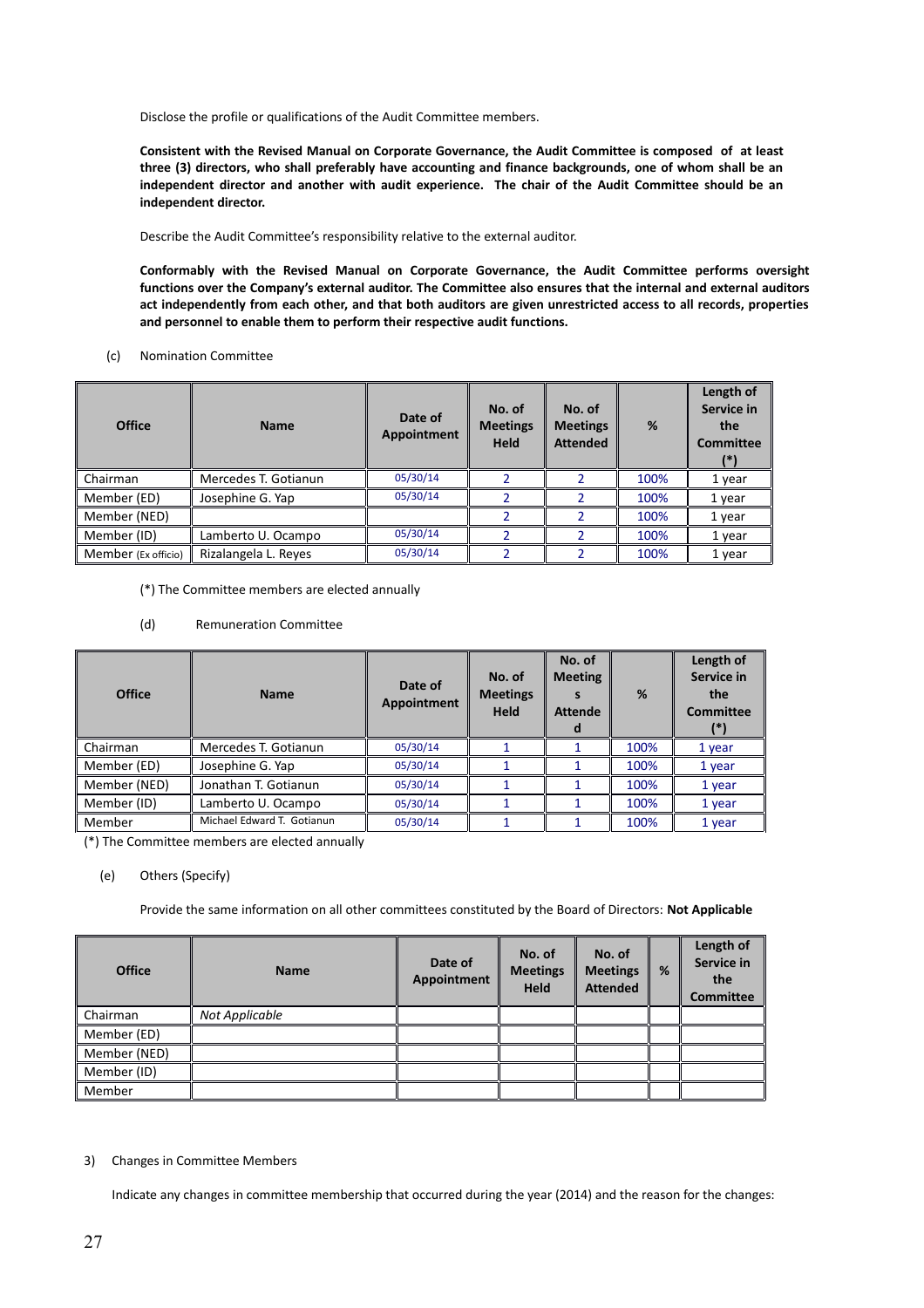| <b>Name of Committee</b> | <b>Name</b>           | Reason                                                                                                                                     |
|--------------------------|-----------------------|--------------------------------------------------------------------------------------------------------------------------------------------|
| Executive                | Not Applicable        |                                                                                                                                            |
| Audit                    | Val Antonio B. Suarez | By virtue of his election as independent<br>director, he was appointed by the Board<br>of Directors as Chairman of the Audit<br>Committee. |
| Nomination               | Not Applicable        |                                                                                                                                            |
| Remuneration             | Not Applicable        |                                                                                                                                            |
| Others (specify)         |                       |                                                                                                                                            |

# 4) Work Done and Issues Addressed

Describe the work done by each committee and the significant issues addressed during the year.

| <b>Name of Committee</b> | <b>Work Done</b>                                                                                                                                                              | <b>Issues Addressed</b>                                                                               |
|--------------------------|-------------------------------------------------------------------------------------------------------------------------------------------------------------------------------|-------------------------------------------------------------------------------------------------------|
| Executive                | Executive Committee<br>adopted<br>The<br>resolutions and acted on the business<br>affairs of the Corporation which have<br>been delegated to it by the Board of<br>Directors. | The Executive Committee has addressed<br>all business and operational issues raised<br>by Management. |
| Audit                    | The Audit Committee was able to carry<br>out its functions and responsibilities<br>under the Revised Manual on Corporate<br>Governance.                                       | The Audit Committee has addressed<br>issues relative to its functions.                                |
| Nomination               | The Nomination Committee was able to<br>functions<br>carry<br>out<br>its<br>and<br>responsibilities<br>under the Revised<br>Manual on Corporate Governance.                   | The<br><b>Nomination</b><br>Committee<br>has<br>addressed issues relative to its functions.           |
| Remuneration             | The Remuneration Committee was able<br>carry out its functions<br>and<br>to<br>responsibilities<br>under the Revised<br>Manual on Corporate Governance.                       | The<br>Remuneration<br>Committee<br>has<br>addressed issues relative to its functions.                |
| Others (specify)         |                                                                                                                                                                               |                                                                                                       |

# 5) Committee Program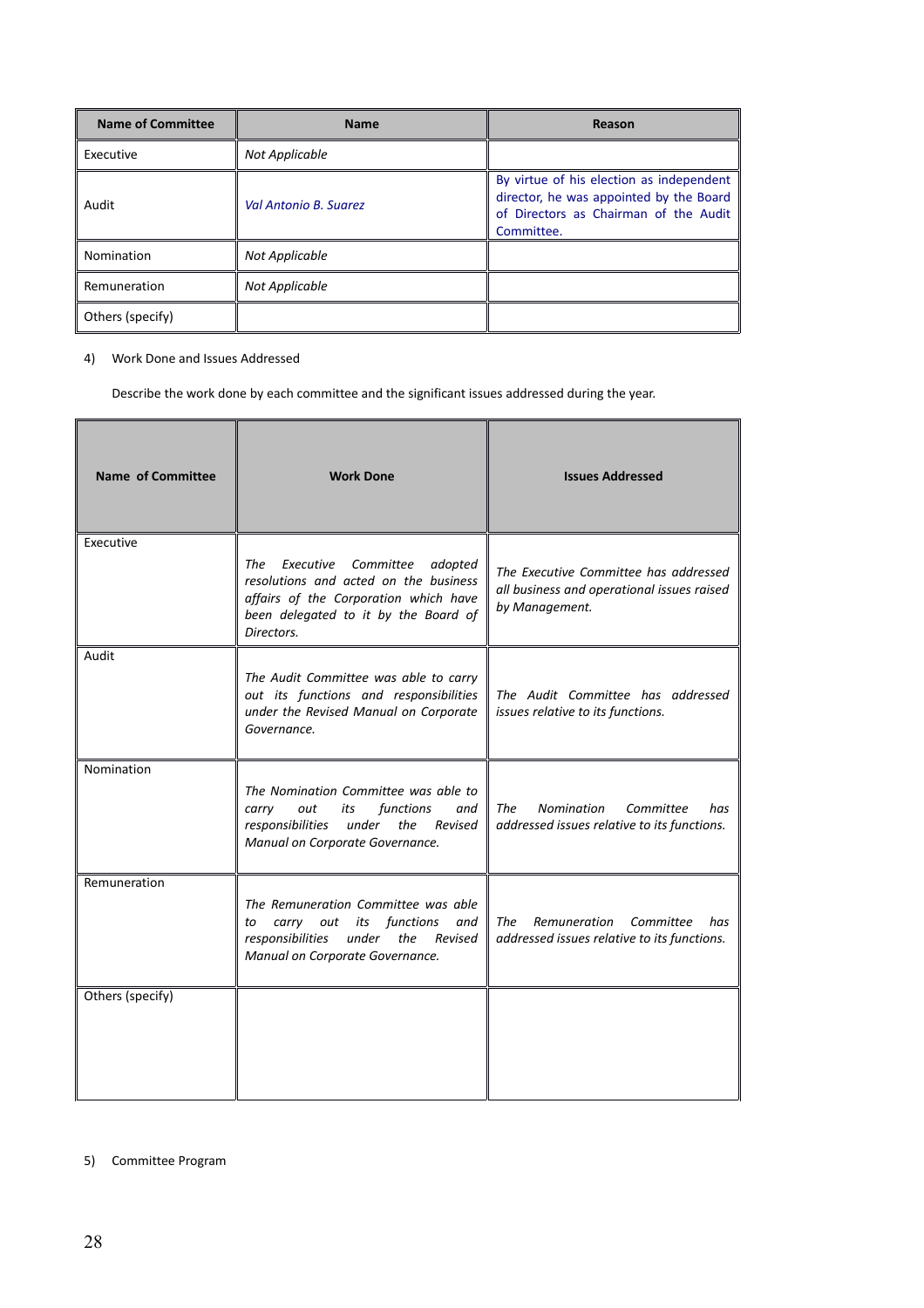Provide a list of programs that each committee plans to undertake to address relevant issues in the improvement or enforcement of effective governance for the coming year.

|       |  |  | The committees plan to embark on developing programs to improve and/or enforce effective governance for the coming |  |  |  |
|-------|--|--|--------------------------------------------------------------------------------------------------------------------|--|--|--|
| year. |  |  |                                                                                                                    |  |  |  |

| <b>Name of Committee</b> | <b>Planned Programs</b> | <b>Issues to be Addressed</b> |
|--------------------------|-------------------------|-------------------------------|
| Executive                |                         |                               |
| Audit                    |                         |                               |
| Nomination               |                         |                               |
| Remuneration             |                         |                               |
| Others (specify)         |                         |                               |

#### **F. RISK MANAGEMENT SYSTEM**

- 1) Disclose the following:
	- (a) Overall risk management philosophy of the company;

**The Company, as a holding company, has adopted a risk management framework that identifies key risk areas relating to the Group's real estate, banking, sugar and power generation businesses.** 

(b) A statement that the directors have reviewed the effectiveness of the risk management system and commenting on the adequacy thereof;

#### **The directors of the respective companies within the Group have reviewed the effectiveness of their respective risk management systems and the adequacy thereof.**

- (c) Period covered by the review; **2012** however with respect to the Group's banking *business, the review covered the Bank's risk and capital management performance for the year 2012, plus a 5-year forward looking view.*
- (d) How often the risk management system is reviewed and the directors' criteria for assessing its effectiveness and **The Group's risk management system is reviewed yearly.**
- (e) Where no review was conducted during the year, an explanation why not. **Not Applicable**
- 2) Risk Policy
	- (a) Company

Give a general description of the company's risk management policy, setting out and assessing the risk/s covered by the system (ranked according to priority), along with the objective behind the policy for each kind of risk:

**As the holding company of the Filinvest Group, the Company oversees the risk management system of the Group. Please refer to the succeeding item for an explanation of the Group's risk management policy.**

| <b>Risk Exposure</b>                                                                                    | <b>Risk Management Policy</b> | <b>Objective</b> |
|---------------------------------------------------------------------------------------------------------|-------------------------------|------------------|
| refer<br>Please<br>to<br>our<br>explanation<br>in<br>the<br>succeeding item<br>(Group<br>Risk Exposure) |                               |                  |

(b) Group

Give a general description of the Group's risk management policy, setting out and assessing the risk/s covered by the system (ranked according to priority), along with the objective behind the policy for each kind of risk:

**The Group has adopted a risk management framework that identifies the key risk areas relating to the Group's real estate, banking, sugar and power generation businesses. The Board of Directors of the respective compan ies regularly review their risk management system to ensure that the system is properly and efficiently operating.** 

| <b>Risk Exposure</b> | <b>Risk Management Policy</b> | <b>Objective</b> |
|----------------------|-------------------------------|------------------|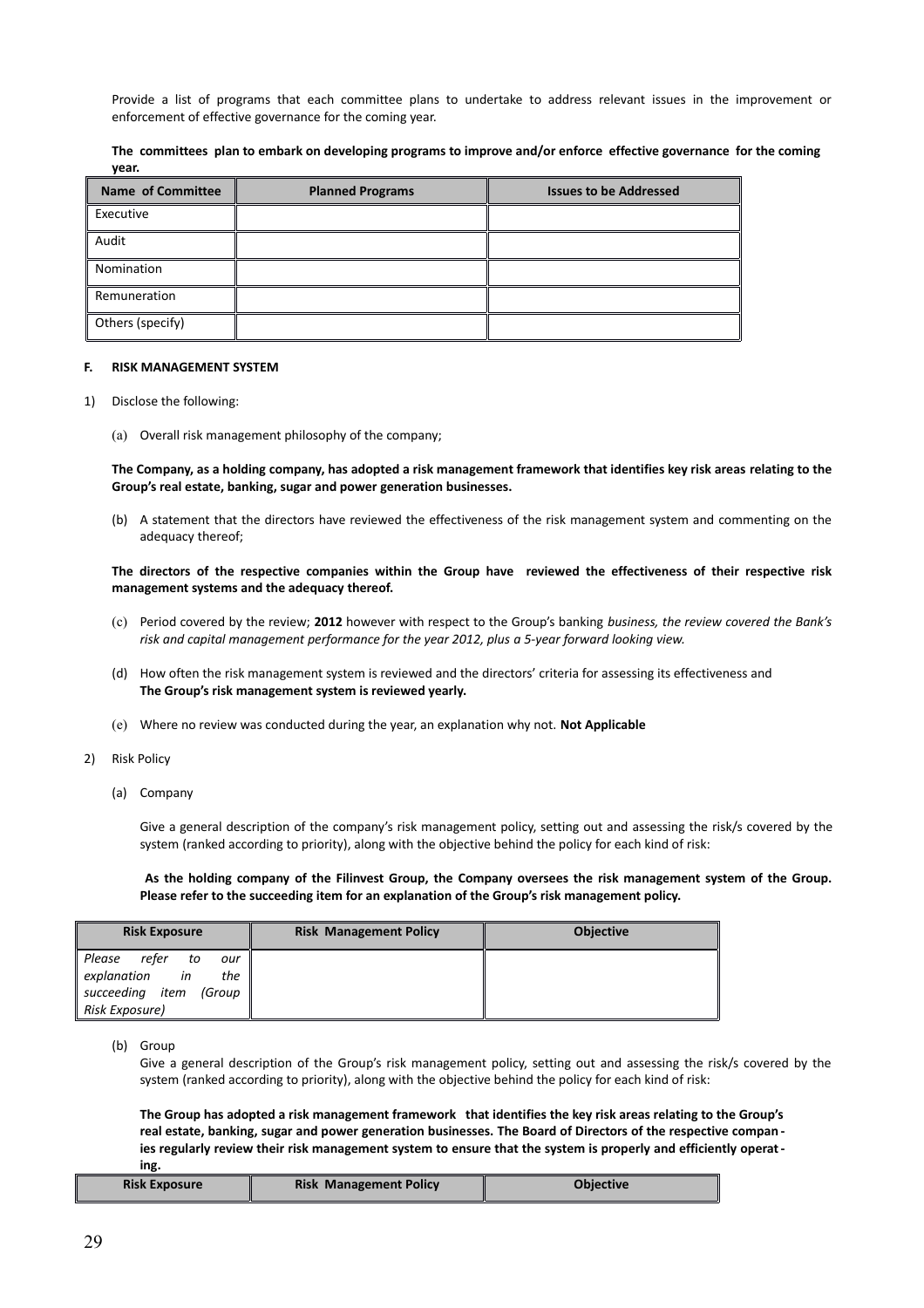| The<br>Group's<br>banking<br>business is<br>subject<br>to<br>credit,<br>market,<br>foreign<br>currency, operational and<br>liquidity risk which may<br>have an adverse effect on<br>its credit ratings and its<br>cost of funds.                                                                            | The Group's banking business has a<br>Risk<br>Management<br>unit<br>which<br>identifies, measures and monitors the<br>credit,<br>market,<br>liquidity<br>and<br>operational risks that may arise from<br>its business activities. It also ensures<br>that all units adhere strictly to the<br>policies and procedures which are<br>established to mitigate or manage<br>these risks. In coordination with the<br>respective business units, it is also<br>responsible<br>for<br>risk<br>policy<br>risk<br>development,<br>analysis,<br>implementation of risk methodologies<br>and<br>risk<br>reporting<br>to<br>senior<br>management and the various risk<br>The Bank's Board of<br>committees.<br>through<br>Directors,<br>its<br>Risk<br>Management Committee oversees its<br>risk management activities. The Risk<br>Management Committee<br>is<br>also<br>responsible for periodically reviewing<br>risk<br>management<br>policies<br>and<br>procedures relating to credit, market,<br>liquidity and operational risks.<br>The Group's banking business has a<br>of its loan portfolio by<br>Risk<br>continuing to (i) improve its credit<br>policies<br>and<br>credit<br>approval<br>procedures,<br>(ii)<br>implement<br>risk<br>management control tools, including,<br>among others, a centralized credit<br>management information system that<br>allows it to standardize credit risk<br>detection,<br>quantification<br>and<br>management and (iii) strengthen<br>internal controls and legal compliance<br>by standardizing internal policies and<br>procedures in accordance with legal<br>and regulatory requirements with a<br>view to establish a comprehensive<br>internal control system.<br>N.B. For more information on the<br>Bank's risk policy, procedures, risk<br>monitoring<br><u>assessment</u><br>and<br>measurement, the Commission may<br>refer to the Bank's Annual Corporate | The Group's banking business seeks to<br>institute an efficient and appropriate<br>risk management process that can be<br>evaluated, monitored, and managed<br>for key risks.<br>The Bank is broadly directed by the<br>following guidelines:<br>- align risk appetite with its busines<br>plan and strategies<br>- proactive risk management<br>- reduce surprises of unexpected<br>losses<br>-identify and manage all material<br>risks<br>-optimize use of capital |
|-------------------------------------------------------------------------------------------------------------------------------------------------------------------------------------------------------------------------------------------------------------------------------------------------------------|--------------------------------------------------------------------------------------------------------------------------------------------------------------------------------------------------------------------------------------------------------------------------------------------------------------------------------------------------------------------------------------------------------------------------------------------------------------------------------------------------------------------------------------------------------------------------------------------------------------------------------------------------------------------------------------------------------------------------------------------------------------------------------------------------------------------------------------------------------------------------------------------------------------------------------------------------------------------------------------------------------------------------------------------------------------------------------------------------------------------------------------------------------------------------------------------------------------------------------------------------------------------------------------------------------------------------------------------------------------------------------------------------------------------------------------------------------------------------------------------------------------------------------------------------------------------------------------------------------------------------------------------------------------------------------------------------------------------------------------------------------------------------------------------------------------------------------------------------------------------------------------------------------------|-----------------------------------------------------------------------------------------------------------------------------------------------------------------------------------------------------------------------------------------------------------------------------------------------------------------------------------------------------------------------------------------------------------------------------------------------------------------------|
|                                                                                                                                                                                                                                                                                                             | Governance Report.                                                                                                                                                                                                                                                                                                                                                                                                                                                                                                                                                                                                                                                                                                                                                                                                                                                                                                                                                                                                                                                                                                                                                                                                                                                                                                                                                                                                                                                                                                                                                                                                                                                                                                                                                                                                                                                                                           |                                                                                                                                                                                                                                                                                                                                                                                                                                                                       |
| The Group's real estate,<br>sugar, hotel and power<br>generations businesses are<br>subject to interest, liquidity,<br>credit and market which<br>may have an adverse effect<br>to the business, to wit:<br>$\frac{35}{17}$<br>The<br>Group's<br>power business faces risks<br>relating to its future power | Interest Rate Risk Policy. The Group's<br>exposure to the risk for changes in<br>market interest rates relates primarily<br>the Group's long-term debt<br>to<br>obligations with a floating interest<br>The Group's interest rate<br>rate.<br>exposure management policy centers<br>on reducing the Group's overall<br>interest expense and exposure to<br>changes in interest rates. The                                                                                                                                                                                                                                                                                                                                                                                                                                                                                                                                                                                                                                                                                                                                                                                                                                                                                                                                                                                                                                                                                                                                                                                                                                                                                                                                                                                                                                                                                                                    | $\frac{35}{17}$<br>The Group's real estate,<br>sugar, hotel and power generations<br>businesses seeks to institute an<br>efficient<br>and<br>appropriate<br>risk<br>management process that can be<br>evaluated, monitored, and managed<br>for key risks.                                                                                                                                                                                                             |
| generation<br>$\frac{35}{17}$<br>projects,<br>including<br>risks                                                                                                                                                                                                                                            | Group's policy is to manage its                                                                                                                                                                                                                                                                                                                                                                                                                                                                                                                                                                                                                                                                                                                                                                                                                                                                                                                                                                                                                                                                                                                                                                                                                                                                                                                                                                                                                                                                                                                                                                                                                                                                                                                                                                                                                                                                              | With regard to the Group's financial<br>risk management, the main objectives<br>are as follows:                                                                                                                                                                                                                                                                                                                                                                       |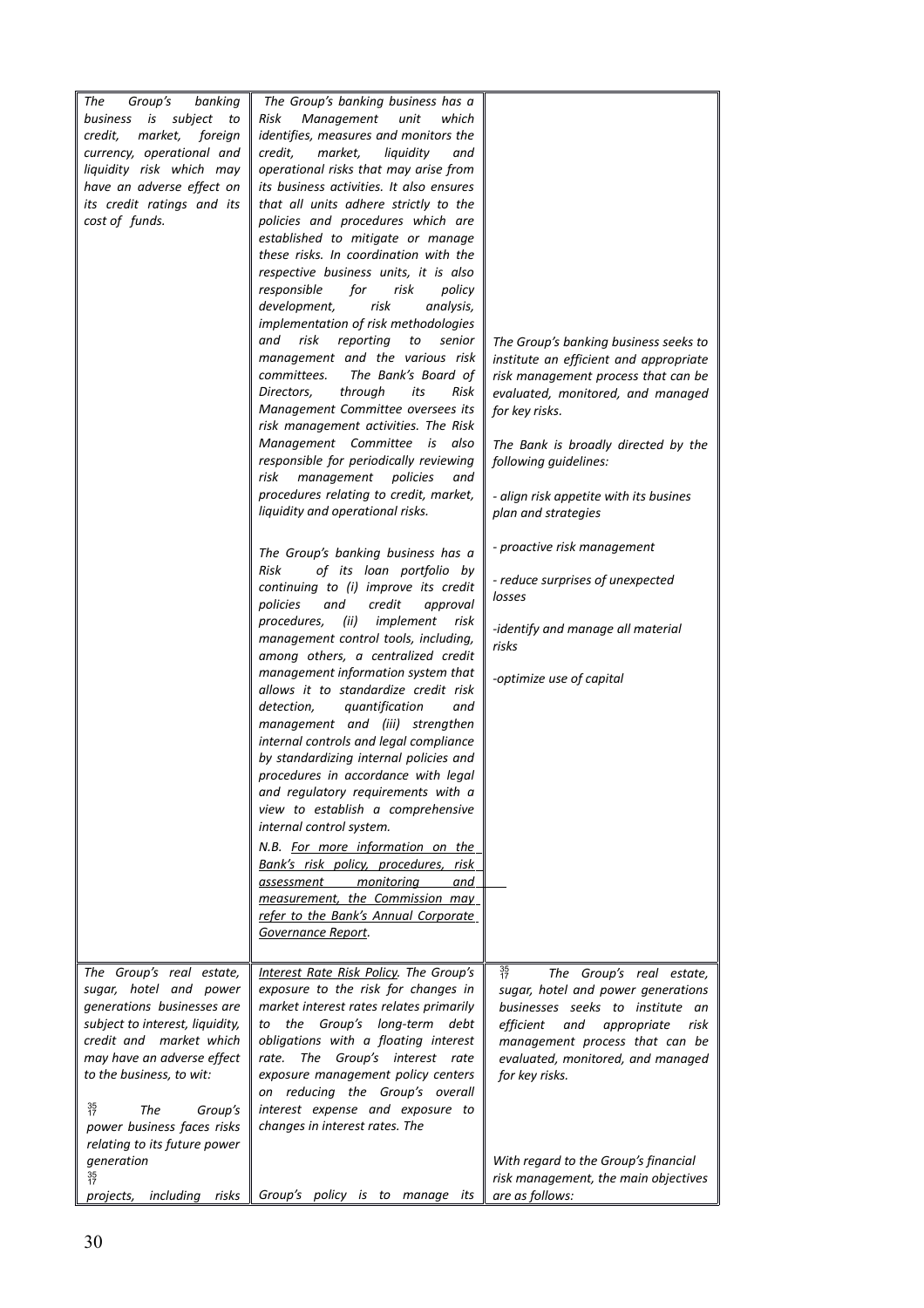| relating to project cost,<br>time frame<br>completion<br>and development rights.<br>$\frac{35}{17}$<br>The Group's real<br>estate business is exposed<br>to risks associated with<br>their in-house financing<br>project including the risk of<br>default,<br>customer<br>their<br>operation<br>of            | interest cost using a mix of fixed<br>floating interest-rate debts.<br><b>Liquidity Risk Policy.</b> As part of its<br>liquidity management, the Group<br>regularly evaluates its projected and<br>actual cash flows. It also continuously<br>assesses conditions in the financial<br>markets for opportunities to pursue<br>fund raising activities which may                                                                                                                                                                                                                                                                                                                                        | $\cdot$ To identify and monitor such risks on<br>an ongoing basis;<br>· To minimize and mitigate such risks;<br>and                                                                                                                                                                                                                                                                                                             |
|---------------------------------------------------------------------------------------------------------------------------------------------------------------------------------------------------------------------------------------------------------------------------------------------------------------|-------------------------------------------------------------------------------------------------------------------------------------------------------------------------------------------------------------------------------------------------------------------------------------------------------------------------------------------------------------------------------------------------------------------------------------------------------------------------------------------------------------------------------------------------------------------------------------------------------------------------------------------------------------------------------------------------------|---------------------------------------------------------------------------------------------------------------------------------------------------------------------------------------------------------------------------------------------------------------------------------------------------------------------------------------------------------------------------------------------------------------------------------|
| investment properties and<br>the development of their<br>office space and retail<br>leasing business, etc.<br>$\frac{35}{17}$<br>The<br>Group's<br>sugar business is exposed<br>to risks, including the risk<br>of price<br>fluctuations,<br>adverse<br>weather<br>conditions<br>price<br>and<br>competition. | include bank loans and capital market<br>issues.<br>Credit Risk Policy. It is the Group's<br>policy that buyers who wish to avail<br>the in-house financing scheme are<br>credit<br>verification<br>subject<br>to<br>procedures. Receivable balances are<br>being monitored on a regular basis<br>and subjected to appropriate actions<br>to manage credit risk. With respect to<br>credit risk arising from the other<br>financial assets of the Group, which<br>comprise cash and cash equivalents,<br>AFS financial assets<br>and HTM<br>investments, the Group's exposure to<br>credit risk arises from default of the<br>with<br>maximum<br>counterparty,<br>a<br>exposure equal to the carrying | To provide a degree of certainty about<br>costs.<br>The Group seeks to manage its liquid-<br>ity profile to be able to finance capital<br>expenditures and service maturing<br>debts.<br>$\frac{35}{17}$<br>The<br>Group's<br>funding<br>requirements are designed to keep<br>an appropriate balance between<br>equity and debt, to give financing<br>while<br>flexibility<br>continuously<br>enhancing the Group's businesses. |
|                                                                                                                                                                                                                                                                                                               | amount of these instruments.                                                                                                                                                                                                                                                                                                                                                                                                                                                                                                                                                                                                                                                                          |                                                                                                                                                                                                                                                                                                                                                                                                                                 |

#### (c) Minority Shareholders

Indicate the principal risk of the exercise of controlling shareholders' voting power.

#### **Risk to Minority Shareholders**

*The exercise by the majority or controlling shareholders of their voting power prevails over the votes of minority shareholders. This is the risk that minority shareholders would have to live with. The Company however respects the rights of minority shareholders by inviting them to the Annual Shareholders Meeting and allowing them to ask questions relating to the Company's business operations. Minority shareholders are also given the opportunity to propose or nominate qualified persons for selection as directors.*

#### 3) Control System Set Up

(a) Company

Briefly describe the control systems set up to assess, manage and control the main issue/s faced by the company:

| <b>Risk Exposure</b> | <b>Risk Assessment</b><br>(Monitoring and Measurement<br>Process) | <b>Risk Management and Control</b><br>(Structures, Procedures, Actions Taken) |
|----------------------|-------------------------------------------------------------------|-------------------------------------------------------------------------------|
|                      |                                                                   |                                                                               |
|                      |                                                                   |                                                                               |
|                      |                                                                   |                                                                               |
|                      |                                                                   |                                                                               |
|                      |                                                                   |                                                                               |

# **Please refer to explanation in F (2)(c)**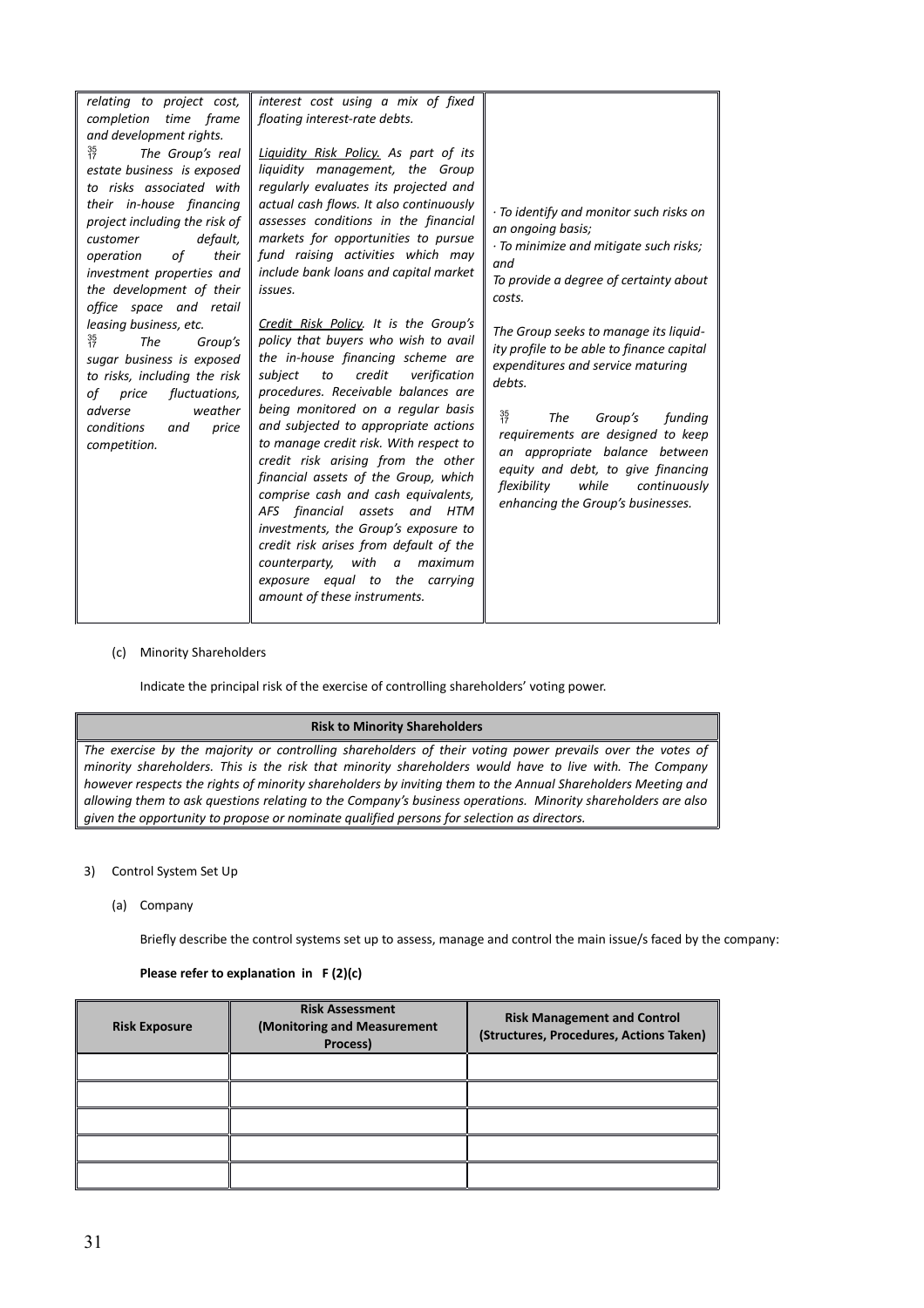#### (b) Group

Briefly describe the control systems set up to assess, manage and control the main issue/s faced by the company:

| <b>Risk Exposure</b>                    | <b>Risk Assessment</b><br>(Monitoring and Measurement<br>Process) | <b>Risk Management and Control</b><br>(Structures, Procedures, Actions<br>Taken) |
|-----------------------------------------|-------------------------------------------------------------------|----------------------------------------------------------------------------------|
| Please refer to our reply in $F(2)$ (b) |                                                                   |                                                                                  |

#### (c) Committee

Identify the committee or any other body of corporate governance in charge of laying down and supervising these control mechanisms, and give details of its functions:

| <b>Committee/Unit</b>          | <b>Control Mechanism</b>           | <b>Details of its Functions</b>                |  |
|--------------------------------|------------------------------------|------------------------------------------------|--|
| Risk Management Committee (for | Please refer to our explanation in | Please refer to our explanation in $\parallel$ |  |
| the Group's Banking Business)  | the preceding item, $F(2)(c)$      | the preceding item, $F(2)(c)$                  |  |

# **G. INTERNAL AUDIT AND CONTROL**

1) Internal Control System

Disclose the following information pertaining to the internal control system of the company:

(a) Explain how the internal control system is defined for the company;

**The internal control system is defined through the formulation of Operating Manual Systems (OMS) for the various operating sections of the company. OMS for a particular section is formulated through the review of the business processes within the section by a team normally comprised of the Systems Department, the personnel operating within the section and representatives from all other affected units. A draft of the OMS is prepared by the System Department, who then secures the concurrence of all team members before submission to the President for final approval.**

(b) A statement that the directors have reviewed the effectiveness of the internal control system and whether they consider them effective and adequate;

(c) Period covered by the review;

(d) How often internal controls are reviewed and the directors' criteria for assessing the effectiveness of the internal control system; and

**External Auditors – Review of internal controls is part of an audit engagement and the results are presented to the Audit Committee after the release of the audited financial statements.**

**Internal Auditors – Review of specific internal controls is done regularly based on an annual plan prepared at the beginning of the year. Additional reviews are made based on the requests of Management and other Departments during the year. Results are presented in audit reports addressed to the President.**

- (e) Where no review was conducted during the year, an explanation why not. *Not Applicable*
- 2) Internal Audit
	- (a) Role, Scope and Internal Audit Function

Give a general description of the role, scope of internal audit work and other details of the internal audit function.

| <b>Role</b> | Scope | Indicate whether In- | <b>Name of Chief</b> | <b>Reporting process</b> |
|-------------|-------|----------------------|----------------------|--------------------------|
|             |       | house or Outsource   | <b>Internal</b>      |                          |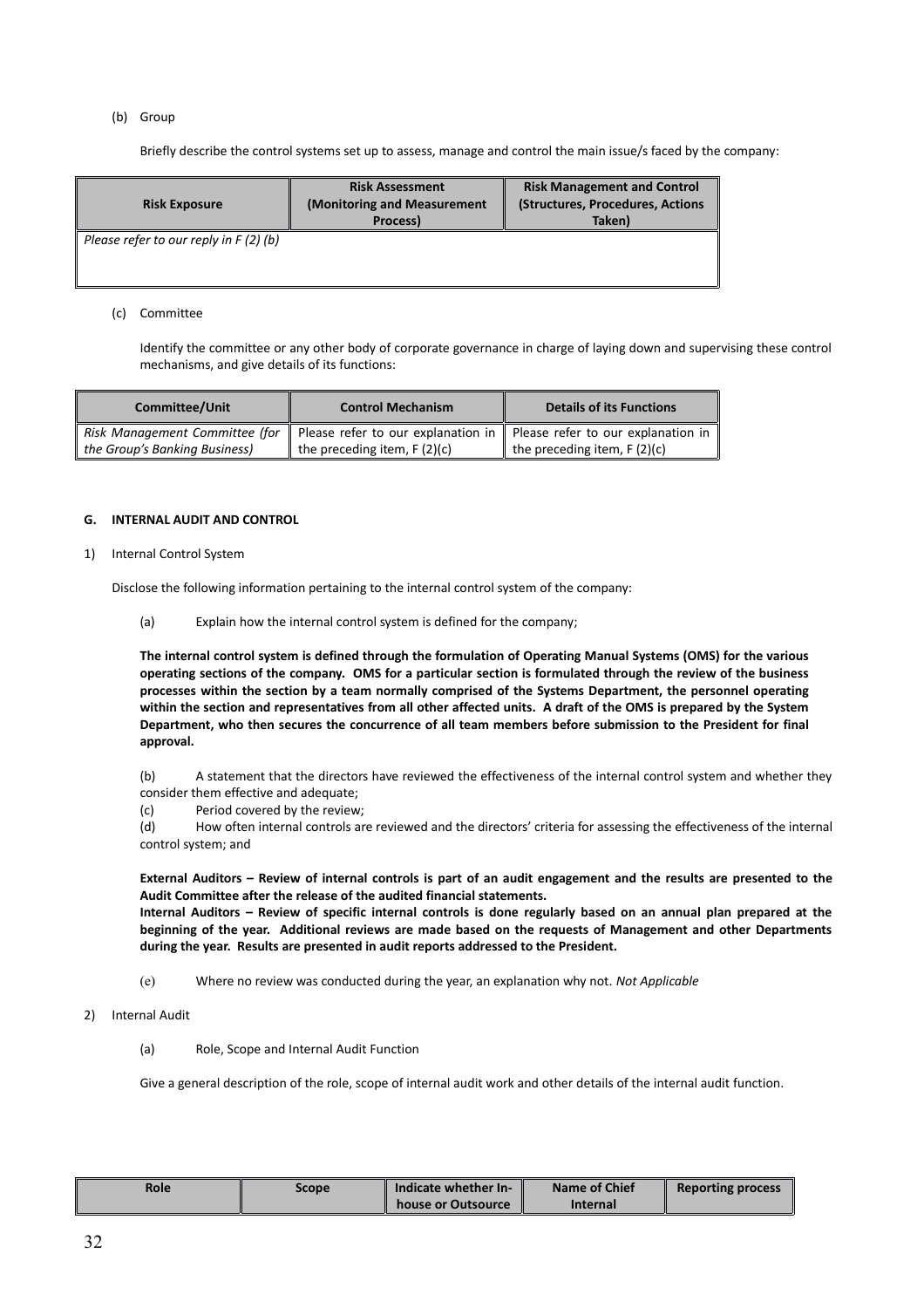|                                                                                                                               |                                                                                                                                                                   | <b>Internal Audit</b><br><b>Function</b> | <b>Auditor/Auditing</b><br><b>Firm</b> |                                                    |
|-------------------------------------------------------------------------------------------------------------------------------|-------------------------------------------------------------------------------------------------------------------------------------------------------------------|------------------------------------------|----------------------------------------|----------------------------------------------------|
| Management<br>Provide<br>with regular appraisal of $\parallel$ & procedures<br>internal controls<br>the<br>within the Company | Includes audit review<br>of financial records,<br>compliance to policies<br>and<br>evaluation of<br>the<br>efficiencies<br>of<br>the<br>operational<br>processes. | In-house                                 | $\mathcal{C}$ .<br>Edgardo<br>Raymundo | Audit reports are<br>addressed to the<br>President |
|                                                                                                                               |                                                                                                                                                                   |                                          |                                        |                                                    |

(b) Do the appointment and/or removal of the Internal Auditor or the accounting /auditing firm or corporation to which the internal audit function is outsourced require the approval of the audit committee?

#### **The external auditor to be appointed need to be approved by the Audit Committee while the appointment and/or removal of Internal Auditors is done through the standard Company hiring procedures.**

(c) Discuss the internal auditor's reporting relationship with the audit committee. Does the internal auditor have direct and unfettered access to the board of directors and the audit committee and to all records, properties and personnel?

**The internal auditors are reporting directly to the Audit Committee and the President. The internal auditors are given a free hand in determining the auditable units and in prioritizing/scheduling the audit reviews subject to the final approval of the President/Committee***.*

(d) Resignation, Re-assignment and Reasons

Disclose any resignation/s or re-assignment of the internal audit staff (including those employed by the third-party auditing firm)and the reason/s for them.

| <b>Name of Audit Staff</b>      | Reason                                                         |
|---------------------------------|----------------------------------------------------------------|
| Ms. Maria Isabel Trinidad       | Transferred to a Supervisory position in Project Finance Dept. |
| $\parallel$ Ms. Rowena Labrador | Transferred to a Supervisory position in Accounting Department |

(e) Progress against Plans, Issues, Findings and Examination Trends

State the internal audit's progress against plans, significant issues, significant findings and examination trends.

| <b>Progress Against Plans</b> | <b>Substantially Complied With</b>                                                               |  |
|-------------------------------|--------------------------------------------------------------------------------------------------|--|
|                               | 1. Unidentified buyers' foreign remittances<br>2. Recoverability of Receivables from Homeowners' |  |
| <b>Issues</b>                 |                                                                                                  |  |
|                               | Association                                                                                      |  |
|                               | Unrecorded bank reconciling items Discrepancy                                                    |  |
| Findings'                     | between General and Subsidiary Ledgers of the                                                    |  |
|                               | Installment Contract Receivables                                                                 |  |
| <b>Examination Trends</b>     |                                                                                                  |  |

[The relationship among progress, plans, issues and findings should be viewed as an internal control review cycle which involves the following step-by-step activities:

- 1) Preparation of an audit plan inclusive of a timeline and milestones;
- 2) Conduct of examination based on the plan;
- 3) Evaluation of the progress in the implementation of the plan;
- 4) Documentation of issues and findings as a result of the examination;
- 5) Determination of the pervasive issues and findings ("examination trends") based on single year result and/or year-to-year results;
- 6) Conduct of the foregoing procedures on a regular basis.]

<span id="page-34-0"></span>6"Issues" are compliance matters that arise from adopting different interpretations.

<span id="page-34-1"></span>7"Findings" are those with concrete basis under the company's policies and rules.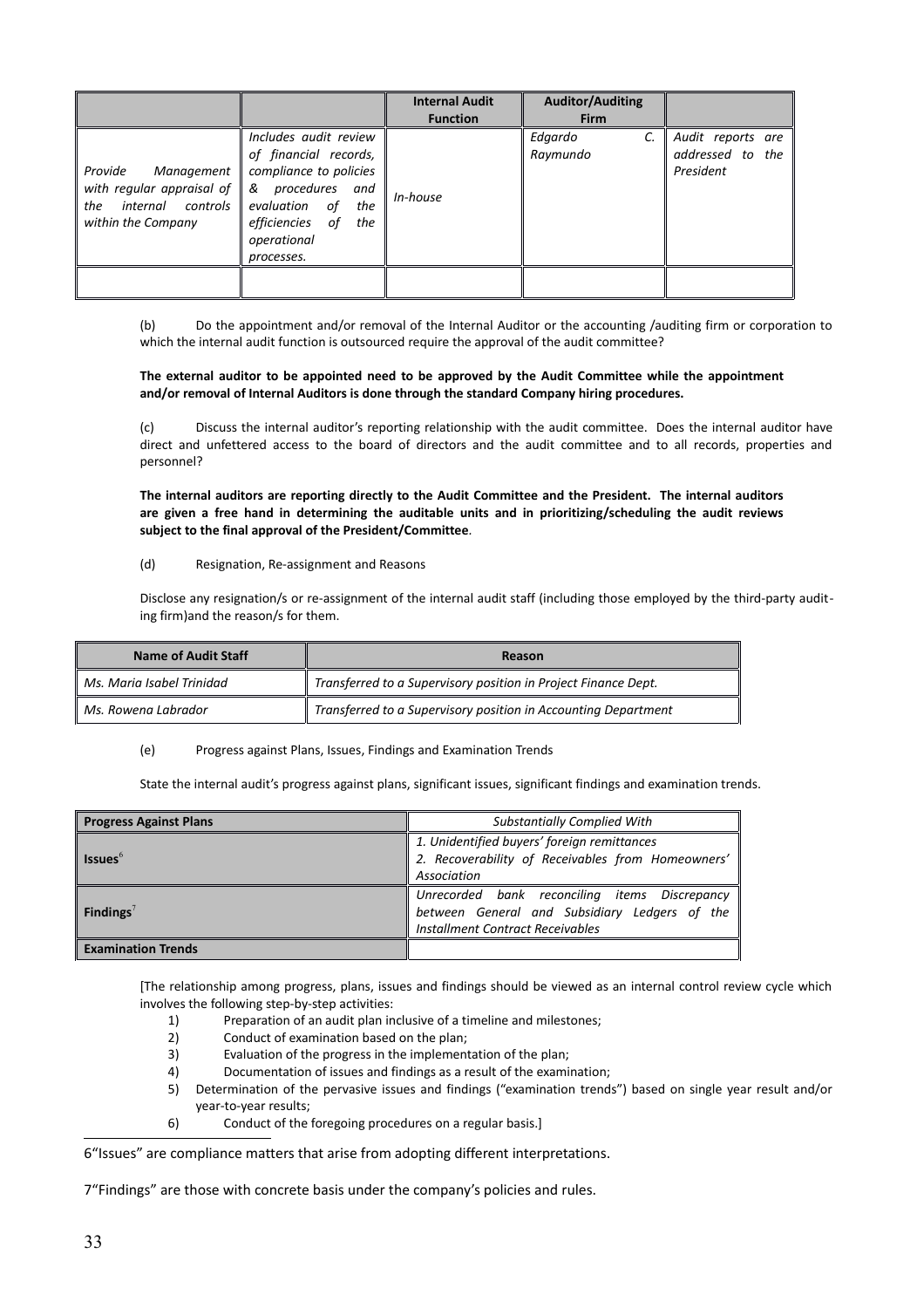# (f) Audit Control Policies and Procedures

Disclose all internal audit controls, policies and procedures that have been established by the company and the result of an assessment as to whether the established controls, policies and procedures have been implemented under the column "Implementation."

| <b>Policies &amp; Procedures</b>                                                                                            | <b>Implementation</b>                                                                                                                                                                   |
|-----------------------------------------------------------------------------------------------------------------------------|-----------------------------------------------------------------------------------------------------------------------------------------------------------------------------------------|
| 1. Details of foreign remittances should be required<br>from the buyers and remitting banks.                                | Continuously educate the buyers on the importance of<br>declaring the details of the remittances. Coordinate<br>with the banks in requiring the buyers to indicate<br>complete details. |
| 2. Regularly monitor receivables from HOA to ensure<br>that the outstanding balance as of reporting date is<br>recoverable. | No allowance for doubtful accounts has been set up yet<br>since the balance may be offset from our outstanding<br>dues to HOA. Reconciliation will be done upon<br>turnover.            |
| 3. Reconciling bank recon items should be reviewed for<br>appropriate adjustment in the books.                              | Subsequent adjustments in the year-end balances have<br>already been made. Continuing efforts are being<br>exerted to clear the remaining balances.                                     |
| 4. Reconciliation of the ICR general and subsidiary<br>ledgers should be regularly done.                                    | The discrepancy is mostly due to upload issues from the<br>old computer system to the new one. Review of the<br>upload process is still on-going.                                       |

#### (g) Mechanism and Safeguards

State the mechanism established by the company to safeguard the independence of the auditors, financial analysts, investment banks and rating agencies (example, restrictions on trading in the company's shares and imposition of internal approval procedures for these transactions, limitation on the non-audit services that an external auditor may provide to the company):

| <b>Auditors</b>                                                                                                                                                                                                                                                                                                                                                                                                                                                                                                                                                                                                          | Financial Analysts, Investment Banks & Rating Agencies                                                                                                                                                                                                                                                                                                                                                                                                                                                                                                                                                                                                                                                                                                                                                                                                                                                                                  |  |
|--------------------------------------------------------------------------------------------------------------------------------------------------------------------------------------------------------------------------------------------------------------------------------------------------------------------------------------------------------------------------------------------------------------------------------------------------------------------------------------------------------------------------------------------------------------------------------------------------------------------------|-----------------------------------------------------------------------------------------------------------------------------------------------------------------------------------------------------------------------------------------------------------------------------------------------------------------------------------------------------------------------------------------------------------------------------------------------------------------------------------------------------------------------------------------------------------------------------------------------------------------------------------------------------------------------------------------------------------------------------------------------------------------------------------------------------------------------------------------------------------------------------------------------------------------------------------------|--|
| (Internal and External)                                                                                                                                                                                                                                                                                                                                                                                                                                                                                                                                                                                                  |                                                                                                                                                                                                                                                                                                                                                                                                                                                                                                                                                                                                                                                                                                                                                                                                                                                                                                                                         |  |
| The Revised Manual on<br>Governance<br>Corporate<br>provides that $:$ (i) shall<br>not, at the same time,<br>provide internal audit<br>services to the Company.<br>Non-audit work nay be<br>given to the external<br>auditor, provided it does<br>not conflict with his<br>duties as an independent<br>auditor, or not pose as a<br>threat<br>his<br>to<br>independence; and (ii) the<br>external auditor should<br>be rotated or changes<br>every five (5) years or<br>earlier, or the signing<br>partner of the external<br>auditing firm assigned to<br>the Company, should be<br>changed with the same<br>frequency; | FLI only hires reputable financial advisors, investment banks and rating agencies that<br>are ranked among the top in the industry. These firms must be accredited and<br>viewed with high-esteem by both government and non-government financial<br>regulatory bodies/authorities such as the SEC, BSP and the PSE.<br>None of the people engaged in providing financial services to FLI, directly or<br>indirectly, has dealings with FLI or has transactions involving FLI or connected to or<br>affiliated with individuals under FLI's employ or doing business with FLI.<br>Hiring of financial analysts, investment banks and rating agencies are subject to<br>careful scrutiny by management and subject to final Board approval.<br>Work process analysts, investment banks and rating agencies are directly<br>supervised/handled by senior officers with broad experience and understanding of<br>finance and related work. |  |
|                                                                                                                                                                                                                                                                                                                                                                                                                                                                                                                                                                                                                          |                                                                                                                                                                                                                                                                                                                                                                                                                                                                                                                                                                                                                                                                                                                                                                                                                                                                                                                                         |  |

(h) State the officers (preferably the Chairman and the CEO) who will have to attest to the company's full compliance with the SEC Code of Corporate Governance. Such confirmation must state that all directors, officers and employees of the company have been given proper instruction on their respective duties as mandated by the Code and that internal mechanisms are in place to ensure that compliance. *The CEO attests to the Company's full compliance with the SEC Code of Corporate Governance. The CEO confirms that all directors, officers and employees of the Company have been given proper instruction on their respective duties as mandated by the Code and that internal mechanisms are in place to ensure that compliance*

#### **H. ROLE OF STAKEHOLDERS**

1) Disclose the company's policy and activities relative to the following: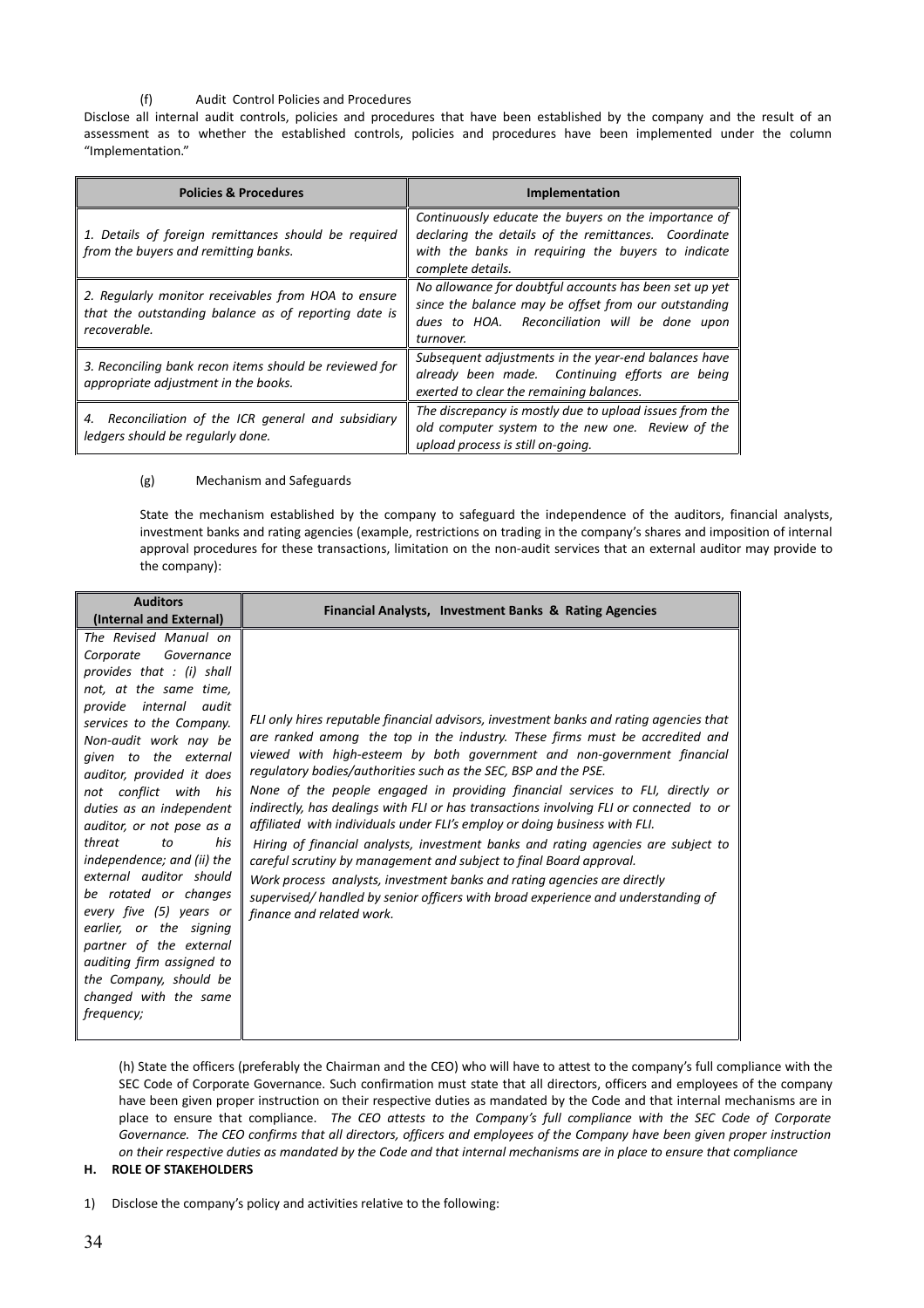|                                                | <b>Policy &amp; Activities</b>                                                                                                                                                                                                                                                                                                                            |
|------------------------------------------------|-----------------------------------------------------------------------------------------------------------------------------------------------------------------------------------------------------------------------------------------------------------------------------------------------------------------------------------------------------------|
| Customers' welfare                             | As a holding company, the Company has no policy or activities on customers' wel-<br>fare. However, the Company's banking and real estate businesses have established<br>customer service units tasked to address customer complaints or suggestions, con-<br>duct customer satisfaction surveys and communicate with customers via effective<br>channels. |
| Supplier/contractor selection practice         | Contractors and suppliers are subject to the Company's rules on pre-qualification<br>and bidding.                                                                                                                                                                                                                                                         |
| Environmentally friendly value-chain           | The Company follows the policy of environmental conservation, in parallel with<br>economic and social efforts, in line with its management strategy. The main focus<br>operating expenses through energy conservation and paper recyc-<br>is to reduce<br>ling.                                                                                           |
| Community interaction                          | Please refer to the relevant portion of this Report on the Group's Corporate Social<br>Responsibility policy and activities.                                                                                                                                                                                                                              |
| Anti-corruption programmes and pro-<br>cedures | The Company's procedures for handling employee complaints, including those<br>concerning illegal and unethical behavior are embodied in the Employee Manual<br>and Code of Discipline.                                                                                                                                                                    |
| Safeguarding creditors' rights                 | The Company respects agreements with creditors, manages loans according to<br>lending objectives, ensure timely repayment of loans and interests, honor loan<br>covenants and conditions and competently operate the business to assure credit-<br>ors about the Company's financial standing and loan repayment capabilities.                            |

2) Does the company have a separate corporate responsibility (CR) report/section or sustainability report/section? *No.*

- 3) Performance-enhancing mechanisms for employee participation.
	- (3.a) What are the company's policy for its employees' safety, health, and welfare?

*The Company's employee's safety, health and welfare policies are embodied in a Safety Manual which is made available to new employees. This Manual includes policies on occupational, safety and health programs, safety & discipline, drugs and alcohol-free workplace and sexual harassment, as well as emergency action plan, fire safety & prevention and incident reporting & investigation mechanisms.* 

(3.b) Show data relating to health, safety and welfare of its employees.

**The Company maintains data relating to health, safety and welfare of its employees***.* 

(3.c) State the company's training and development programmes for its employees. Show the data.

**The Company's employees may avail of external training programmes or seminars relevant to the performance of their duties. The employees may also avail of seminars conducted by the Company's subsidiaries which includes the orientation of new employees, Work, Attitude and Value Enhancement (WAVE), and skills improvement to improve work efficiency.**

(3.d) State the company's reward/compensation policy that accounts for the performance of the company beyond short-term financial measures.

**The Company conducts a yearly performance appraisal of its employees and grants merit increases depending on the results of their performance appraisal.** 

4) What are the company's procedures for handling complaints by employees concerning illegal (including corruption) and unethical behaviour? Explain how employees are protected from retaliation.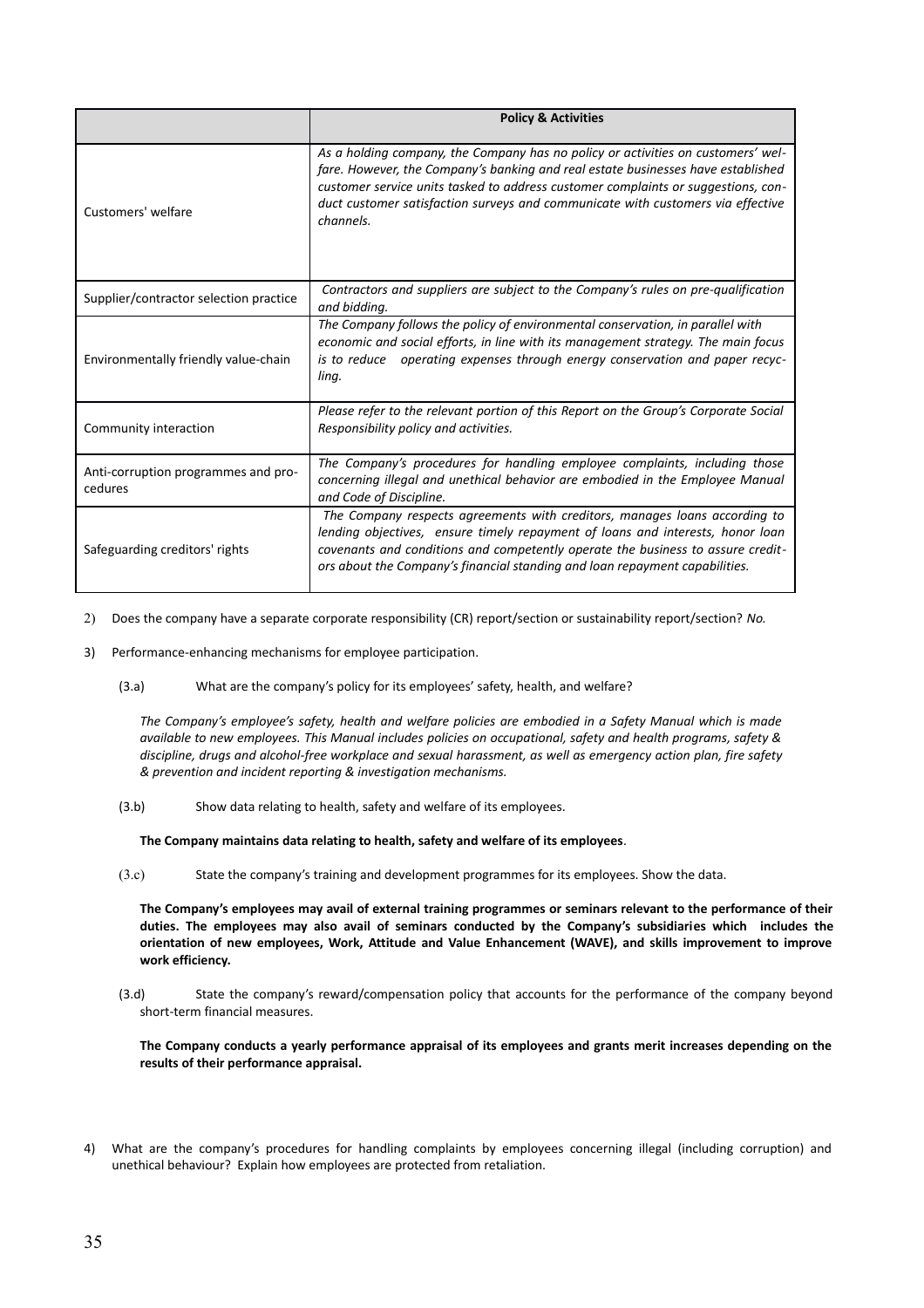**The Company's procedures for handling employee complaints concerning illegal and unethical behavior are embodied in the Employee Manual and Code of Discipline. The Company's Human Resources Department is responsible for reviewing and investigating complaints or information, and determines procedures to deal with such situations with transparency and ac countability to ensure that complaining employees or "whistleblowers" are duly protected from retaliation and can fully trust and have confidence in the process.**

#### **I. DISCLOSURE AND TRANSPARENCY**

- 1) Ownership Structure (As of May 31, 2014)
	- (1.a) Holding 5% shareholding or more

|             | Shareholder     | Number of Shares | Percent | <b>Beneficial Owner</b>           |
|-------------|-----------------|------------------|---------|-----------------------------------|
| <b>ALG</b>  | <b>Holdings</b> | 8219373036       | 88.19%  | the<br><b>Stockholders</b><br>are |
| Corporation |                 |                  |         | beneficial owners                 |
| <b>PCD</b>  | Nominee         | 918438641        | 9.85%   | shareholder<br>single<br>No       |
| Corporation |                 |                  |         | beneficially owns at least 5%     |
| (Filipino)  |                 |                  |         | of the total shares               |

| Name of Senior Management   | Number of Direct<br>shares | Number of<br>Indirect shares / Through<br>(name of record owner) | $%$ of<br>Capital<br><b>Stock</b> |
|-----------------------------|----------------------------|------------------------------------------------------------------|-----------------------------------|
| No senior officer holds 5%  |                            |                                                                  |                                   |
| shareholding in the Company |                            |                                                                  |                                   |
| <b>TOTAL</b>                |                            |                                                                  |                                   |

2) Does the Annual Report disclose the following:

| Key risks                                                                                                                                                                          | Yes      |
|------------------------------------------------------------------------------------------------------------------------------------------------------------------------------------|----------|
| Corporate objectives                                                                                                                                                               | Yes      |
| Financial performance indicators                                                                                                                                                   | Yes      |
| Non-financial performance indicators                                                                                                                                               | Yes      |
| Dividend policy                                                                                                                                                                    | Yes      |
| Details of whistle-blowing policy                                                                                                                                                  | No       |
| Biographical details (at least age, qualifications, date of first appointment, relevant experience,<br>and any other directorships of listed companies) of directors/commissioners | Yes      |
| Training and/or continuing education programme attended by each director/commissioner                                                                                              | No (*)   |
| Number of board of directors/commissioners meetings held during the year                                                                                                           | $No (*)$ |
| Attendance details of each director/commissioner in respect of meetings held                                                                                                       | $No (*)$ |
| Details of remuneration of the CEO and each member of the board of directors/commissioners                                                                                         | No (*)   |

Should the Annual Report not disclose any of the above, please indicate the reason for the non-disclosure.

**(\*) The information can be obtained from other reports filed with the Commission such as the Information Statement, Compliance with the Corporate Governance and other relevant reports.**

#### 3) External Auditor's fee (for the year 2013)

| Name of auditor | Audit Fee | <b>Non-audit Fee</b> |
|-----------------|-----------|----------------------|
|                 |           |                      |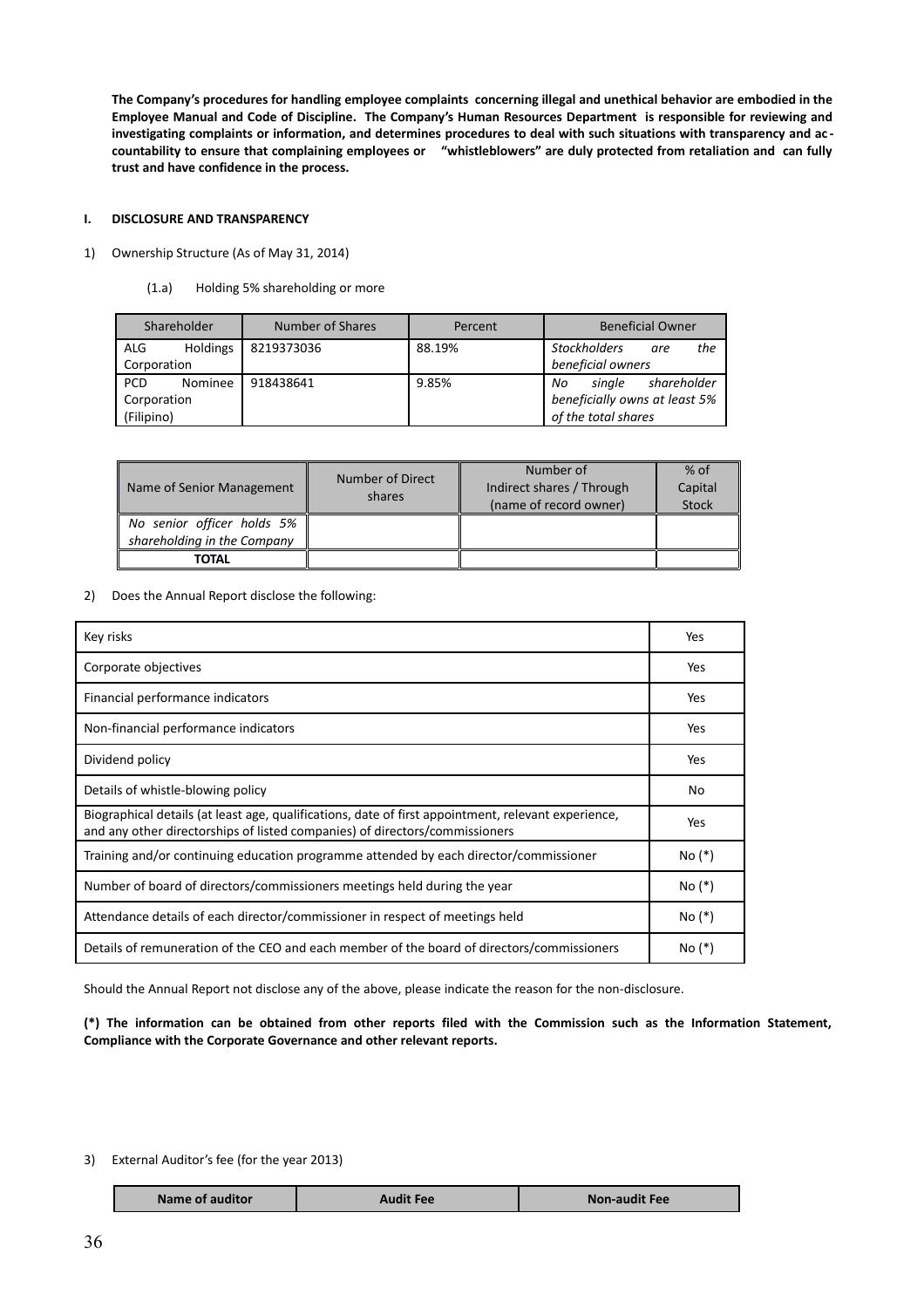| SGV & Company | P 7.3 Million | Not applicable |
|---------------|---------------|----------------|
|---------------|---------------|----------------|

#### 4) Medium of Communication

List down the mode/s of communication that the company is using for disseminating information.

**The Company utilizes various forms of communications to effectively reach out to the public. As a logical starting point, the Company uses the website which contains information on the historical background of the Company, its major shareholders and the relevant qualifications of its key operating officers, financial statements and such relevant financial info on dividend declarations, the company's annual report etc., and all of these are constantly updated to reflect the current data on the Company. In addition, the Company may conduct one on one meetings, make conference calls, sends emails as well as do office visits as may be requested by minority stockholders, potential investors, investment research personnel and the investing public in general. The company likewise issues press releases and conducts periodic briefings on significant developments of the Company.**

5) Date of release of audited financial report: March14, 2014 *for calendar year 2013*

#### 6) Company Website

Does the company have a website disclosing up-to-date information about the following?

| <b>Business operations</b>                                                         | Yes |
|------------------------------------------------------------------------------------|-----|
| Financial statements/reports (current and prior years)                             | Yes |
| Materials provided in briefings to analysts and media                              | Yes |
| Shareholding structure                                                             | Yes |
| Group corporate structure                                                          | Yes |
| Downloadable annual report                                                         | Yes |
| Notice of AGM and/or EGM                                                           | Yes |
| Company's constitution (company's by-laws, memorandum and articles of association) | Yes |

Should any of the foregoing information be not disclosed, please indicate the reason thereto.

#### 7) **Disclosure of RPT**

| <b>RPT</b>                                                                                                                                                                                                                                                                                                                                   | Relationship | <b>Nature</b> | Value |
|----------------------------------------------------------------------------------------------------------------------------------------------------------------------------------------------------------------------------------------------------------------------------------------------------------------------------------------------|--------------|---------------|-------|
| The<br>Company and its<br>subsidiaries in their normal<br>course of business, have<br>certain related<br>party<br>transactions (RPTs). RPTs<br>among members of the<br>Group are disclosed<br>under the Note 23 of the<br>Notes to the Audited<br>Consolidated Financial<br>Statements, a copy of<br>which was filed with the<br>Commission. |              |               |       |
|                                                                                                                                                                                                                                                                                                                                              |              |               |       |

When RPTs are involved, what processes are in place to address them in the manner that will safeguard the interest of the company and in particular of its minority shareholders and other stakeholders?

### **J. RIGHTS OF STOCKHOLDERS**

1) Right to participate effectively in and vote in Annual/Special Stockholders' Meetings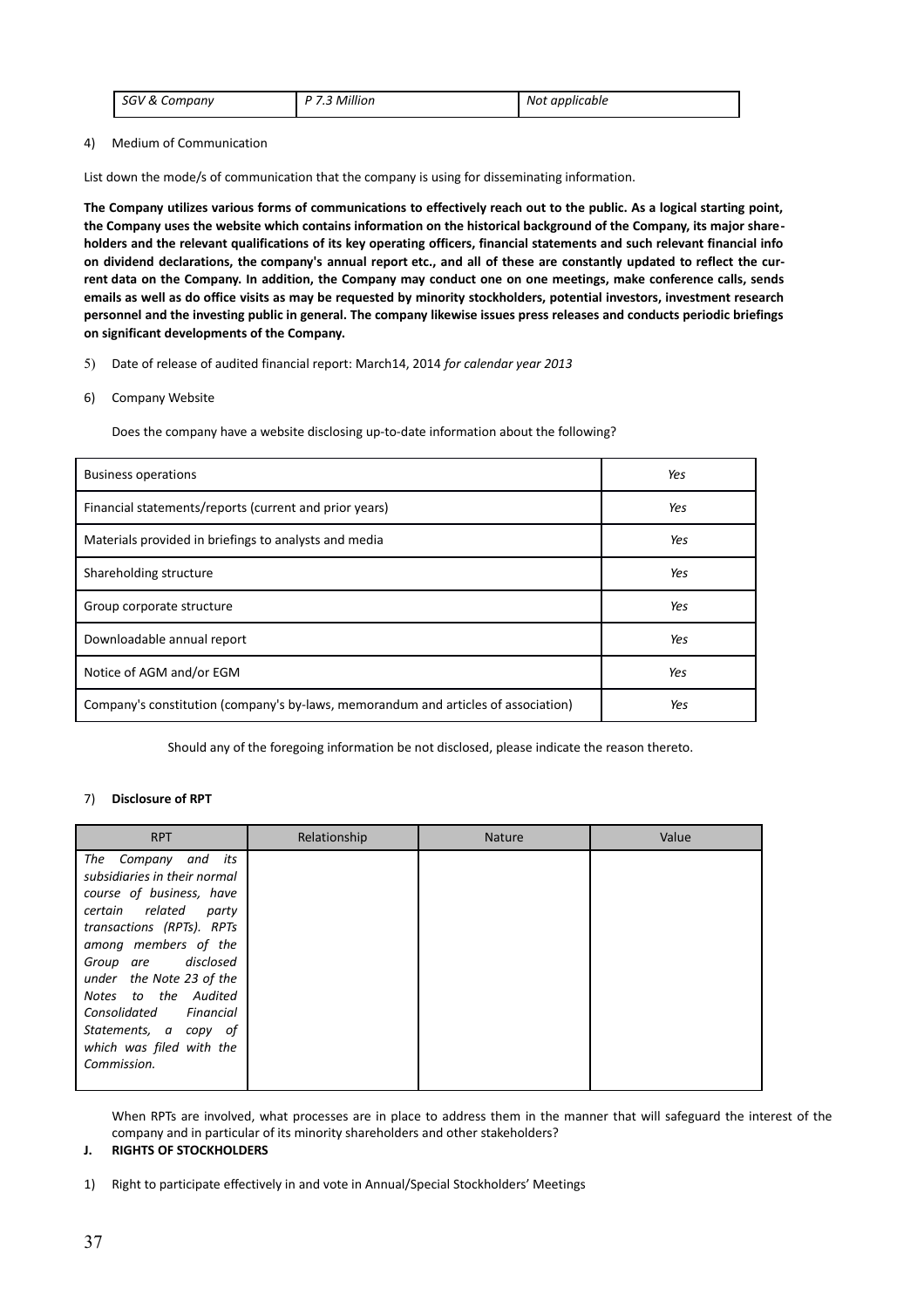#### (a) Quorum

Give details on the quorum required to convene the Annual/Special Stockholders' Meeting as set forth in its By-laws.

*The quorum required for the Stockholders Meeting, as laid down in the Company By Laws, is the same as that laid down in the Corporation Code.*

| <b>Quorum Required</b> | Majority |
|------------------------|----------|
|------------------------|----------|

(b) System Used to Approve Corporate Acts

Explain the system used to approve corporate acts.

| <b>System Used</b> | Consistent with Company By Laws, all election and questions are decided by the<br>plurality of vote of stockholders present in person or by proxy.                                                                                                                   |
|--------------------|----------------------------------------------------------------------------------------------------------------------------------------------------------------------------------------------------------------------------------------------------------------------|
| <b>Description</b> | The vote on a question need not be by ballot unless required by law or demanded by<br>the stockholder. On a vote by ballot, such ballot shall be signed by the stockholder<br>voting in his name or by his proxy, and shall state the number of shares voted by him. |

(c) Stockholders' Rights

List any Stockholders' Rights concerning Annual/Special Stockholders' Meeting that differ from those laid down in the Corporation Code.

| Stockholders' Rights under                                                                                                                                                                                                                                                                                                                                                                                                                                                                                                                                                                                                                                                                               | Stockholders' Rights not in |
|----------------------------------------------------------------------------------------------------------------------------------------------------------------------------------------------------------------------------------------------------------------------------------------------------------------------------------------------------------------------------------------------------------------------------------------------------------------------------------------------------------------------------------------------------------------------------------------------------------------------------------------------------------------------------------------------------------|-----------------------------|
| <b>The Corporation Code</b>                                                                                                                                                                                                                                                                                                                                                                                                                                                                                                                                                                                                                                                                              | <b>The Corporation Code</b> |
| There are no Shareholder's rights with<br>regard to shareholders meetings which are<br>different from those provided under the<br>Corporation Code. Stockholders' rights<br>include the right to vote, right to inspect<br>corporate books and records, right to<br>information, right to dividends, appraisal<br>right, right to approve certain corporate<br>acts, right to adopt and amend or repeal the<br>by-laws or adopt new by-laws, right to<br>compel the calling of meetings when for any<br>cause there is no authorized person to call<br>such a meeting, right to issuance of<br>certificate or stocks or other evidence of<br>stock ownership and be registered as a<br>stockholder, etc. |                             |

#### Dividends

| <b>Declaration Date</b> | <b>Record Date</b> | Payment Date  |
|-------------------------|--------------------|---------------|
| May 25, 2012            | June 22, 2012      | July 16, 2012 |
| May 31, 2013            | June 27, 2013      | July 17, 2013 |
| <i>05/30/14</i>         | 06/26/14           | 07/16/14      |

(d) Stockholders' Participation

1. State, if any, the measures adopted to promote stockholder participation in the Annual/Special Stockholders' Meeting, including the procedure on how stockholders and other parties interested may communicate directly with the Chairman of the Board, individual directors or board committees. Include in the discussion the steps the Board has taken to solicit and understand the views of the stockholders as well as procedures for putting forward proposals at stockholders' meetings.

| <b>Measures Adopted</b>                     | <b>Communication Procedure</b>                                                                              |  |
|---------------------------------------------|-------------------------------------------------------------------------------------------------------------|--|
|                                             | Stockholders are allowed to vote and ask questions    The Notice of the Stockholders' Meeting & Information |  |
|                                             | during the Annual/Special Stockholders meeting   Statement are distributed to stockholders of record in     |  |
| regardless of the number of share they own. | CD format and printed copies are given to stockholders                                                      |  |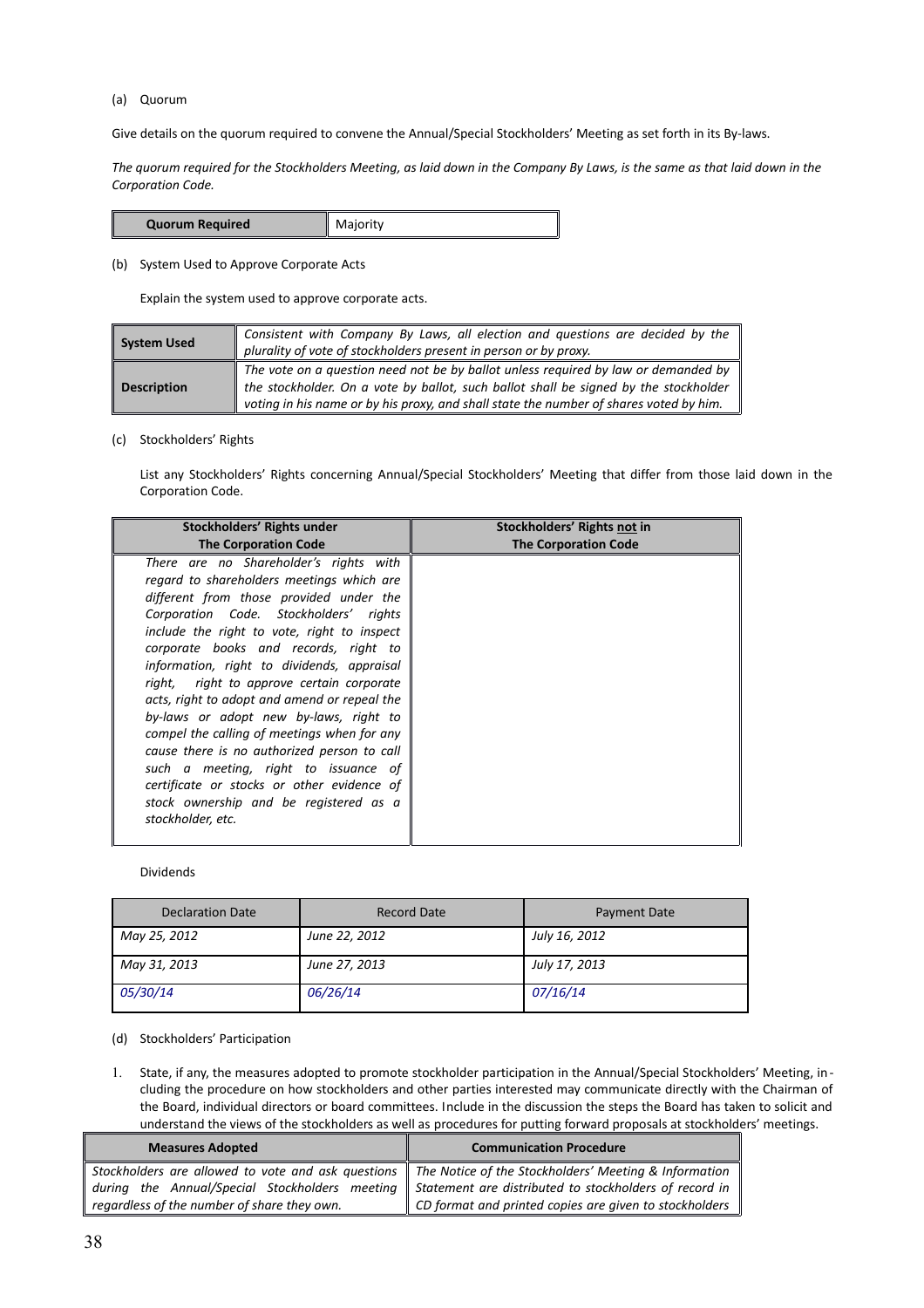|                                                                                                    | prior to the conduct of the annual shareholders'<br>meeting. |
|----------------------------------------------------------------------------------------------------|--------------------------------------------------------------|
| Stockholders may write the Company for their<br>concerns with respect to the Company's operations. |                                                              |

- 2. State the company policy of asking shareholders to actively participate in corporate decisions regarding:
	- a. Amendments to the company's constitution
	- b. Authorization of additional shares
	- c. Transfer of all or substantially all assets, which in effect results in the sale of the company

*The Company's By-Laws may be amended or repeated by the affirmative vote of at least a majority of the Board of Directors and the stockholders representing a majority of the outstanding capital stock at any stockholders meeting called for that purpose. However, the power to amend, modify, repeal or adopt new by-laws may be delegated to the Board of Directors by the affirmative vote of stockholders representing not less than two-thirds of the outstanding capital stock provided, however, that such delegation of powers to the Board of Directors to amend, repeal or adopt new by-laws may be revoked only by the vote of the stockholders representing a majority of the outstanding capital stock at a regular or special meeting. Transfer of all or substantially all assets, which in effect results in the sale of the company shall comply with the requirements under the Corporation Code.*

- 3. Does the company observe a minimum of 21 business days for giving out of notices to the AGM where items to be resolved by shareholders are taken up? **In compliance with existing rules and regulations, the Company observes 15 business days for giving out of notices***.* 
	- a. Date of sending out notices: May 2, 2014
	- b. Date of the Annual/Special Stockholders' Meeting: *May 30, 2014*
- 4. State, if any, questions and answers during the Annual/Special Stockholders' Meeting. **No questions were asked during the Annual Stockholders' Meeting**
- 5. Result of Annual/Special Stockholders' Meeting's Resolutions *(\*)*

*(\*) Annual Stockholders Meeting held last May 30, 2014*

| <b>Resolution</b>                                                       | Approving  | Dissenting | Abstaining |
|-------------------------------------------------------------------------|------------|------------|------------|
| Approval of the Company's Audited<br><b>Financial Statements</b>        | 8296702583 |            |            |
| Ratification of all acts and resolutions of<br>Directors and Management | 8296702583 |            |            |
| Election of the Board of Directors                                      | 8296702583 |            |            |

6. Date of publishing of the result of the votes taken during the most recent AGM for all resolutions: **The Company does not publish the results of the votes taken during the most recent AGM. However, the result of the votes can be included in the Minutes of the Annual Shareholders' Meeting for distribution to stockholders in the next Annual Shareholders' Meeting.** 

(e) Modifications

State, if any, the modifications made in the Annual/Special Stockholders' Meeting regulations during the most recent year and the reason for such modification:

#### **There were no modifications made in the Annual Stockholders' Meeting.**

| <b>Modifications</b> | <b>Reason for Modification</b> |
|----------------------|--------------------------------|
| Not Applicable       |                                |

- (f) Stockholders' Attendance
	- (i.i) Details of Attendance in the Annual/Special Stockholders' Meeting Held in May 31, 2013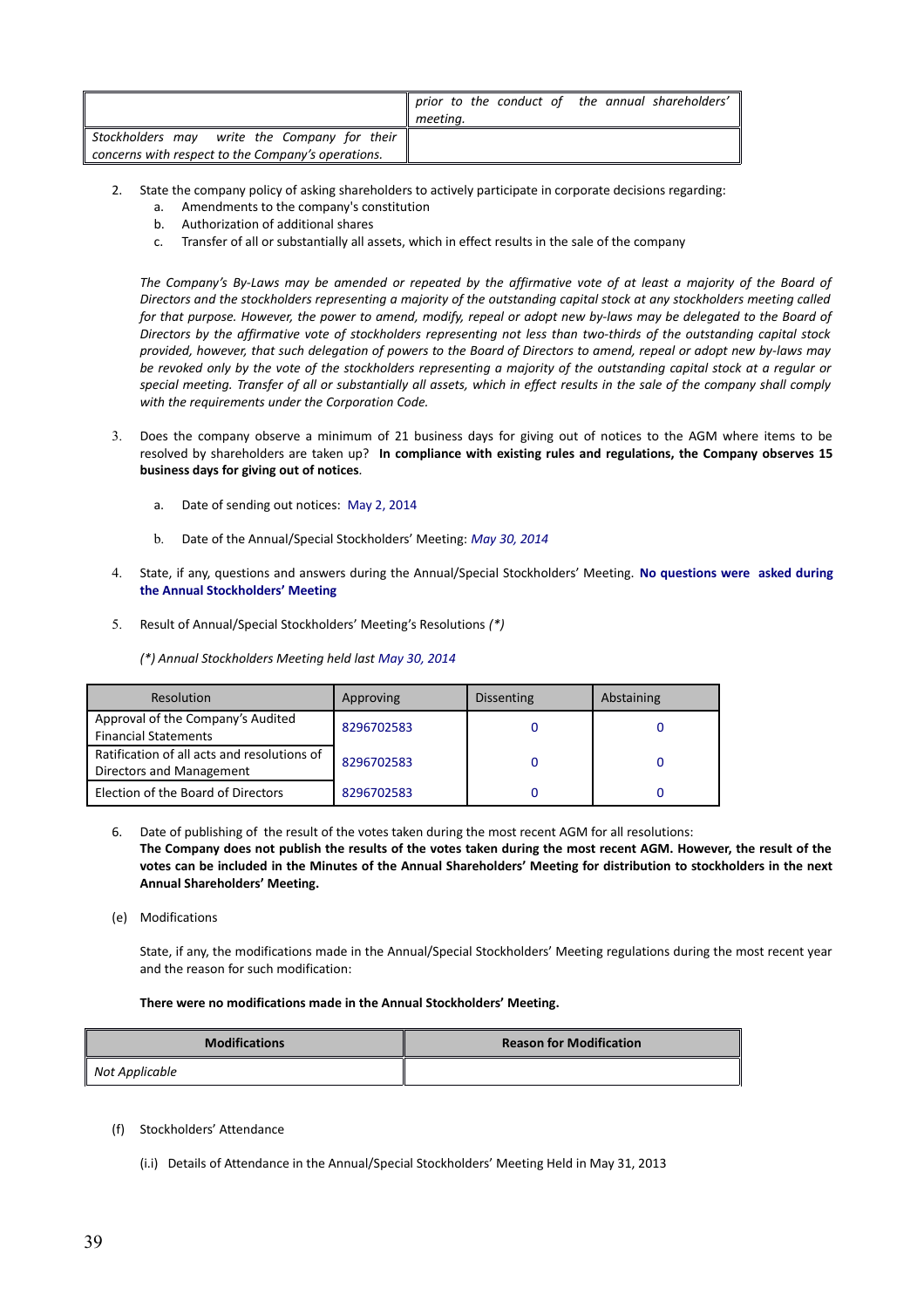| <b>Type of</b><br><b>Meetin</b><br>g | <b>Names of Board</b><br>members / Officers<br>present                                                                                                                                                              | Date of<br><b>Meeting</b> | <b>Voting</b><br>Procedure (by<br>poll, show of<br>hands, etc.) | % of SH<br><b>Attending</b><br>in Person | % of SH in<br><b>Proxy</b> | Total % of SH<br>attendance |
|--------------------------------------|---------------------------------------------------------------------------------------------------------------------------------------------------------------------------------------------------------------------|---------------------------|-----------------------------------------------------------------|------------------------------------------|----------------------------|-----------------------------|
| Annual                               | T.<br>Mercedes<br>Jonathan<br>Gotianun,<br>Gotianun,<br>Т.<br>Josephine G. Yap,<br>Andrew T. Gotianun,<br>Jr., Jesus N. Alcordo,<br>Lamberto<br>U.<br>Ocampo, Cirilo T.<br>Tolosa, Andrew L.<br>Gotianun, Sr., etc. | 05/30/14                  | Show of Hands                                                   | 0.58%                                    | 88.47%                     | 89.04%                      |
| Special                              | <b>Special</b><br>No<br>Stockholders'<br>Meeting was held in<br>2014                                                                                                                                                |                           |                                                                 |                                          |                            |                             |

(i.ii) Does the company appoint an independent party (inspectors) to count and/or validate the votes at the ASM/SSMs? **The votes are validated by the Company's stock transfer agent, an entity independent from the Company.** 

(i.iii) Do the company's common shares carry one vote for one share? **Yes***.* If not, disclose and give reasons for any divergence to this standard. Where the company has more than one class of shares, describe the voting rights attached to each class of shares.

**The By-Laws provides that every holder of common stock shall be entitled to one vote for each share of Common Stock of any class held by him. The preferred shares shall not be entitled to any voting right or privilege, except in those cases expressly provided by law.** 

(g) Proxy Voting Policies

State the policies followed by the company regarding proxy voting in the Annual/Special Stockholders' Meeting.

|                                     | <b>Company's Policies</b>                                                                                                                                                                                                                                                                                                                          |  |  |
|-------------------------------------|----------------------------------------------------------------------------------------------------------------------------------------------------------------------------------------------------------------------------------------------------------------------------------------------------------------------------------------------------|--|--|
| Execution and acceptance of proxies | At all meetings of stockholders, a stockholder may vote in person or<br>by proxy executed in writing by the stockholder or his duly<br>authorized attorney-in-fact.                                                                                                                                                                                |  |  |
| Notary                              | The proxy is not required to be notarized.                                                                                                                                                                                                                                                                                                         |  |  |
| Submission of Proxy                 | All proxies must be in the hands of the Corporate Secretary before<br>the time set for the meeting. Such proxies filed with the Secretary<br>may be revoked by the stockholders either in an instrument in<br>writing duly presented and recorded with the Secretary prior to a<br>scheduled meeting or by their personal presence in the meeting. |  |  |
| <b>Several Proxies</b>              | Proxy may cover one or several shares at the option of the<br>shareholder.                                                                                                                                                                                                                                                                         |  |  |
| Validity of Proxy                   | Unless otherwise provided in the proxy, it shall be valid only for the<br>meeting at which it has been presented to the Corporate Secretary.                                                                                                                                                                                                       |  |  |
| Proxies executed abroad             |                                                                                                                                                                                                                                                                                                                                                    |  |  |
| <b>Invalidated Proxy</b>            | Shareholders of invalidated proxies are informed in writing at a date<br>which would give them sufficient time to address noted deficiencies<br>before the ASM                                                                                                                                                                                     |  |  |
| Validation of Proxy                 | Cut-off date for validation of the proxy is indicated in the notice of<br>meeting. Validation is done by the Corp Sec assisted by the stock and<br>transfer agent                                                                                                                                                                                  |  |  |
| Violation of Proxy                  | Proxies are voted strictly in accordance with its term.                                                                                                                                                                                                                                                                                            |  |  |

(h) Sending of Notices

State the company's policies and procedure on the sending of notices of Annual/Special Stockholders' Meeting.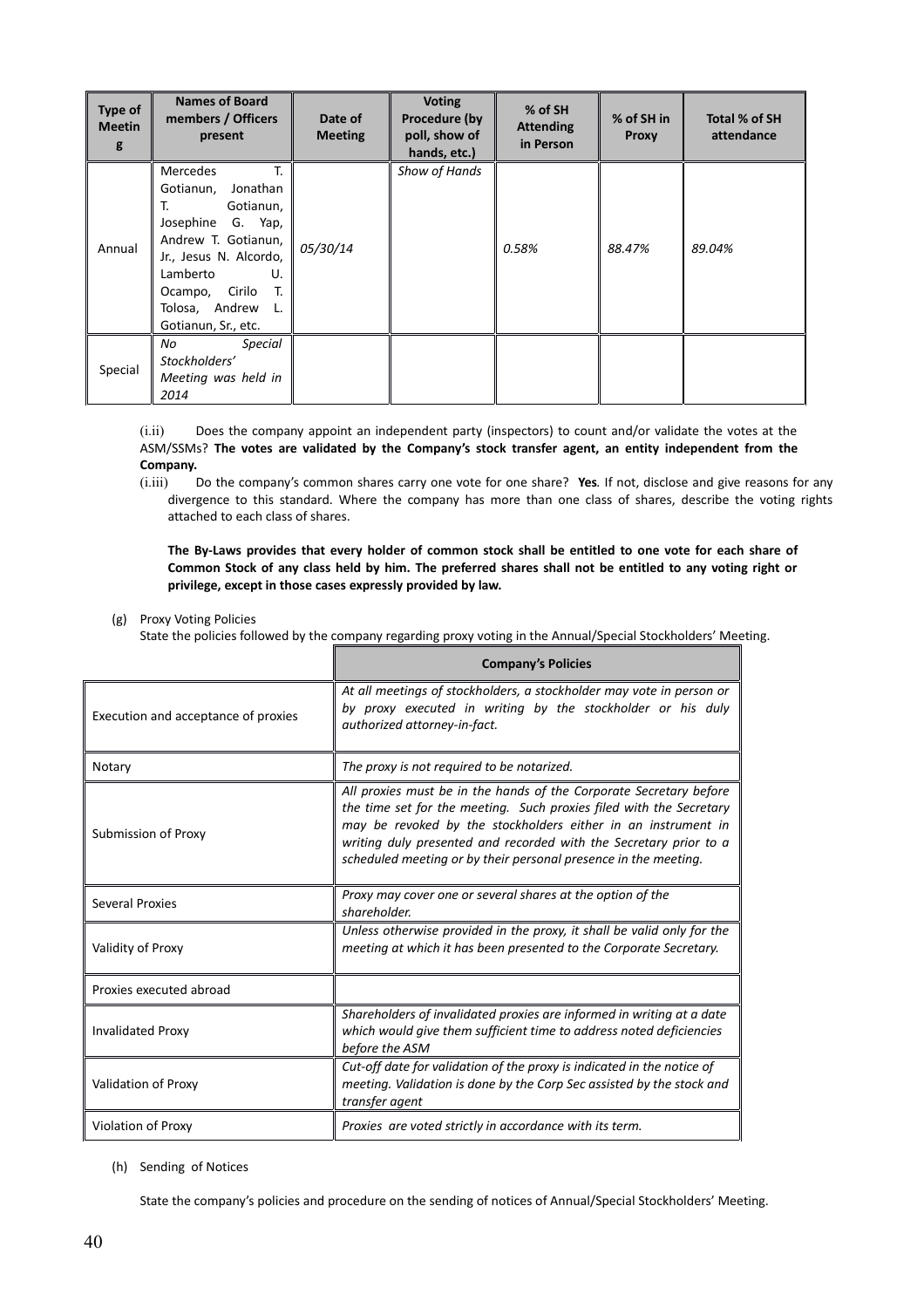| <b>Policies</b>                                                                                                                                                                                                                                                                                             | Procedure                                                                                                                                                                                                               |
|-------------------------------------------------------------------------------------------------------------------------------------------------------------------------------------------------------------------------------------------------------------------------------------------------------------|-------------------------------------------------------------------------------------------------------------------------------------------------------------------------------------------------------------------------|
| The Company's policies and procedure on the sending of<br>notices of Annual/Special Stockholders' Meeting, as re-<br>gards the period and manner of distribution of notices<br>and other materials for the said meeting, shall be in ac-<br>cordance with the rules and regulations of the Commis-<br>sion. | Subject to approval by the Commission, notices are<br>distributed to stockholders in CD format within the<br>time period prescribed by the rules. Printed copies are<br>also available upon request by the stockholder. |

# (i) Definitive Information Statements and Management Report \*

| Number of Stockholders entitled to receive Definitive<br>Information Statements and Management Report and<br><b>Other Materials</b>         | 4254                                                          |
|---------------------------------------------------------------------------------------------------------------------------------------------|---------------------------------------------------------------|
| Date of Actual Distribution of Definitive Information<br>Statement and Management Report and Other                                          |                                                               |
| Materials held by market participants/certain<br>beneficial owners                                                                          | 05/02/14                                                      |
| Date of Actual Distribution of Definitive Information<br>Statement and Management Report and Other<br><b>Materials held by stockholders</b> | 05/02/14                                                      |
| State whether CD format or hard copies were<br>distributed                                                                                  | CD format and hard copies were distributed                    |
| If yes, indicate whether requesting stockholders were<br>provided hard copies                                                               | requesting stockholders were provided hard<br>Yes.<br>copies. |

(\*) Based on the Information Statement for the 2014 Annual Shareholders' Meeting

(j) Does the Notice of Annual/Special Stockholders' Meeting include the following:

| Each resolution to be taken up deals with only one item.                                                                                                                          | Yes.                                                                                                                                                                             |
|-----------------------------------------------------------------------------------------------------------------------------------------------------------------------------------|----------------------------------------------------------------------------------------------------------------------------------------------------------------------------------|
| Profiles of directors (at least age, qualification, date of first appointment,<br>experience, and directorships in other listed companies) nominated for<br>election/re-election. | The<br>profiles<br>the<br>оf<br>directors are included in<br>the Information Statement<br>and Annual Report instead<br>of the Notice.                                            |
| The auditors to be appointed or re-appointed.                                                                                                                                     | Yes.                                                                                                                                                                             |
| An explanation of the dividend policy, if any dividend is to be declared.                                                                                                         | Yes                                                                                                                                                                              |
| The amount payable for final dividends.                                                                                                                                           | amount payable for<br>The<br>dividends is not included in<br>the Notice. It is announced<br>by the President during the<br>meeting.                                              |
| Documents required for proxy vote.                                                                                                                                                | The documents required<br>for proxy vote is not in the<br>Notice<br>but<br>these<br>documents can be obtained<br>the<br>from<br>Corporate<br>Secretary or the Transfer<br>Agent. |

Should any of the foregoing information be not disclosed, please indicate the reason thereto.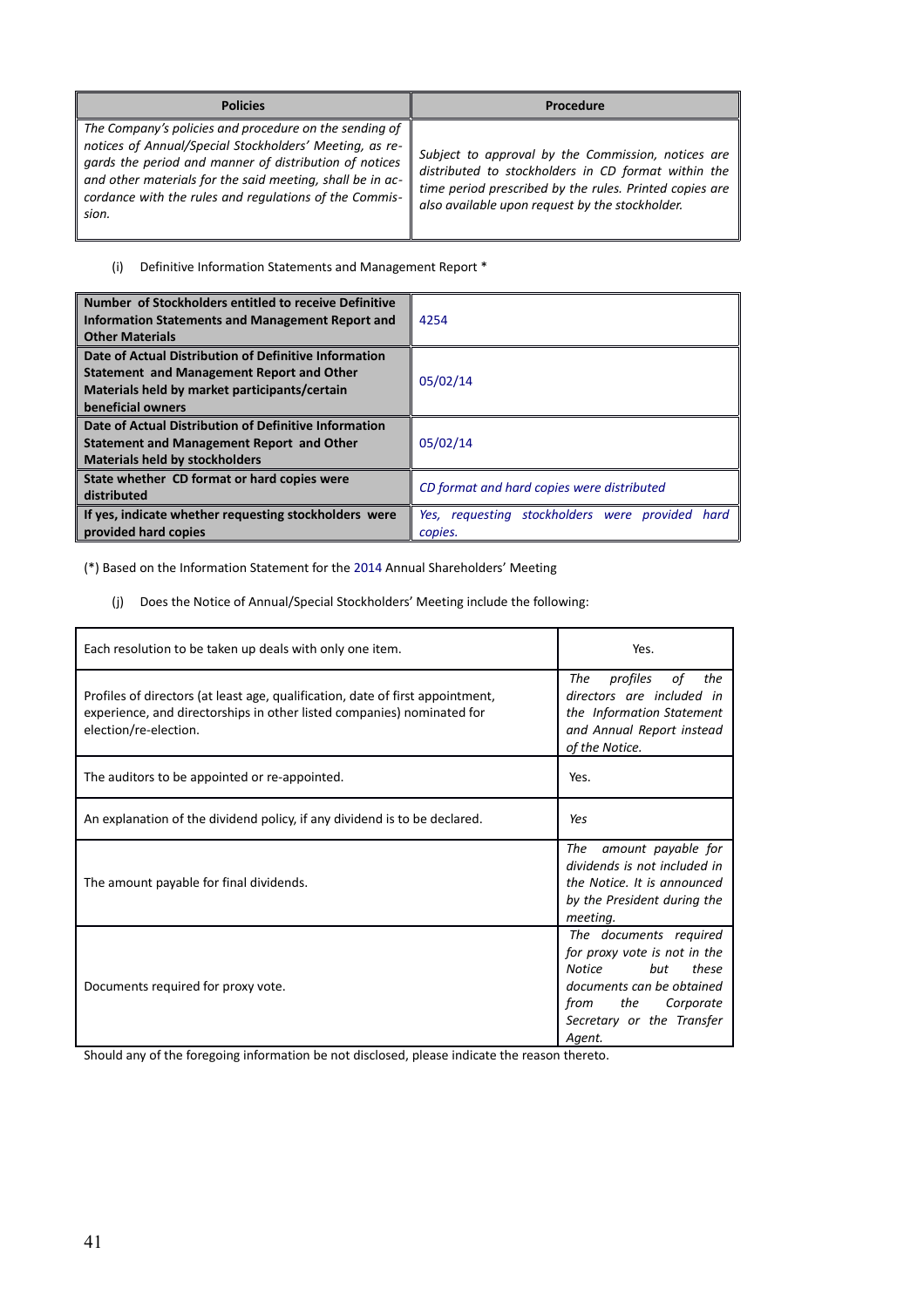# 2) Treatment of Minority Stockholders

(a) State the company's policies with respect to the treatment of minority stockholders.

| <b>Policies</b>                                                                                                                                                                                                                                                                                                                                                                                                                                                                                                                                                                                                                                                                                                                                                                                                             | Implementation                                                                                                                                                  |
|-----------------------------------------------------------------------------------------------------------------------------------------------------------------------------------------------------------------------------------------------------------------------------------------------------------------------------------------------------------------------------------------------------------------------------------------------------------------------------------------------------------------------------------------------------------------------------------------------------------------------------------------------------------------------------------------------------------------------------------------------------------------------------------------------------------------------------|-----------------------------------------------------------------------------------------------------------------------------------------------------------------|
| The Board respects the rights of the stockholders as<br>provided for in the Corporation Code, namely : (i) the right<br>to vote on all matters that require their consent or<br>approval; (ii) pre-emptive right to all stock issuances of the<br>Corporation; (iii) right to inspect corporate books and<br>records; (iv) right to information; (v) right to dividends; and<br>(vi) appraisal right.                                                                                                                                                                                                                                                                                                                                                                                                                       |                                                                                                                                                                 |
| The Board should be transparent and fair in the conduct of<br>the annual and special stockholders' meetings of the<br>Corporation. The stockholders should be encouraged to<br>personally attend such meetings. If they cannot attend, they<br>should be apprised ahead of time of their right to appoint a<br>proxy. Subject to the requirements of the By-Laws, the<br>exercise of that right shall not be unduly restricted and any<br>doubt about the validity of the proxy should be resolved in<br>the stockholders' favor.                                                                                                                                                                                                                                                                                           | All queries during the stockholders meeting<br>are entertained regardless of the number of                                                                      |
| It is the duty of the Board to promote the rights of the<br>stockholders, remove impediments to the exercise of those<br>rights and provide adequate avenue for them to seek timely<br>redress for breach of rights.                                                                                                                                                                                                                                                                                                                                                                                                                                                                                                                                                                                                        | the shares the shareholder has in the<br>Company. No preference is given to any of the<br>stockholders by virtue of the number of the<br>shares that they hold. |
| The Board should take the appropriate steps to remove<br>excessive or unnecessary costs and other administrative<br>impediments to the stockholders' meaningful participation<br>in meetings, whether in person or by proxy. Accurate and<br>timely information should be made available to the<br>stockholders to enable them to make a sound judgment on<br>all matters brought to their attention for consideration or<br>approval.<br>Although the stockholders should be treated equally or<br>without discrimination, the Board should give minority<br>stockholders the right, subject to the requirements of the<br>Corporation Code and the Corporation's By laws, to propose<br>the holding of meetings and the items for discussion in the<br>agenda that relate directly to the business of the<br>Corporation. |                                                                                                                                                                 |

(b) Do minority stockholders have a right to nominate candidates for board of directors? **Yes.**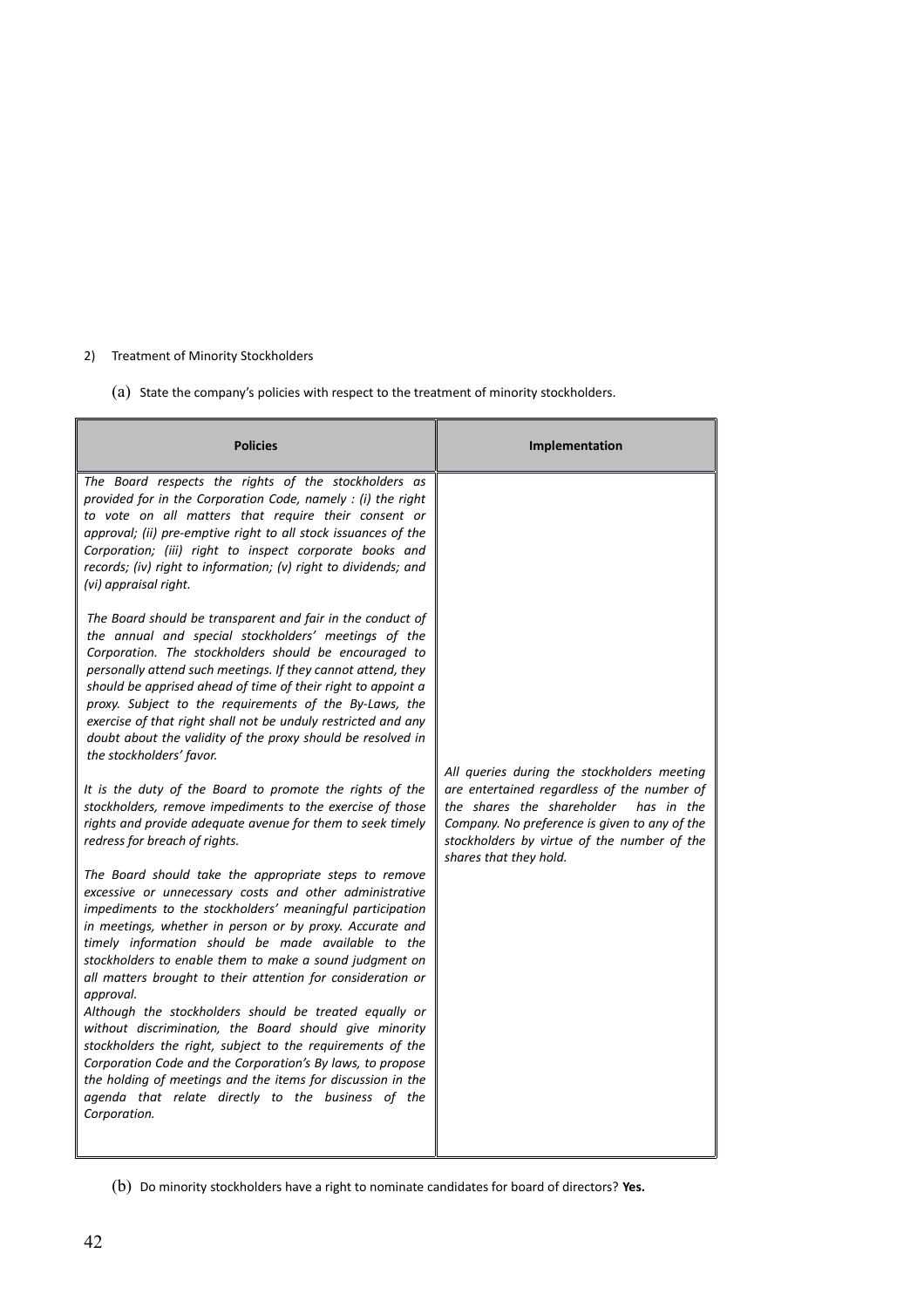#### **K. INVESTORS RELATIONS PROGRAM**

1) Discuss the company's external and internal communications policies and how frequently they are reviewed. Disclose who reviews and approves major company announcements. Identify the committee with this responsibility, if it has been assigned to a committee.

**The Company, as a holding company, has established an investor relations unit for each of its subsidiaries that are pub licly-listed. Cognizant of its importance, it is in the process of further establishing one for itself to manage the external rela tion requirements of the rest of the companies in the Group notwithstanding the fact that the rest are not even pub licly-owned. As a unit that works closely with the President as well as with the key executives including the compliance officer, the investor relations group handles the informational requirements/inquiries of its various publics (the shareholders, investors, investment analysts etc.) but more importantly proacts by disseminating through various media relevant information on the activities/ developments of the Group.**

2) Describe the company's investor relations program including its communications strategy to promote effective communication with its stockholders, other stakeholders and the public in general. Disclose the contact details (e.g. telephone, fax and email) of the officer responsible for investor relations.

|                                 | <b>Details</b>                                                                                                                                                                                                                                                                                                                                                                                                                                                                                                                                                                                                                                                                                                                                                                                                                                                                                                                                          |
|---------------------------------|---------------------------------------------------------------------------------------------------------------------------------------------------------------------------------------------------------------------------------------------------------------------------------------------------------------------------------------------------------------------------------------------------------------------------------------------------------------------------------------------------------------------------------------------------------------------------------------------------------------------------------------------------------------------------------------------------------------------------------------------------------------------------------------------------------------------------------------------------------------------------------------------------------------------------------------------------------|
| (1) Objectives                  | The investor relations group is tasked with the primary responsibility of<br>providing timely and relevant information to its various publics on the<br>operational activities, financial performance, and other significant de-<br>velopments occurring within the various companies in the Group.                                                                                                                                                                                                                                                                                                                                                                                                                                                                                                                                                                                                                                                     |
| (2) Principles                  | The Company follows the basic principle of transparency and integrity in<br>its dealings with its publics cognizant of its duties/responsibility as a<br>publicly-listed company.                                                                                                                                                                                                                                                                                                                                                                                                                                                                                                                                                                                                                                                                                                                                                                       |
| (3) Modes of Communications     | The Company utilizes various forms of communications to effectively<br>reach out to the public. As a logical starting point, the Company uses<br>the website which contains information on the historical background of<br>the company, its major shareholders and the relevant qualifications of<br>its key operating officers, financial statements and such relevant finan-<br>cial info on dividend declarations, the company's annual report etc., and<br>all of these are constantly updated to reflect the current data on the<br>company. In addition, the company conducts one on one meetings,<br>make conference calls, sends emails as well as do office visits as may be<br>requested by minority stockholders, potential investors, investment re-<br>search personnel and the investing public in general. The company like-<br>wise issues press releases and conducts periodic briefings on significant<br>developments of the company |
| (4) Investors Relations Officer | For Filinvest Development Corporation : Ana Regina A. Santillan<br>Email: anaregina.santillan@filinvestgroup.com<br>Tel. Nos. (+63 2) 798-3955<br>For EastWest Bank: Carlo Eñanosa<br>Email: IR@eastwestbanker.com<br>Contact No. 575-3888                                                                                                                                                                                                                                                                                                                                                                                                                                                                                                                                                                                                                                                                                                              |

3) What are the company's rules and procedures governing the acquisition of corporate control in the capital markets, and extraordinary transactions such as mergers, and sales of substantial portions of corporate assets?

Name of the independent party the board of directors of the company appointed to evaluate the fairness of the transaction price.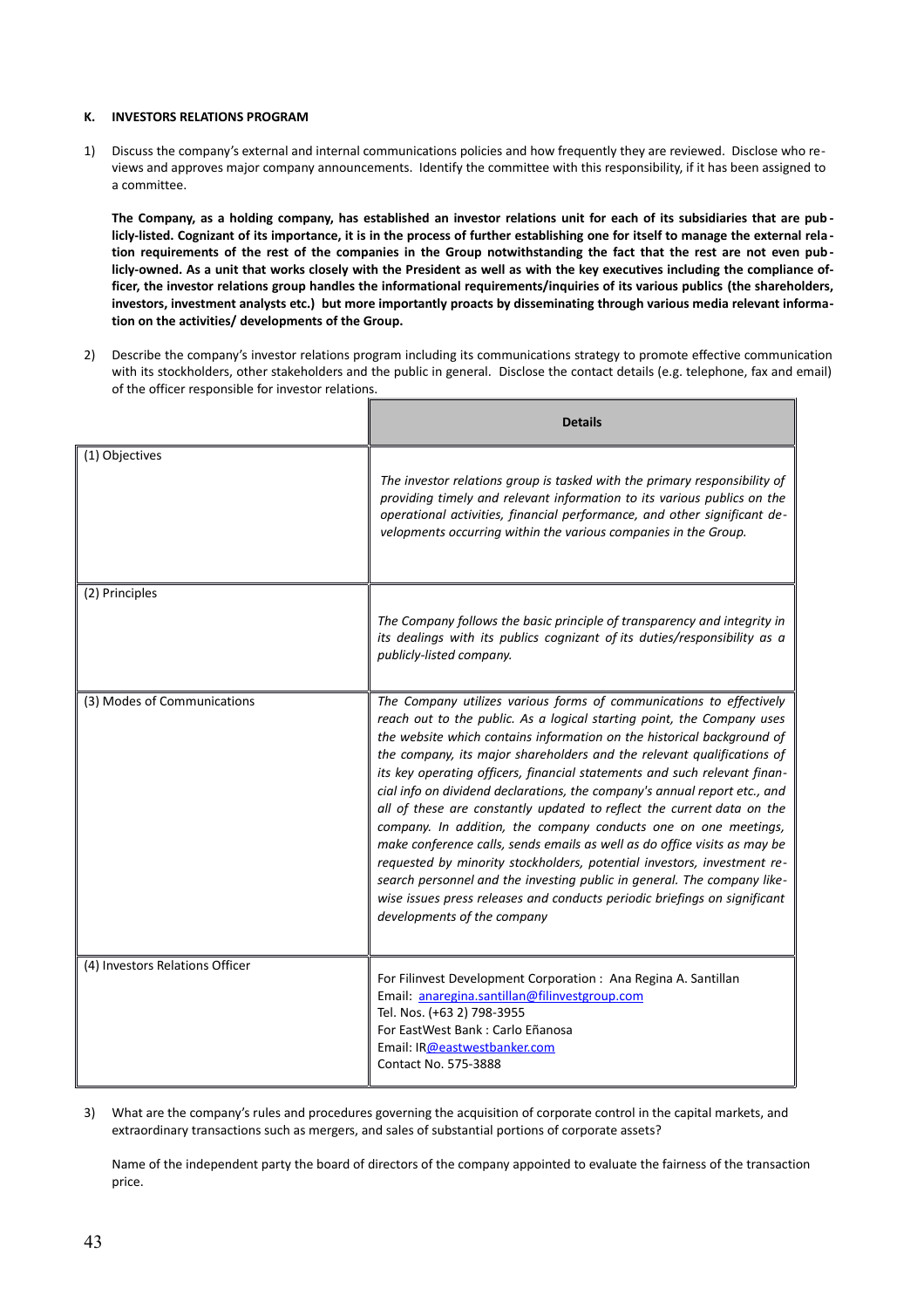# **L. CORPORATE SOCIAL RESPONSIBILITY INITIATIVES**

Discuss any initiative undertaken or proposed to be undertaken by the company.

| <b>Initiative</b>                                                                                                                                                                                                                                                                                                                                           | <b>Beneficiary</b>                                                                                         |
|-------------------------------------------------------------------------------------------------------------------------------------------------------------------------------------------------------------------------------------------------------------------------------------------------------------------------------------------------------------|------------------------------------------------------------------------------------------------------------|
| The Group donated funds to support FLI Brand Ambassador Kris Aguino's<br>commitment to provide five (5) "silid pangarap" units to AGAPP Foundation,<br>whose aim is to elevate the quality of pre-school education in public<br>schools. The first two "silid pangarap" units were turned over to their<br>beneficiaries in Muntinlupa City and Davao City. | Beneficiaries designated by the Aklat, Gabay,<br>Aruga tungo sa Pag-angat at Pag-asa<br>(AGAPP) Foundation |
| Filinvest Corporate City Foundation maintains a long-standing partnership<br>with the Jesuit-managed ERDA Foundation in providing scholarships to<br>underprivileged but deserving students in Muntinlupa City. It has over 300<br>scholars annually enrolled in pre-school,<br>elementary, high school, college and vocational courses.                    | Some underprivileged but deserving students<br>in Muntinlupa City                                          |
| The Group continues to give annually to the Bethlehem Day Care<br>Foundation Inc. in Talisay, Cebu for the children of families who scavenge in<br>the Inayawan Garbage Dumpsite.                                                                                                                                                                           | Children of families who scavenge in the<br>Inayawan Garbage Dumpsite.                                     |
| East West Bank co-sponsored a Fun Run together with the Bank Marketing<br>Association of the Philippines to promote financial literacy and savings<br>consciousness among school children.                                                                                                                                                                  |                                                                                                            |
| Crimson Hotel and Spa Mactan hosted activities such as the Coastal Clean-<br>up and Glow: Earth Hour.                                                                                                                                                                                                                                                       |                                                                                                            |

# **M. BOARD, DIRECTOR, COMMITTEE AND CEO APPRAISAL**

Disclose the process followed and criteria used in assessing the annual performance of the board and its committees, individual director, and the CEO/President.

|                             | <b>Process</b>                                                                                                                 | <b>Criteria</b>                                                                                                                                                                                                |
|-----------------------------|--------------------------------------------------------------------------------------------------------------------------------|----------------------------------------------------------------------------------------------------------------------------------------------------------------------------------------------------------------|
| <b>Board of Directors</b>   | The assessment of the Board of<br>Director's annual performance is<br>accomplished by the Nomination<br>Committee.             | The assessment of the Board of Directors,<br>Board Committees, individual directors and the<br>President & CEO are based on criteria provided<br>in the By-laws and Revised Manual on<br>Corporate Governance. |
| <b>Board Committees</b>     | The assessment of the annual<br>performance of the<br>Board<br>Committees is accomplished by the<br><b>Board of Directors.</b> |                                                                                                                                                                                                                |
| <b>Individual Directors</b> | The assessment of the individual<br>director's annual performance is<br>accomplished by the Nomination<br>Committee.           |                                                                                                                                                                                                                |
| <b>CEO/President</b>        | The assessment of the President &<br>CEO's annual performance<br>is<br>accomplished by the Board of<br>Directors.              |                                                                                                                                                                                                                |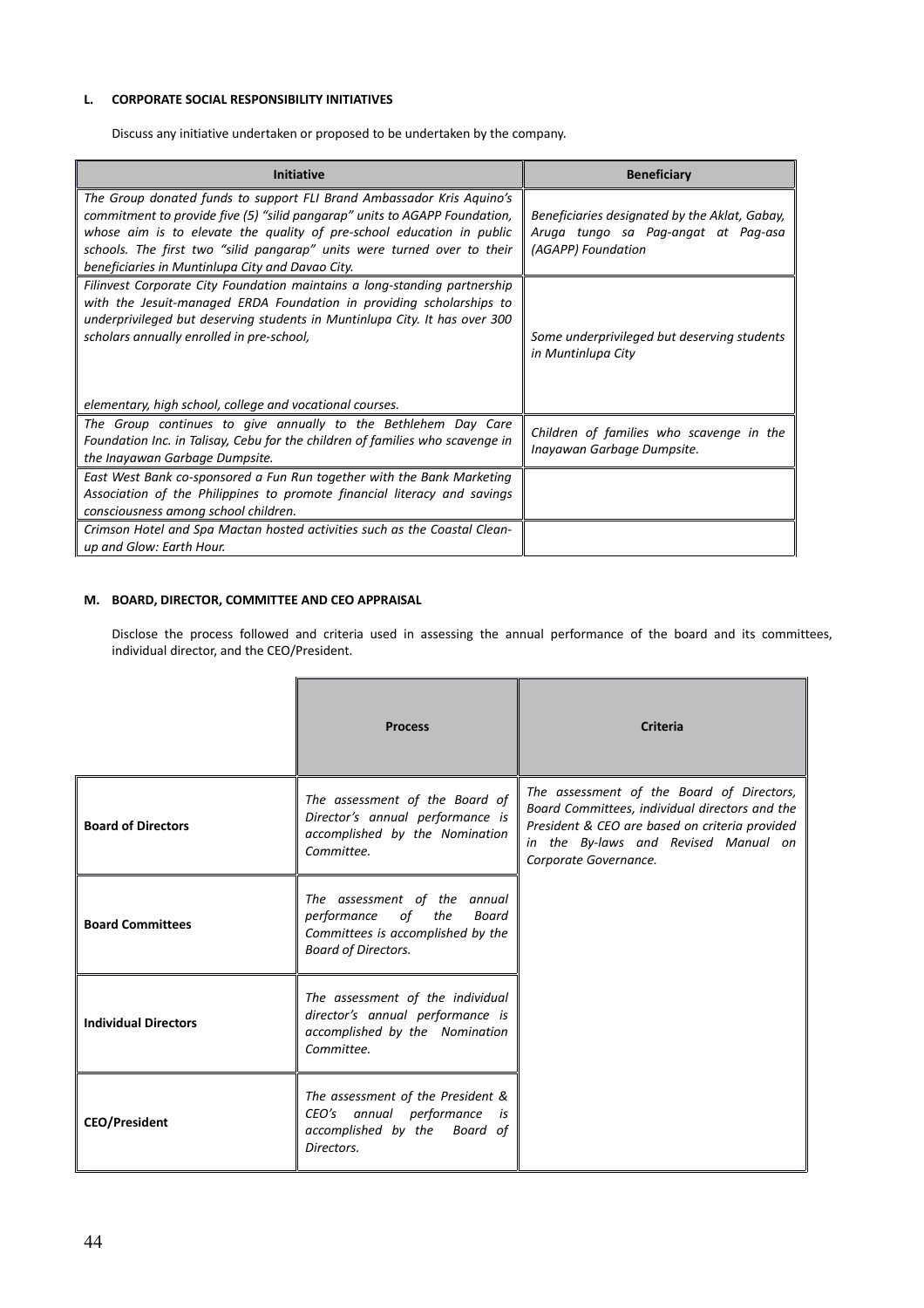#### **N. INTERNAL BREACHES AND SANCTIONS**

Discuss the internal policies on sanctions imposed for any violation or breach of the corporate governance manual involving directors, officers, management and employees

**Under the Company's Revised Corporate Governance Manual, the Compliance Officer shall be responsible for determining violation/s through notice and hearing and shall recommend to the Chairman of the Board the imposable penalty for such violation, for further review and approval of the Board. The Company is guided by the rules and regulations of the Securities Regulation Code in the imposition of sanctions for any violation or breach of the corporate governance manual involving directors, officers, management and employees, as follows:**

| <b>Violations</b> | <b>Sanctions</b>                                     |
|-------------------|------------------------------------------------------|
| $1st$ violation   | Reprimand                                            |
| $2nd$ violation   | Suspension of office. The length of suspension shall |
|                   | depend on the gravity of the offense.                |
| $3rd$ violation   | Removal from office.                                 |
|                   |                                                      |
|                   |                                                      |

This Consolidated Changes in ACGR for 2014 is hereby compiled and published in the Company website, in compliance with the Securities and Exchange Commission (SEC) Memorandum No. 12, Series of 2014 released May 26, 2014 requiring all publicly listed companies to consolidate all the ACGR updates and changes for the year and label the consolidated changes as "Consolidated Changes in ACGR for (year)".

In lieu of the notarized signature page, the Consolidated Changes in the ACGR shall be accompanied by a Secretary's Certificate with excerpts of Board Resolution or Minutes of meetings regarding said updates and changes in the ACGR.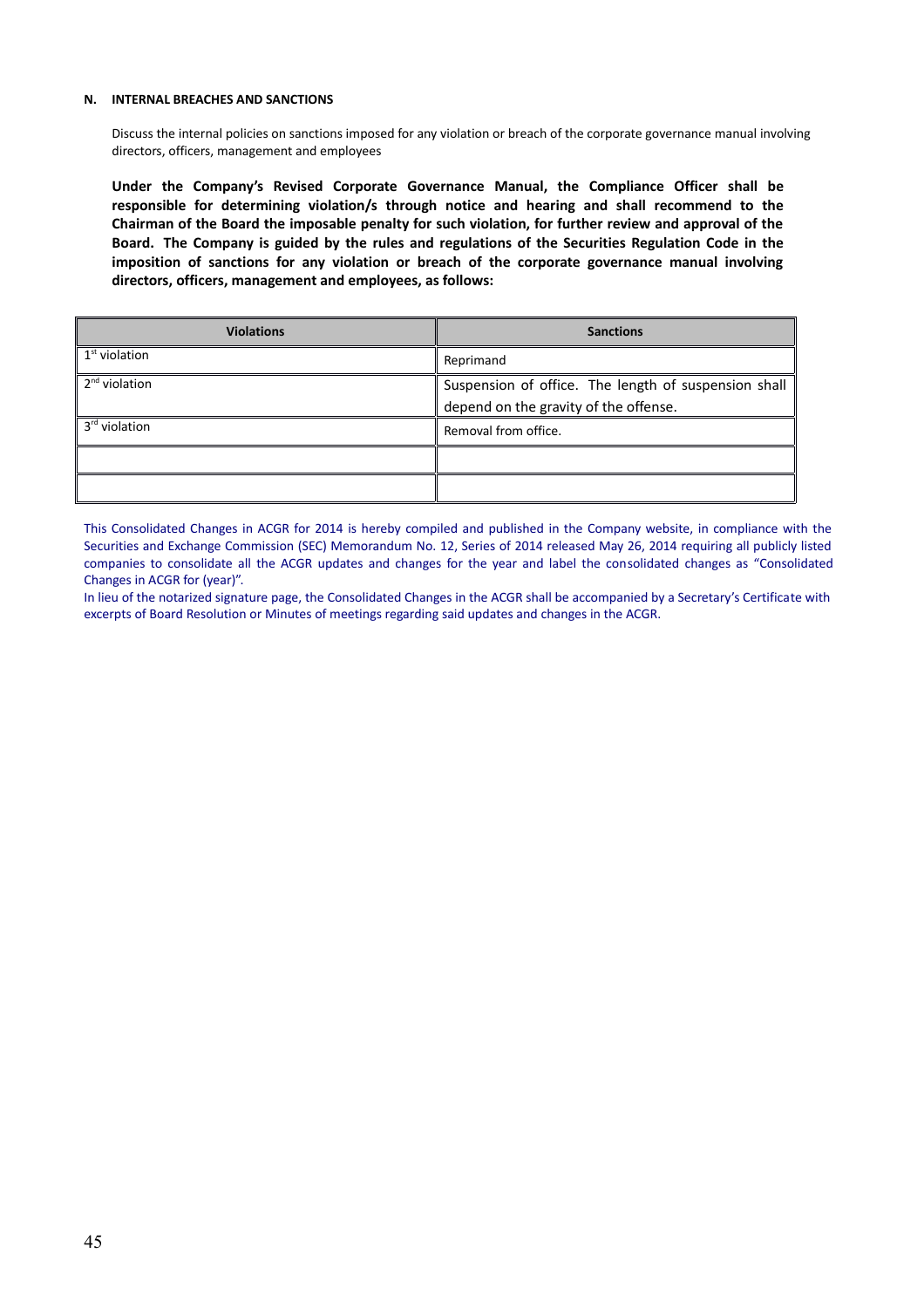# FILINVEST DEVELOPMENT CORPORATION

# **SECRETARY'S CERTIFICATE**

I. ELMA CHRISTINE R. LEOGARDO, of legal age, Filipino, with office address at the 6<sup>th</sup> Floor, Filinvest Building, No. 79 EDSA, Highway Hills, Mandaluyong City, Metro Manila, after having been duly sworn in accordance with law, hereby certify:

1. I am the duly appointed Acting Corporate Secretary of Filinvest Development Corporation (the "Corporation"), a corporation duly organized and existing under the laws of the Republic of the Philippines, with principal office address at The Beaufort. 6<sup>th</sup> Avenue corner 23<sup>rd</sup> Street, Bonifacio Global City, Taguig City 1634.

2. The resolutions approved by the Board of Directors of the Corporation that resulted in changes and/or updates to the Annual Corporate Governance Report of the Corporation as consolidated in the document entitled "Consolidated Changes in the ACGR for the year 2014" are set out in the attached Annex "A" hereof.

3. This Certification is hereby executed to attest to the truth of the foregoing statements.

IN WITNESS WHEREOF, I have hereunto set my hand this 9<sup>th</sup> day of January 2015 in Mandaluyong City, Metro Manila.

 $\lambda$ ELMA CHEANTUNE 20 ILEOGARDO **Acting Corporate Secretary** 

SUBSCRIBED AND SWORN to before me this day of January 2015 in<br>Mandaluyong City, Metro Manila, Philippines, affiant exhibiting the her Driver's License No. N26-13-020722, bearing her photograph and signature, issued by the Land Transportation Office and valid until 26 October 2015.

| Doc. No.       |  |
|----------------|--|
| Page No.       |  |
| Book No.       |  |
| Series of 2015 |  |

JOVEN G. SEVI NOTARY PUBLI COMMISSION NO. 0285-15 UNTAL DECEMBER 31, 2016 **ROLL NO. 53970** IBP LIFETIME NO. 011302 RIZAL PTR NO. 2277151 ; 1-5-15; MANDALUYONG MCLE COMPLIANCE NO. IV - 0014990 23 APRIL 2013 METRO MART COMPLEX, MANDALUYONG CITY

File No. 1, 1, 3<br>SC-FDC ACGR 2014/SPR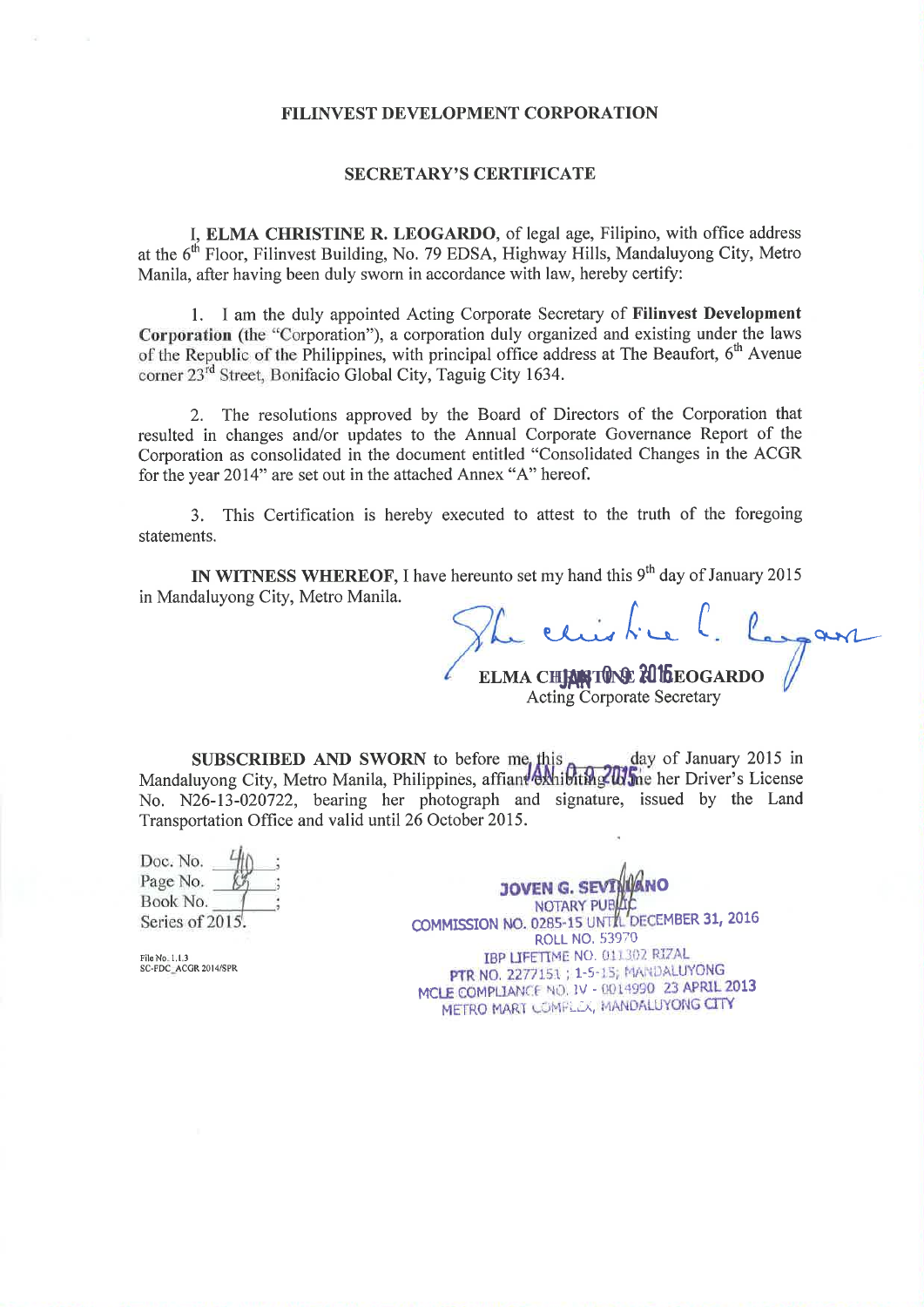# ANNEX "A"

At the Regular Meeting of the Board of Directors of the Corporation held on 29  $\mathbf{L}$ January 2014, the following resolution was approved:

"RESOLVED, That in accordance with the Amended By-Laws of the Corporation (the "By-Laws", the Board of Directors (the "Board") hereby sets the date of the 2014 Annual Stockholders' Meeting on May 30, 2014;

"RESOLVED, FURTHER, That pursuant to the By-Laws, the Board hereby sets April 25, 2014 as the record date for determining the stockholders entitled to notice and to vote at the 2014 Annual Stockholders' Meeting."

- At the Special Meeting of the Board of Directors of the Corporation held on 30 May  $II.$ 2014, the following resolutions were approved:
	- a) Appointment of Independent External Auditor

"RESOLVED, That the retention of the accounting firm, Sycip Gorres Velayo & Company as the independent external auditor of the Corporation for 2014 be, as it is hereby, favorably endorsed to the stockholders for approval."

b) Declaration of Dividends

"RESOLVED, That the Corporation be, as it is hereby, authorized and empowered to declare cash dividends to all stockholders on record as of 26 June 2014, in the amount of P0.0549;

"RESOLVED, FURTHER, That the dividends due shall be paid on 16 July 2014."

At the Annual Meeting of the Stockholders held on 30 May 2014, the following III. resolutions were approved:

"RESOLVED, That the following persons are hereby declared as the duly elected directors of the Corporation, to serve for a term of one (1) year or until their successors shall have been duly elected and qualified in accordance with the By-Laws of the Corporation:

> Mrs. Mercedes T. Gotianun Mr. Jonathan T. Gotianun Mrs. L. Josephine Gotianun Yap Mr. Andrew T. Gotianun, Jr. Mr. Jesus N. Alcordo Atty. Val Antonio B. Suarez (independent) Mr. Lamberto U. Ocampo